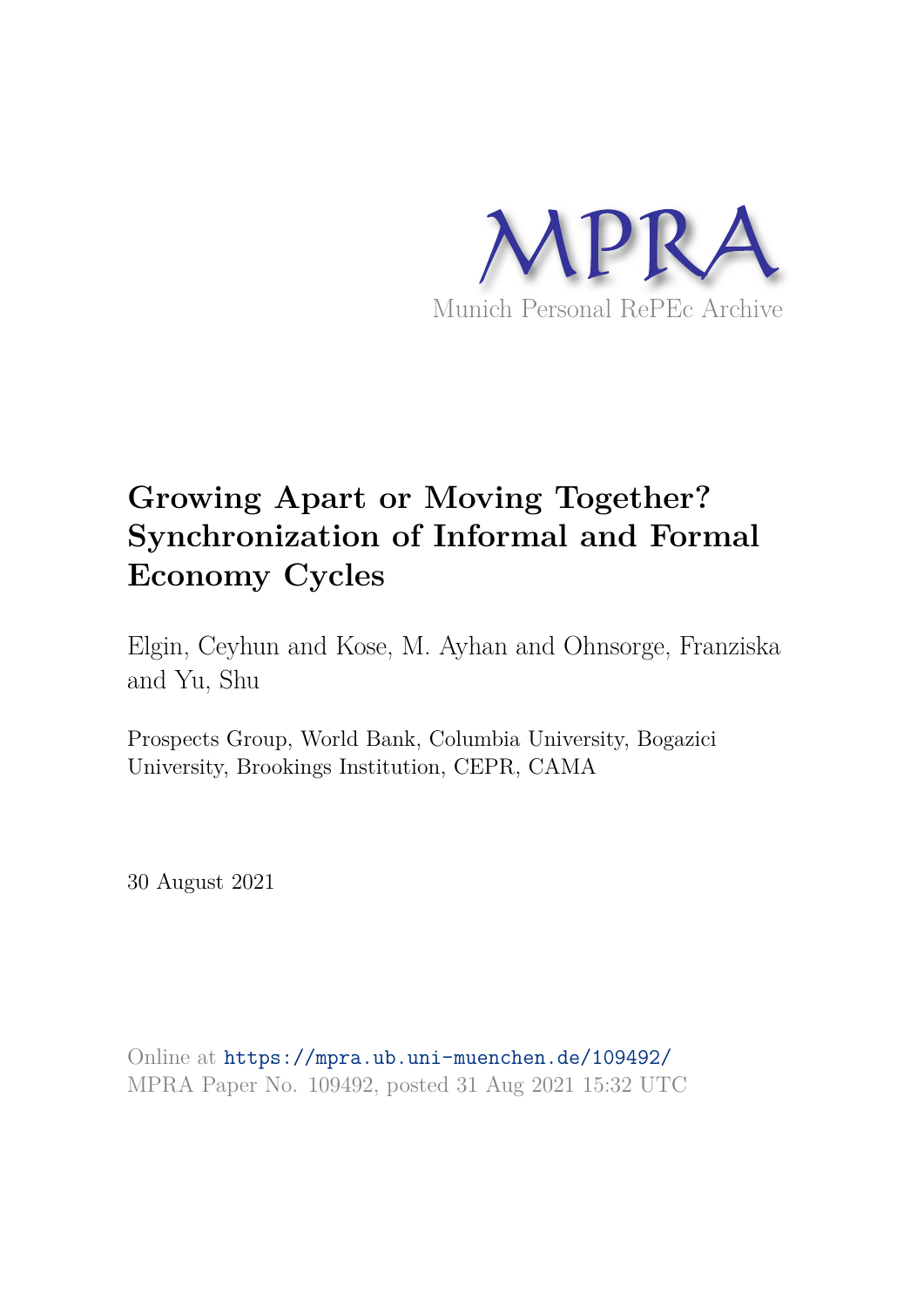# Growing Apart or Moving Together? Synchronization of Informal and Formal Economy Cycles

### Ceyhun Elgin, M. Ayhan Kose, Franziska Ohnsorge, and Shu Yu<sup>1</sup>

Abstract: We study the degree of synchronization between formal- and informal-economy business cycles. Using a comprehensive database of informal activity that covers a wide range of informality measures from almost 160 countries over the 1990-2018 period, we report two major results. First, fluctuations in informal-sector output are strongly positively correlated with those in formal-sector output. In contrast, fluctuations in informal employment are largely uncorrelated with those in formal-sector output. Second, movements in the formal economy tend to spillover to the informal economy. Using a novel set of instrumental variables, we show that fluctuations in formal-sector output "cause" movements in informal-sector output.

Key Words: Informal economy, self-employment, business cycle. **JEL Codes**: E26, E32, J46, O17

<sup>1</sup> Elgin: Columbia University; and Bogazici University; ce2403@columbia.edu. Kose: World Bank, Prospects Group; Brookings Institution; CEPR; and CAMA; akose@worldbank.org. Ohnsorge: World Bank, Prospects Group; CEPR; and CAMA; fohnsorge@worldbank.org. Yu (*Corresponding author*): World Bank; syu2@worldbank.org. We thank Salvatore Capasso, Kevin Clinton, Norman Loayza, William Maloney, Christopher Towe, and seminar/conference participants at the World Bank, ETH, University of Heidelberg, European Economic Association (EEA)-ESEM Congress 2020, and the Midwest Macroeconomic Meetings (Fall 2019) for useful comments. Research assistance was provided by Hrisyana Doytchinova and Maria Hazel Macadangdang. The findings, interpretations, and conclusions expressed in this paper are those of the authors. They do not necessarily represent the views of the institutions they are affiliated with.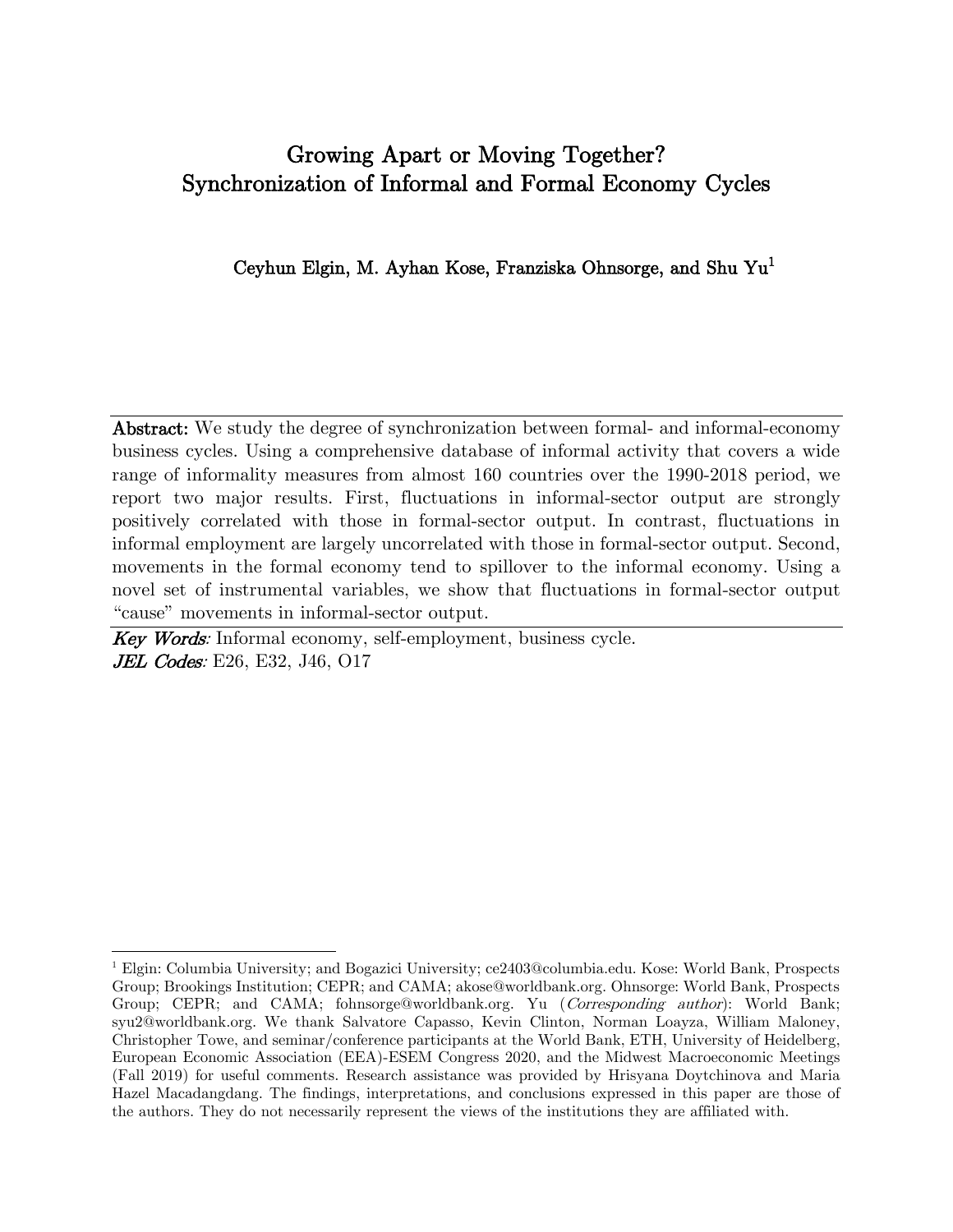# 1. Introduction

In an average emerging market and developing economy (EMDE), the informal sector accounts for about one third of GDP, compared with about 18 percent of GDP in advanced economies (Figure 1). Its large size makes the informal economy a potential amplifier or dampener of business cycles that policy makers need to take into account when formulating policies. If the informal economy expands while the formal economy contracts, it may support household incomes and consumer demand during economic downturns and serve as a safety net (Loayza and Rigolini 2011). If the informal economy behaves procyclically (that is, grows during expansions in the formal economy), it could function as an auxiliary "growth engine" during economic expansions (Chen 2005; Dell'Anno 2008; Meagher 2013).

In theory, the cyclical relationship between informal and formal sectors is ambiguous.<sup>2</sup> Some theoretical models have shown that the informal economy may absorb a larger share of workers as jobs become scarce in the formal sector during economic downturns (Bosch, Goni and Maloney 2007; Dix-Carneiro et al. 2021; Loayza and Rigolini 2011). Such behavior by the informal sector could facilitate economic recovery—by providing a potential supply of labor to the formal sector and preventing the hysteresis costs of unemployment—if re-entry into the formal sector is possible when the formal economy returns to expansion (Colombo, Onnis, and Tirelli 2016; IMF 2017). In contrast, if informal firms provide services as well as final and intermediate goods to the formal sector, formal and informal sectors move in tandem. In addition, informal-economy income can support formal-economy demand. In these circumstances, the informal economy would amplify macroeconomic fluctuations.<sup>3</sup>

Empirical evidence on the behavior of the informal economy over the business cycle is also inconclusive. This has been attributed partly to different country characteristics and the roles of different economic shocks. After presenting a brief review of the literature on the cyclical behavior of the informal economy, we analyze the cyclical relationships between formal and informal sectors using multiple measures of informality for a large number of countries. In addition to studying the extent of synchronization between formal and informal economies, here we also investigate whether fluctuations in formal economy output "cause" fluctuations in output or employment in the informal economy via an instrumental variable approach.

Our paper makes three contributions to the literature. First, it is the first comprehensive analysis of the cyclical linkages between formal and informal sectors using multiple measures of informality for a large set of economies—about 160 economies, comprising 36 advanced economies (AEs) and about 120 emerging markets and developing economies

<sup>2</sup> Some early research suggested that the degree of cyclicality of the informal economy depends on the measure of informality used and country characteristics.

<sup>&</sup>lt;sup>3</sup> For cyclical linkages between the formal sector and informal sector, see Arvin-Rad et al. (2010), Docquier, Muller, and Naval (2017), Gibson (2005), Lubell (1991), Restrepo-Echavarria (2014), Roca, Moreno, and Sanchez (2001), and Schneider (1998).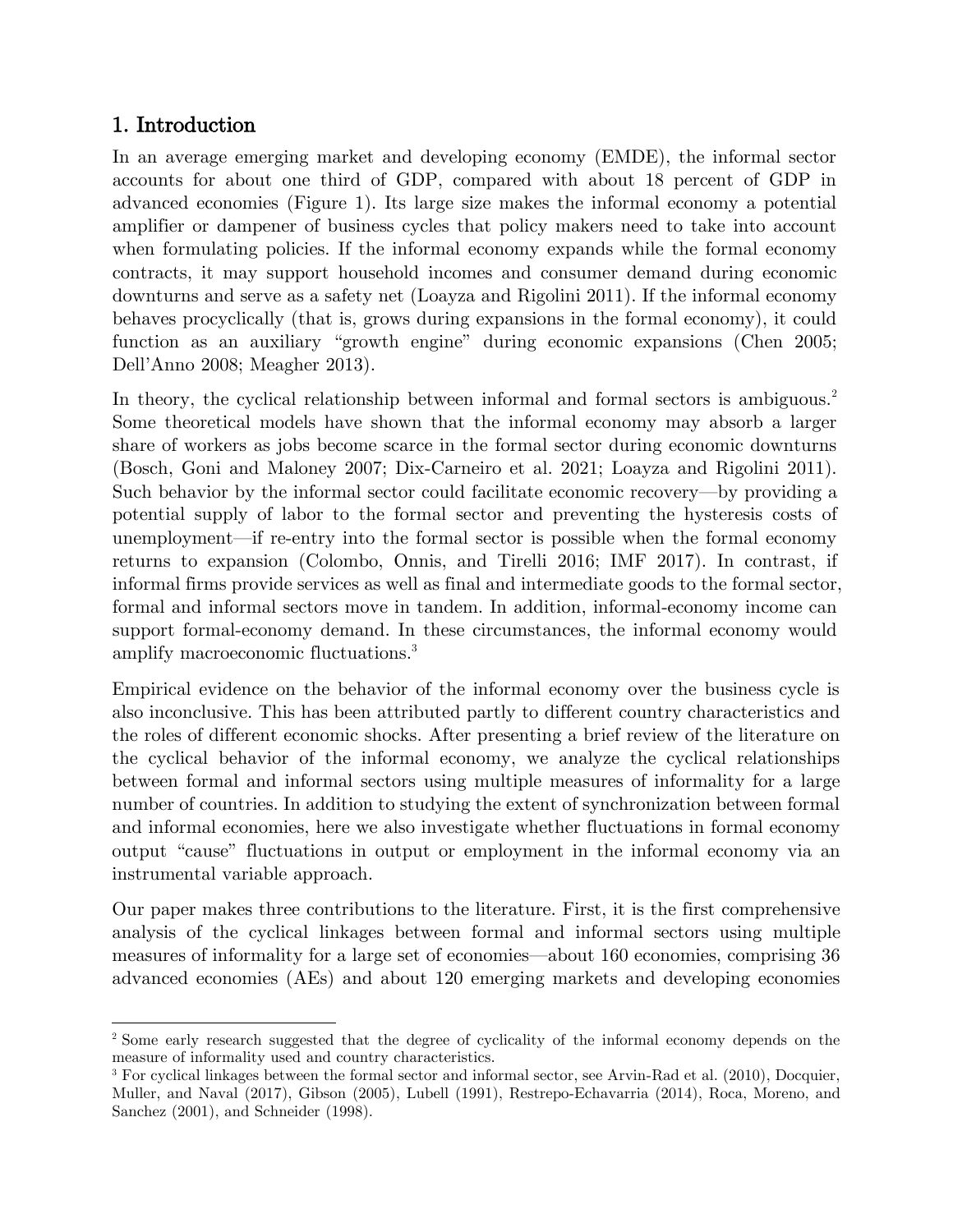(EMDEs). It covers a long, recent period—1990-2018—and is the first study of the behavior of both output and employment in the informal economy as previous studies have focused on either one of these two variables. The comparison yields valuable insights into the cyclicality of labor productivity.

Second, we focus on the absolute size of the informal economy, while earlier studies examined the informal economy only in relation to the formal economy. This allows for a more precise understanding of cyclical dynamics. Specifically, earlier studies examined the size of the informal economy relative to that of the formal economy without explaining the underlying mechanism. For instance, when the relative size of the informal sector rises during recessions, it could reflect an expanding informal economy or an informal economy that shrinks less than the formal economy. Some previous studies have interpreted the rising ratio as evidence for an expanding informal economy during recessions. A few previous studies of the procyclicality of informal output levels have been restricted to a small group of countries and either study solely output (Bajada 2003; Dell'Anno 2008; Giles 1997) or solely employment (Fiess, Fugazza, and Maloney 2010).

Third, our paper is the first to document a causal link from formal-economy cyclical developments to the informal economy by using an instrumental variables approach. This improves on existing studies that have tested for basic Granger causality between formal and informal economy within individual countries. The previous Granger causality tests help to determine whether one time-series is useful in forecasting another. However, they do not test for "true" causality as instrumental-variable regressions are able to identify (Angrist and Pischke 2009), since omitted variables can generate spurious causality (Eichler 2009).

We report two major results. First, we find that informal-economy output moves in step with formal output: informal-economy output movements are strongly positively correlated with formal-economy output movements. Hence, when earlier studies found that the share of the informal economy rose during formal-economy recessions, this reflected a slower absolute decline in informal than formal output rather than an absolute increase in informal activity. In addition, we find that informal employment largely behaves "acyclically."

Second, in an instrumental variable estimation, we show that the direction of causality runs from the formal economy to the informal economy. Specifically, our paper documents a causal link from fluctuations in formal-economy output to fluctuations in informaleconomy output. In terms of employment, such a causal link is not found: whereas informal output behaves procyclically, informal employment behaves acyclically. The latter may indicate that informal labor markets do not adjust in terms of employment status during economic cycles but in terms of wages or working hours (Guriev, Speciale, and Tuccio 2016; Meghir, Narita, and Robin 2015).

The rest of the paper is organized as follows. Section 2 summarizes past studies of the comovement between formal and informal business cycles, followed by Section 3 on the data and methodologies employed in the paper. Section 4 then presents evidence on the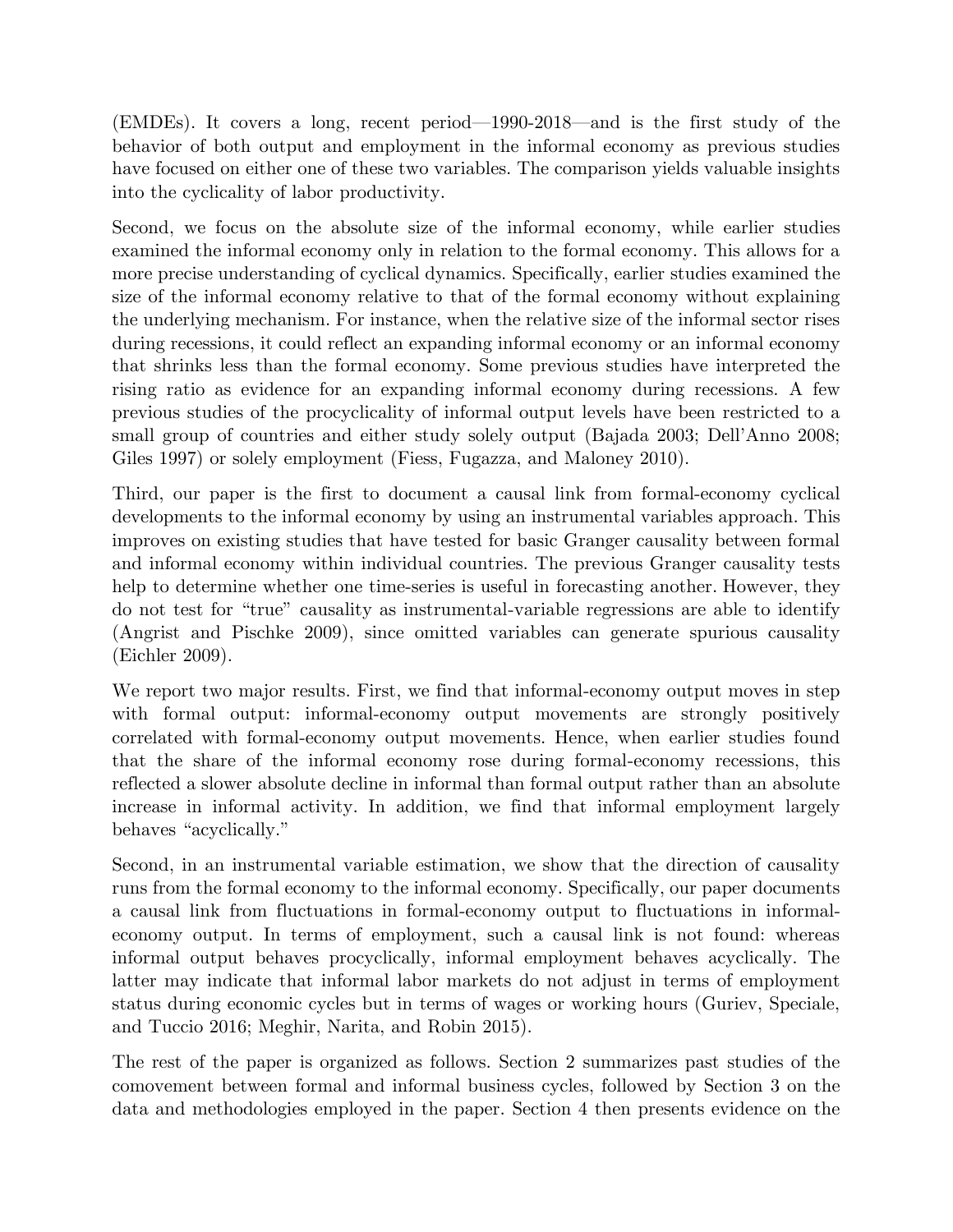comovement of formal and informal economies. Section 5 further provides new estimates of the causal relationship between formal and informal economy business cycles and discusses potential explanations for the cyclical behavior of the informal economy. Finally, Section 6 concludes with a discussion of policy implications and directions for future research.

# 2. Literature review: Linkages between formal and informal sectors

The literature on the cyclical behavior of the informal economy offers mixed conclusions. Studies focusing on the share of the informal economy in total output or employment tend to find countercyclical behavior whereas studies focusing on output or employment levels tend to find procyclical behavior. The theoretical literature suggests that the nature and degree of cyclicality, mainly in the share of employment informality, depends on the type of shocks causing business cycle fluctuations and on the presence of labor market rigidities. This section summarizes this literature.<sup>4</sup>

# 2.1 Informal economy as a countercyclical safety net

The informal sector can serve as a buffer and safety net for the poor if it absorbs labor during recessions. This can facilitate an economic recovery provided that re-entry into the formal sector is possible when the formal economy returns to expansion (Colombo, Onnis, and Tirelli 2016; IMF 2017; Loayza and Rigolini 2011).

Macroeconomic evidence. Studies that employ macro data suggest the informal economy can behave "countercyclically" in the sense that the share of informal employment rises during business cycle downturns. For example, one study reported that on average in 54 economies during 1984-2008, a one-standard-deviation slowdown in GDP per capita growth (that is a slowdown of 3 percentage points a year) was associated with a shortrun increase in the share of self-employment in the total labor force by 1.2 percentage points, although with considerable cross-country heterogeneity (Loayza and Rigolini 2011).

In one study, the correlation between informal employment and official GDP has been estimated as modestly negative (about -0.3), whereas the correlation between formal employment and formal output was strongly positive (Fernández and Meza 2015). A study that used electricity consumption as a proxy for total economic activity found that the informal economy expanded following banking crises in 48 economies over the 1984-2005 period (Colombo, Onnis, and Tirelli 2016). Several studies have found that during economic downturns, the share of informal output tended to increase (Busato and Chiarini 2004; Elgin 2012; Kaufmann and Kaliberda 1996).

More procyclical fiscal policy in less developed economies with weaker institutions may contribute to the counter-cyclicality of informal activity. Fiscal policy tends to be more procyclical in countries with higher informality (Çiçek and Elgin 2011). In particular,

<sup>4</sup>Several recent studies argue that pervasive informality may influence the measured cyclicality of the formal economy. For example, models with a large and poorly measured informal sector can generate excess volatility of formal consumption relative to formal output—a common feature of business cycles in many EMDEs (Horvath 2018; Restrepo-Echavarria 2014).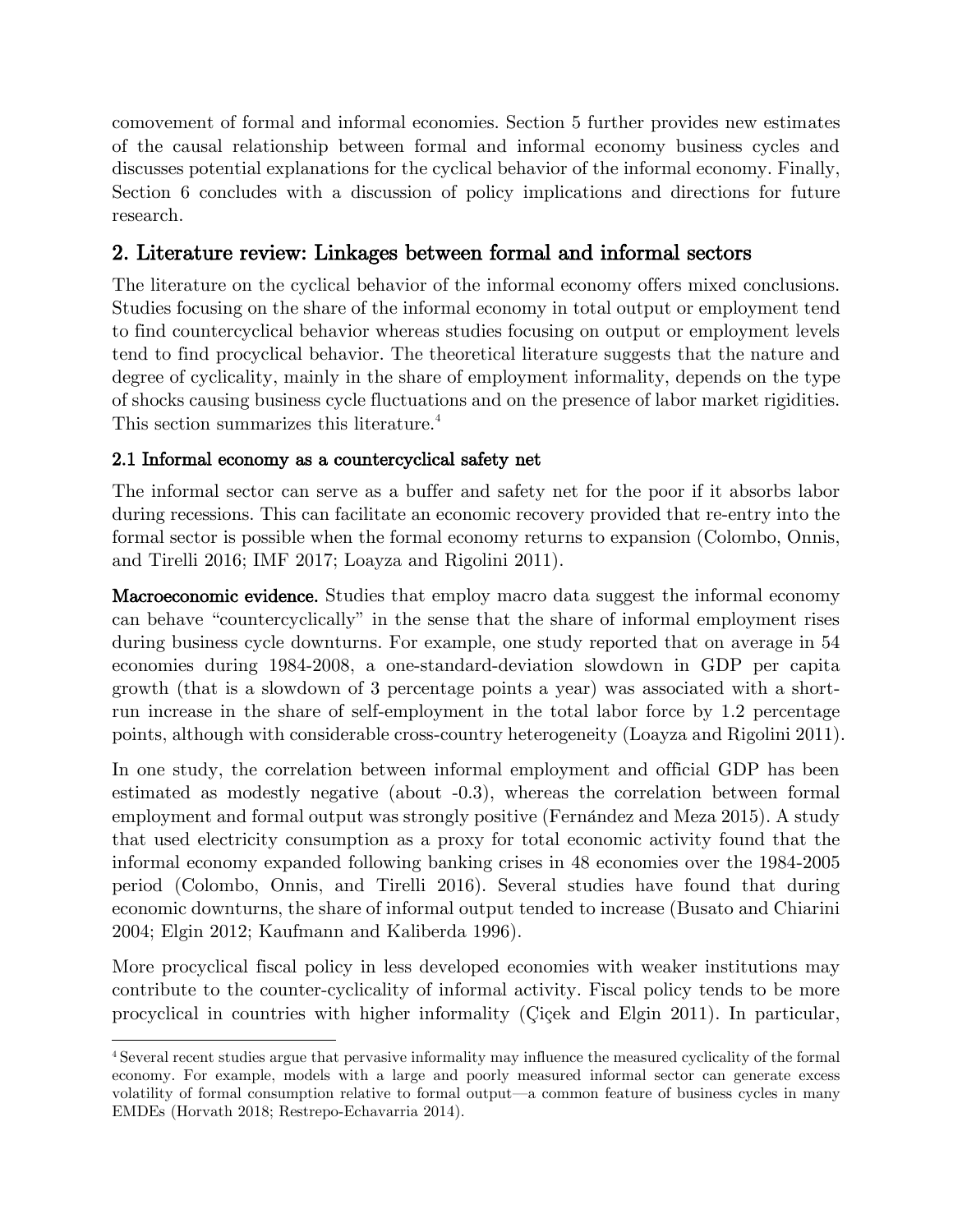procyclical fiscal consolidation during recessions, including through higher taxes, may encourage more informal employment and output.

Microeconomic evidence. Work-flow data for Brazilian metropolitan labor markets between 1983 and 2002 showed that the informal sector was able to absorb more labor during economic downturns as jobs became scarcer in the formal sector (Bosch, Goni, and Maloney 2007). The share of formal employment fell as formal-economy output contracted, in part because the rate at which workers found formal jobs plummeted while the rate at which they found informal jobs remained broadly stable (Bosch and Esteban-Pretel 2012).

# 2.2 Informal economy as a "procyclical engine" of growth

Since informal firms provide services, as well as final and intermediate goods to the formal sector, a positive correlation between formal and informal sector activity may emerge. In addition, informal-economy income can support formal-economy demand.<sup>5</sup>

Macroeconomic evidence. In studies focusing on absolute output levels rather than the share of the informal economy, movements in informal-economy output have been found to be positively correlated with movements in formal-economy output in Australia, New Zealand, Canada, and a group of 19 Latin American economies (Bajada 2003; Dell'Anno 2008; Giles 1997; Tedds and Giles 2000). In a group of developing countries, episodes where relative demand or productivity shocks expanded the nontradables sector (as opposed to the tradables sector) were associated with higher informal employment shares (hence, pro-cyclicality; Fiess, Fugazza, and Maloney 2010). In Brazil and Mexico, higher separation rates from informal jobs and a large drop of the formal job finding rate may induce labor outflows from the informal sector during recessions (Bosch and Maloney 2008). A theoretical model establishes procyclical informal-formal sector linkages when formal firms sub-contract labor-intensive stages of production to the informal sector (Arvin-Rad, Basu, and Willumsen 2010).

Microeconomic evidence. In firm-level data for India, formal and informal sector employment have been found to be positively correlated, in part because subcontracting by formal-sector firms to informal firms contributes to job creation in the informal sector (Moreno-Monroy, Pieters, and Erumban 2014).<sup>6</sup> An examination of data from Indian manufacturing firms showed that the gross value added of several predominantly informal industries was positively correlated with that of the formal sector as well as with foreign

<sup>&</sup>lt;sup>5</sup> For linkages between the two sectors, see Arvin-Rad, Basu, and Willumsen  $(2010)$ , Lubell  $(1991)$ , and Moreno-Monroy, Pieters, and Erumban (2014). For linkages focusing on income support, see Docquier, Müller, and Naval (2017), Eilat and Zinnes (2002), Gibson (2005), Kanbur (2017), Schneider (1998), and World Bank (2014). Although the relationship between formal and informal sectors may be symbiotic in the short run, in the long-run pervasive informality may create poverty traps and stymie economic development.

<sup>&</sup>lt;sup>6</sup> In an earlier study focusing on two European countries, it was found that at least two-thirds of the income earned in the informal economy was immediately spent in the formal economy, providing a considerable stimulus for it (Schneider 1998).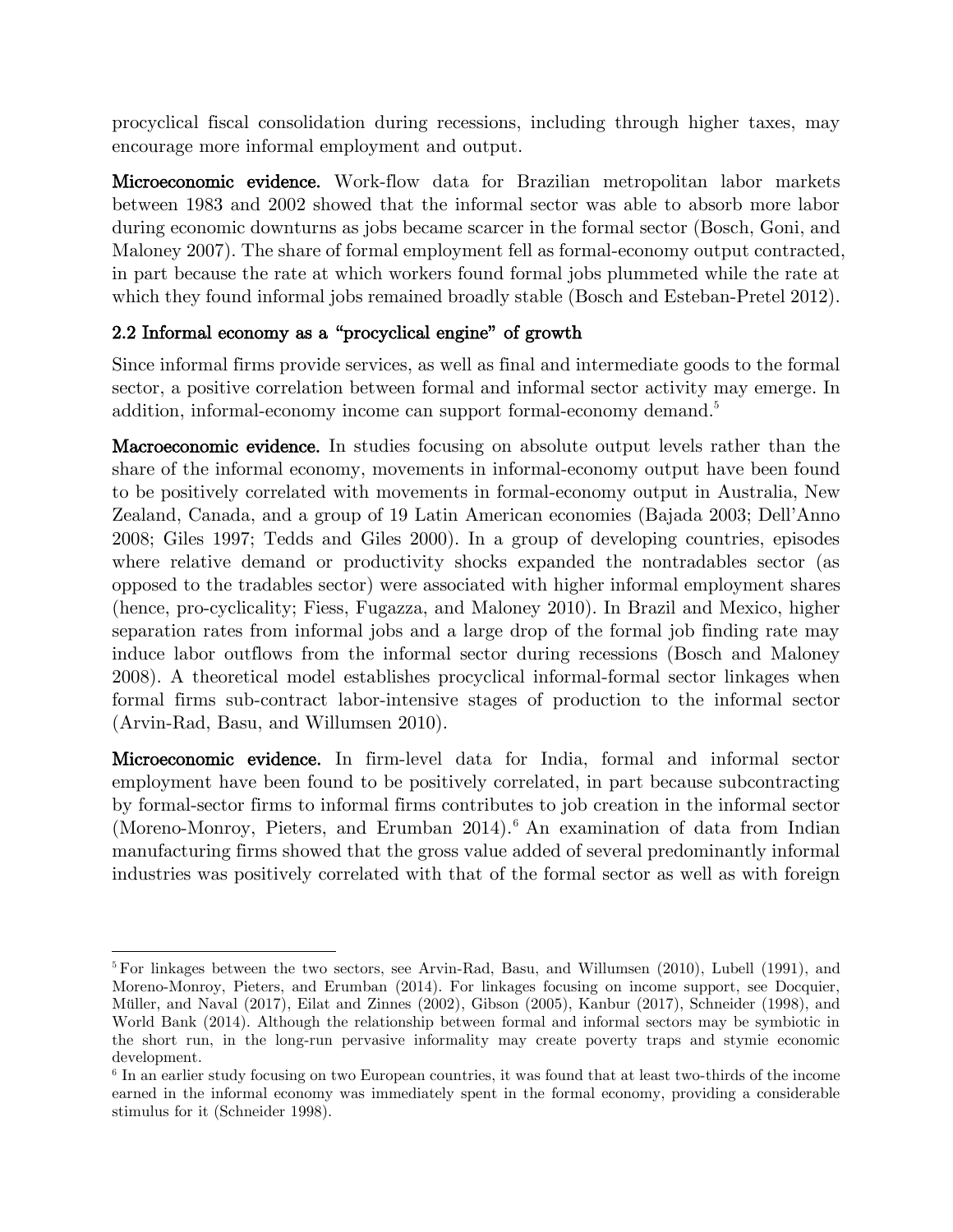direct investment (FDI). This may be indicative of technological spillovers to both formal and informal sectors (Beladi, Dutta, and Kar 2016).

# 2.3 Factors influencing the cyclicality of the informal economy

Some studies have sought to reconcile the mixed evidence by pointing to country characteristics that would generate different degrees of procyclicality. Others have pointed to different kinds of shocks that would lead to different types of cyclical linkages.

Cross-country heterogeneity. There is considerable cross-country heterogeneity in the degree of pro-cyclicality of informal employment. It has been found to be higher when informality was greater (Loayza and Rigolini 2011), when informal employment was more common (Shapiro 2014), or when there were stronger informal-formal sector linkages such as through subcontracting (Mbaye, Benjamin, and Gueye 2017; Moreno-Monroy, Pieters, and Erumban 2014).

Sources of shocks causing business cycles. The informal economy can move procyclically or countercyclically, depending on the sectoral origin of the shocks that generate business cycles in the presence of wage rigidities, especially in the formal sector (Fiess, Fugazza, and Maloney 2010; Leyva and Urrutia 2020). Positive relative demand or productivity shocks to the non-tradable sector, especially services, where the share of informal employment tends to be higher could increase informal employment, generating procyclicality in informal employment, especially when combined with wage rigidities in the formal sector.<sup>7</sup> Conversely, in the presence of wage rigidities, a negative shock to the tradable sector would expand informal (non-tradables) employment and thus appear as countercyclical.

# 3. Data and methodology 8

The empirical analysis here relies on the database of measures for informality developed in Elgin et al. (2021). It applies a battery of statistical tests to establish, first, comovement between formal output and measures of informal activity and, second, to analyze the direction of causality.

## 3.1 Data: informality measures

Two model-based estimates stand out in their country-year coverage and movement over time and, hence, make them more suitable for business cycle analyses than other estimates on informal economic output (Elgin et al. 2021). These two types of model-based estimates are the multiple indicators multiple causes (MIMIC) estimates (based on Schneider, Buehn, and Montenegro 2010) and the dynamic general equilibrium (DGE) estimates (Elgin et al. 2021). Hence, we focus on the MIMIC estimates and the DGE estimates.<sup>9</sup>

<sup>7</sup>See Ohnsorge, Okawa, and Yu (2021) for a discussion about sectoral distribution in the informal economy. Informality tends to be higher in labor-intensive service sectors, which are largely non-tradable.

<sup>8</sup> See Table A.1 for a summary of descriptive statistics on all variables used here.

<sup>&</sup>lt;sup>9</sup> The correlation of the DGE measure does not occur by construction (see Annex A for details).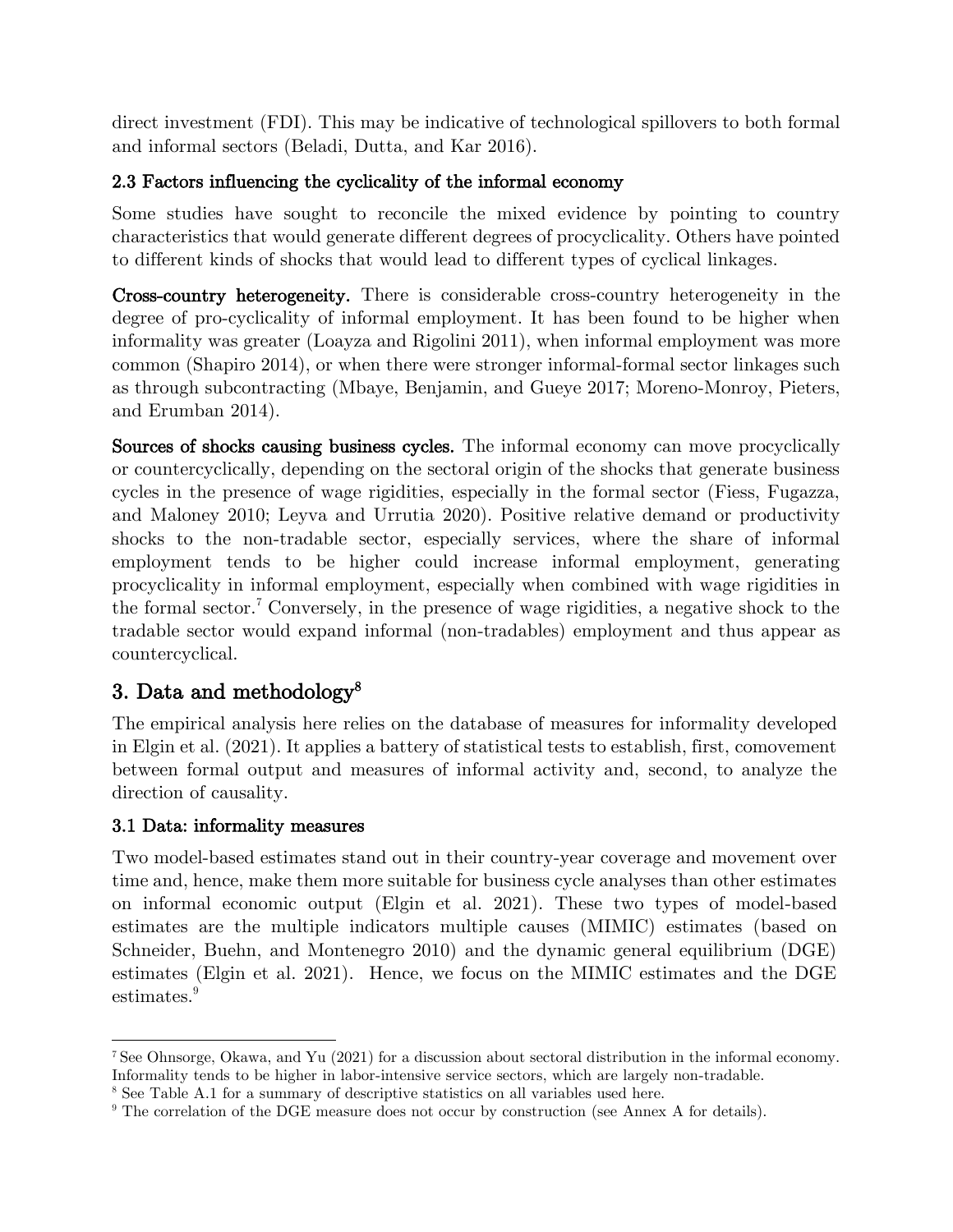The MIMIC model is a structural equations models that can be applied to estimate the size of informal economic activity. Elgin et al. (2021) replicate the most cited MIMIC study, Schneider, Buehn, and Montenegro (2010), to estimate the share of informal output in percent of official GDP. Both economic and institutional indicators are used in the MIMIC model. The resulting estimates are available annually for 160 countries (including 36 AEs) over the period 1993-2018.

The DGE model estimated in Elgin et al. (2021) considers how households allocate labor between formal and informal economies within each period and how the allocation changes over time. In comparison to other methods, the DGE approach stands out in its comprehensive country-year coverage, transparent economic reasoning, and its applicability in policy experiments and projection (Loayza 2016). Annual DGE estimates are available for 158 economies (including 36 AEs) for 1990-2018.

These measures of informal output are complemented with self-employment as a proxy indicator of informal employment (La Porta and Shleifer 2014). Annual data on shares of self-employment are available for 179 economies (including 36 AEs) between 1990 and 2018.

All measures of informal activity are defined in levels of output or levels of employment, rather than as shares of total activity or employment as is standard practice in the business cycle literature (for example, Claessens, Kose, and Terrones 2012; Fernández and Meza 2015). Data for formal output are from the Penn World Table 9.1 and the World Development Indicators (WDI) (in 2011 U.S. dollars; data from Penn World Table 9.1 were expanded using WDI) (see Table A.1 for details). The Hodrick-Prescott (HP) filter is used to detrend the time series with the smoothing parameter set to 100. All exercises rely on detrended logarithms of these levels. The findings are robust to using annual growth of formal and informal output and employment or to using the Baxter-King filter to detrend series.

## 3.2 Empirical methodology

Comovement. To quantify the comovement of formal output with the various measures of informality, we employ a wide range of measures, including correlation, factor models, coincidence of turning points and business cycle phases, and probit and linear regression models (Claessens, Kose, and Terrones 2012; Kose, Prasad, and Terrones 2003; Restrepo-Echevarria 2014). The methodological details are discussed below.

First, we follow Restrepo-Echevarria (2014) in computing the lag and contemporaneous correlations of official GDP and output (and employment) in the informal sector. These basic correlations illustrate whether the formal and informal economies are moving together and whether the formal economy is leading the informal economy. Since employment may move differently from economic output, we also include formal employment in our analysis. The results are summarized in Table 1.

Then, we apply an alternative method of estimating business cycles comovement, which is a dynamic factor model (Kose, Prasad, and Terrones 2003). The model decomposes the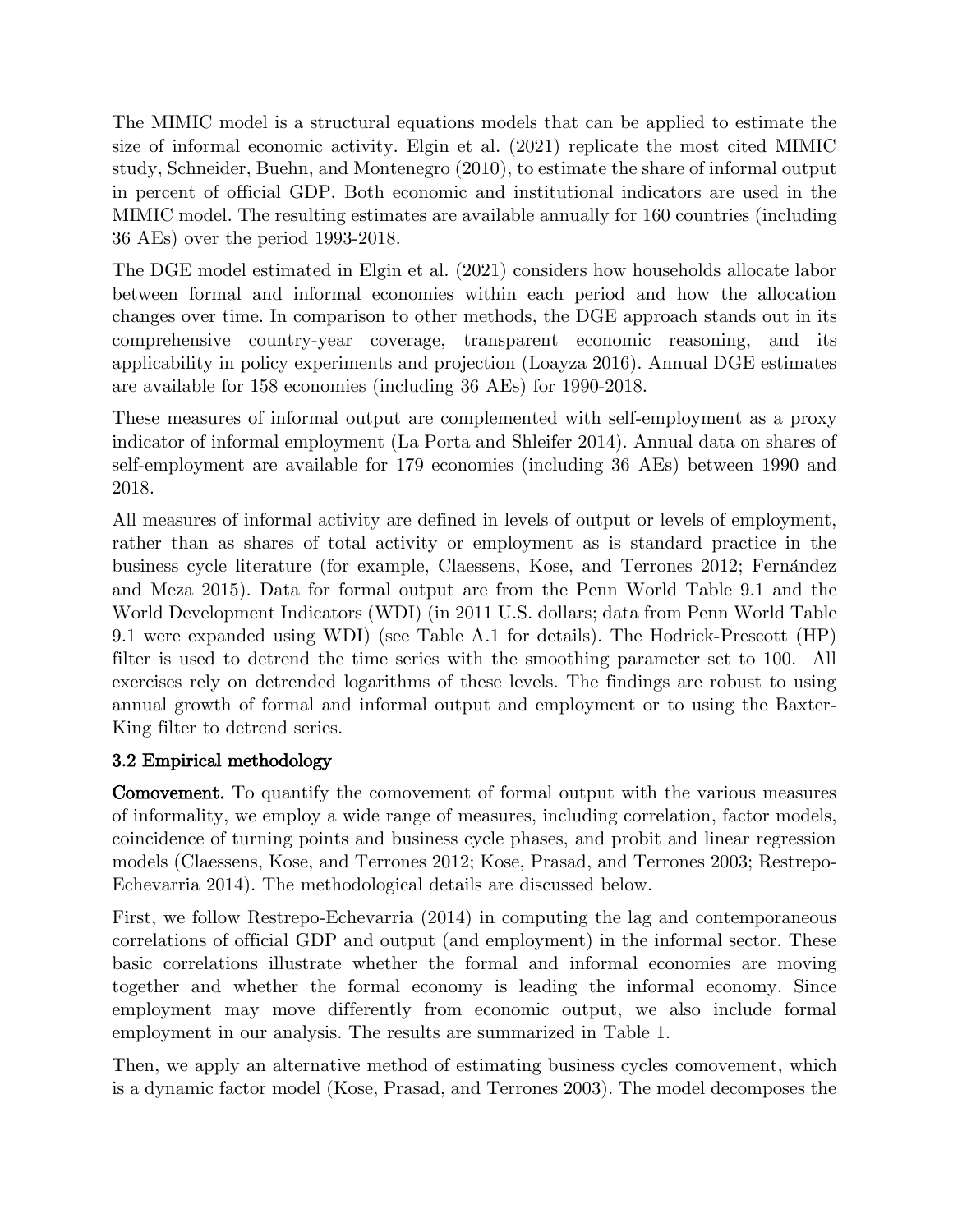fluctuations in formal and informal economies into a dynamic common factor and an idiosyncratic factor. If the dynamic common factor can explain a large portion of the variance in formal and informal economic output (employment), the degree of comovement between formal and informal business cycles is high. Specifically, the dynamic common factor model has the following form (Stock and Watson 2011): <sup>10</sup>

$$
\boldsymbol{Y}_t = \beta f_t + \varepsilon_t; f_t = \emptyset(L)f_{t-1} + \mu_t
$$

where  $Y_t$  is a vector of variables that contains official GDP, DGE-based and MIMICbased informal output estimates, formal employment, and informal employment.  $f_t$  is the dynamic common factor, which follows an AR (1) process.  $\varepsilon_t$  and  $\mu_t$  are error terms (i.d.d.). The dynamic common factor model is estimated for each country in our sample with sample statistics reported in Table 2.

To illustrate the synchronization between informal and formal-economy business cycles, we compute the coincidence of formal and informal business cycle phases, which are identified as follows. First, Bry and Boschan (1971)'s algorithm is applied to identify the turning points of business cycles (i.e. peaks and troughs), using the procedure of Harding and Pagan (2012). For annual data, we define peaks (troughs) as occurring at time t whenever output (employment) growth is positive (negative) in t but negative (positive) in t+1 (Berge and Jorda 2011).<sup>11</sup> Second, we classify business cycle phases as defined in Claessens et al. (2012). Using the turning points identified in the first step, recessions are the periods from peak to trough while expansions are the periods from trough to peak. The coincidence of these phases is shown in Table 3 (as a robustness check, we also report the coincidence of these turning points in Table A.2).

Lastly, some regression models are used to understand the comovement of formal output with the various measures of informality. Using the business cycle phases and turning points identified above, a probit regression model is estimated to examine whether the probability of the informal economy being in (or starting) a recession increases when the formal economy is in a recession. The probit model has the following form:

$$
Pr(ISREC_{it}=1)=\varphi(\alpha+\beta FS_{it}+\theta X_{it}+\pi_i+\mu_t+\epsilon_{it}),
$$

where  $ISREC_{it}$  is a dummy variable that equals one when the informal sector in country i and year t is in recession, and zero otherwise.<sup>12</sup>  $FS<sub>it</sub>$  is a dummy representing recession in the formal economy, and  $X_{it}$  is a vector of control variables. Following Elgin and Oztunali (2012 and 2014),  $X_{it}$  includes the annual growth rates of real investment and domestic credit to the private sector. These control variables are included as they

<sup>&</sup>lt;sup>10</sup> Robustness tests for longer lags indicate that the coefficients for additional lags of the common factor are insignificant. All data series are detrended and standardized before estimation. Additional results are available upon request.

 $11$  A censoring rule imposes that, in the event of multiple peaks (troughs) within a five-year window around a peak (trough), the highest (lowest) peak (trough) is picked.

<sup>&</sup>lt;sup>12</sup> For the probit model on the start of informal recessions,  $ISREC_{it}$  is a dummy variable that equals one when the informal sector in country  $i$  and year  $t$  is in the start of a recession, and zero otherwise.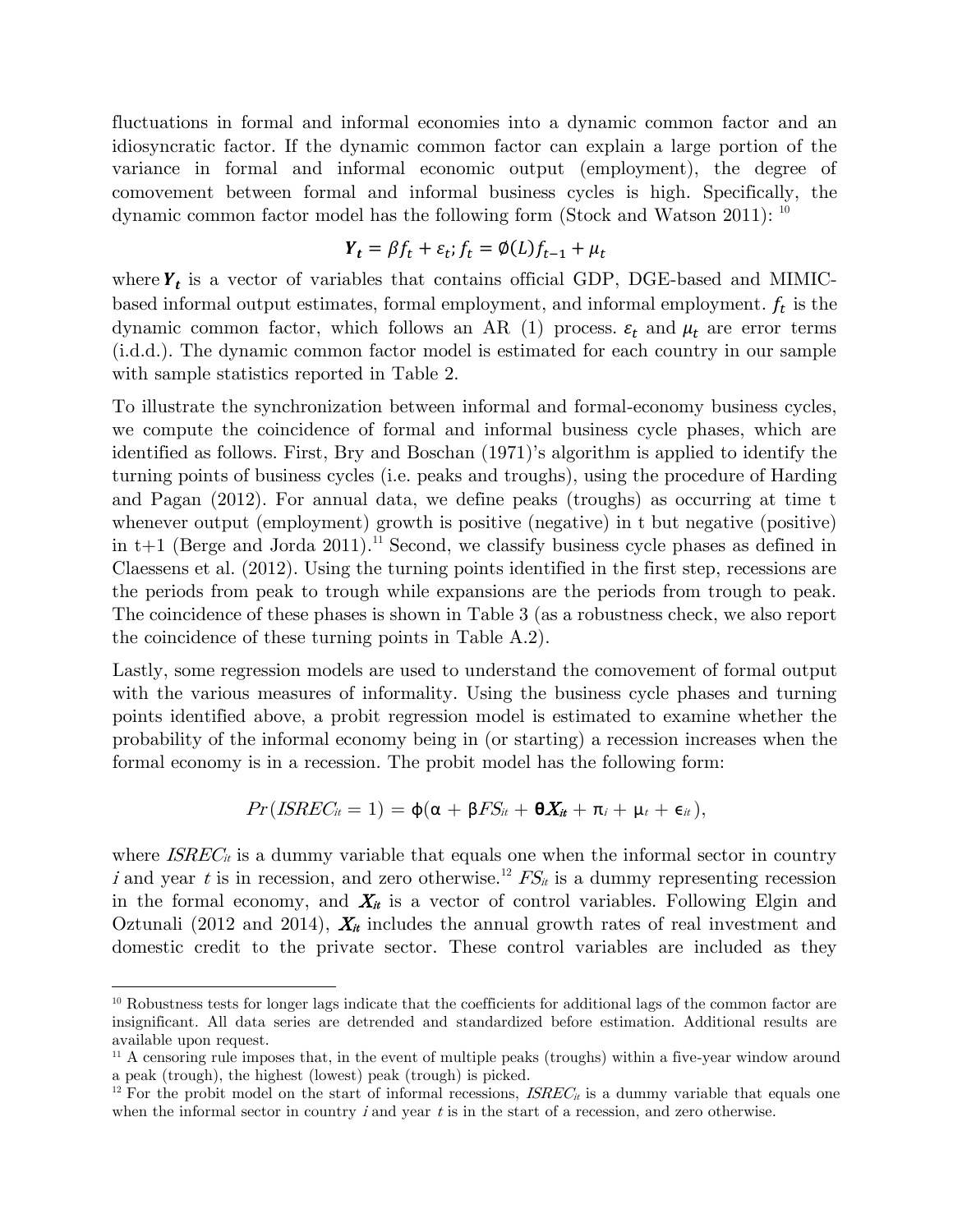influence the fluctuations in both formal and informal economies (for instance, Ferreira-Tiyaki, 2008; Elgin and Oztunali, 2014; La Porta and Shleifer 2014). Data for investment are provided by PWT 9.1, updated with data from World Development Indicators (WDI 2020), and credit data are obtained from WDI. All regressions include country dummies  $(\pi_i)$  and year dummies  $(\mu_i)$  to control for macro trends across countries in a certain year and factors that are country specific.

"Casual" relationship. As a second step, we use an instrumental variable two-stage least squares (IV-2SLS) approach to estimate the direction of causality between formal output and measures of informal activity. We consider instrumental variables that affect formaleconomy output but do not directly influence informal-economy output: movements in trade-related variables and changes in government consumption. Being concentrated in the non-tradable sector (Fiess, Fugazza, and Maloney 2010), the informal economy is unlikely to be influenced by movements in trade-related variables directly. In addition, government consumption includes all government current expenditures for purchases of goods and services (including compensation of employees), without covering transfers such as social benefits and subsidies. Governments are typically restricted, by legislation and regulation, from purchasing goods and services directly from the informal economy. As governments purchase goods and services from the formal economy, changes in government consumption lead to fluctuations in the formal economy without affecting the informal economy directly. Therefore, movements in trade-related variables and changes in government consumption can be interpreted as exogenous instruments that directly affect the formal economy without directly influencing the informal economy.

Data on movements in trade-related variables and changes in government consumption are obtained from WDI (2020). Trade-related variables include terms of trade and exports of goods and services (at constant 2010 U.S. dollars). Government consumption captures general government final consumption expenditure (at constant 2010 U.S. dollars). These measures—as well as all the output and employment measures—are transformed into cyclical components as deviations from the Hodrick-Prescott-filtered trend with a smoothing parameter of 100. To further make sure that the causal direction only runs from the formal economy to the informal economy, cyclical movements in formal GDP are lagged in the following regressions.<sup>13</sup>

The IV-2SLS regression model has the following form:

$$
FS_{it-1} = \alpha_1 + IV_{it-1} + \theta X_{it} + \pi_i + \mu_t + \epsilon_{it}
$$
\n
$$
IS_{it} = \alpha_0 + \beta F \overline{S_{it-1}} + \theta X_{it} + \pi_i + \mu_t + \epsilon_{it}
$$
\n
$$
(2^{nd} Stage)
$$
\n
$$
(2^{nd} Stage)
$$

<sup>&</sup>lt;sup>13</sup> The results are robust to using annual growth rates of these variables. They are also robust when cyclical movements in formal GDP are not lagged. They are available upon request.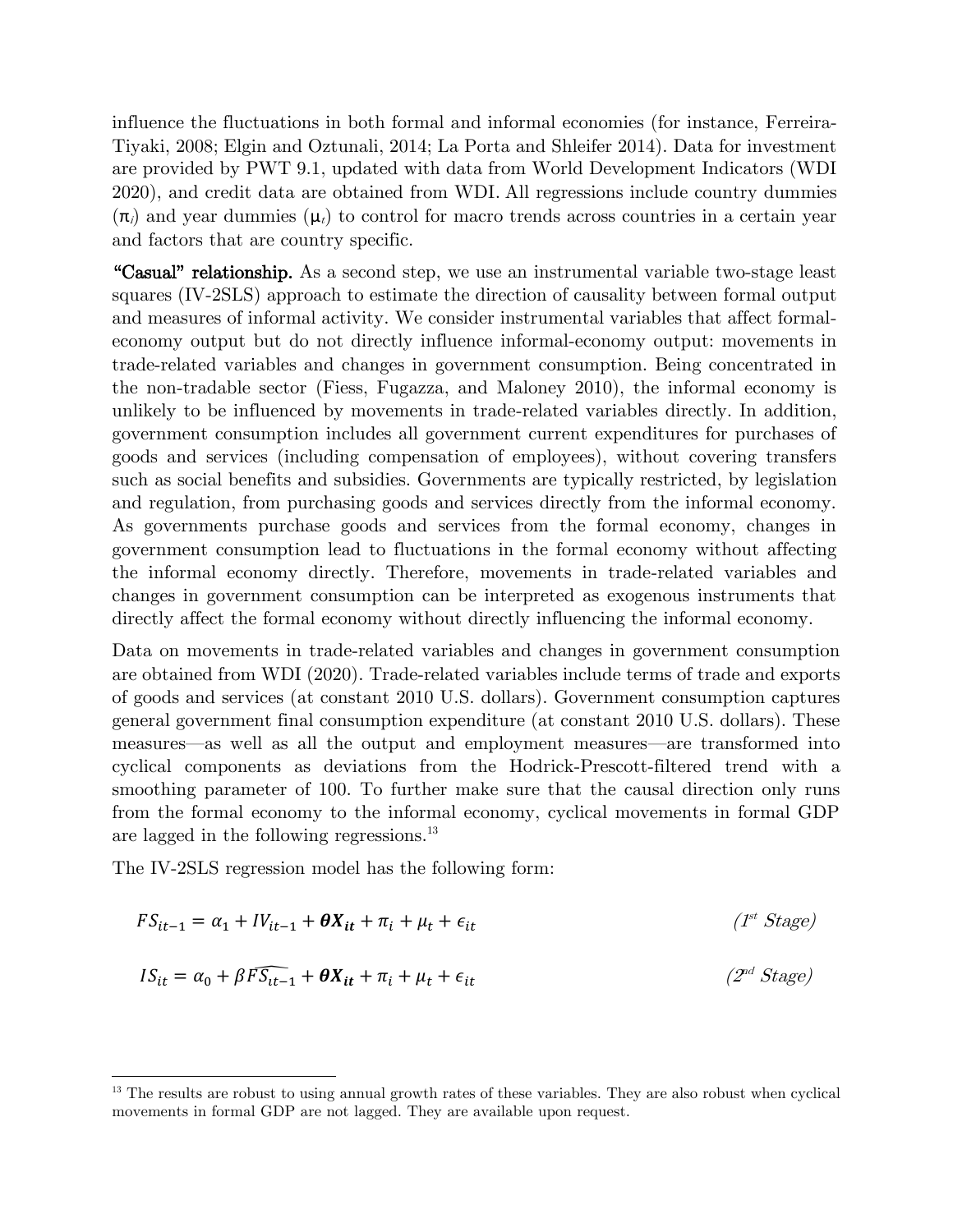In the first stage, the lagged cyclical component of formal-economy output  $(FS_{it-1})$  is the dependent variable, while the lagged trade-related variables and government consumption in country i  $(IV_{it-1})$  are the explanatory variables.<sup>14</sup> The regression results of the first stage are used to obtain the estimated cyclical component of formal economy output  $\widehat{FS_{tt-1}}$ , which is included as the explanatory variable in the 2<sup>nd</sup> stage.  $\widehat{FS_{tt-1}}$  is used to explain the cyclical components of informal-economy output or informal employment  $(IS_{it})$ in year t. The coefficient estimates  $\beta$  measures the magnitude and direction of the impact of fluctuations in the formal business cycle on the informal economy. In both stages, a vector of control variables  $(X_{it})$ , country fixed effects  $(\pi_i)$  and year fixed effects  $(\mu_t)$  are controlled for. The vector of control variables  $(X_{it})$  are the same as in the probit model, which includes the growth rates of domestic credit to the private sector and real investment (see Table A.1 for detailed variable descriptions).

## 4. Synchronization of formal and informal economy cycles

A battery of statistical exercises suggests that informal output is strongly positively correlated with formal output, hence behaves in a procyclical manner. In contrast, informal employment is largely unrelated to formal output movements, hence behaves in an acyclical manner.

Correlations. Contemporaneously, informal-economy output movements are highly and statistically significantly correlated with formal-economy output movements (Table 1). Formal employment is also positively and statistically significantly correlated with formal-economy output, although considerably less strongly, particularly in EMDEs, whereas informal employment is largely uncorrelated with formal-economy output, again particularly in EMDEs. Lag correlations are considerably smaller than contemporaneous correlations, suggesting that informal output responds to formal-economy output fluctuations within a year.<sup>15</sup>

Common factor approach. For each country, a common factor is extracted from informaland formal-sector output as well as informal and formal employment, in a dynamic factor model as depicted in section 3.2. The results are broadly in line with the correlations discussed above. On average, the common factor explains about 40 percent of the variance in both formal-economy output and DGE-based informal-economy output (Table 2). It explains somewhat less (24 percent) of the variance in MIMIC-based informal-economy output, in part because MIMIC estimates tend to be more stable than DGE estimates as a result of the reliance of the former measure on slow-moving country characteristics such as economic and business freedom indices. The common factor also explains a modest fraction of movements in formal employment, especially in advanced economies. In contrast, informal employment does not appear to share a common factor with formal

<sup>&</sup>lt;sup>14</sup> Results are similar when annual growth rates are used instead of cyclical deviations from trend. Results are available upon request.

<sup>&</sup>lt;sup>15</sup> In EMDEs, however, lag correlations are statistically indistinguishable from contemporaneous correlations.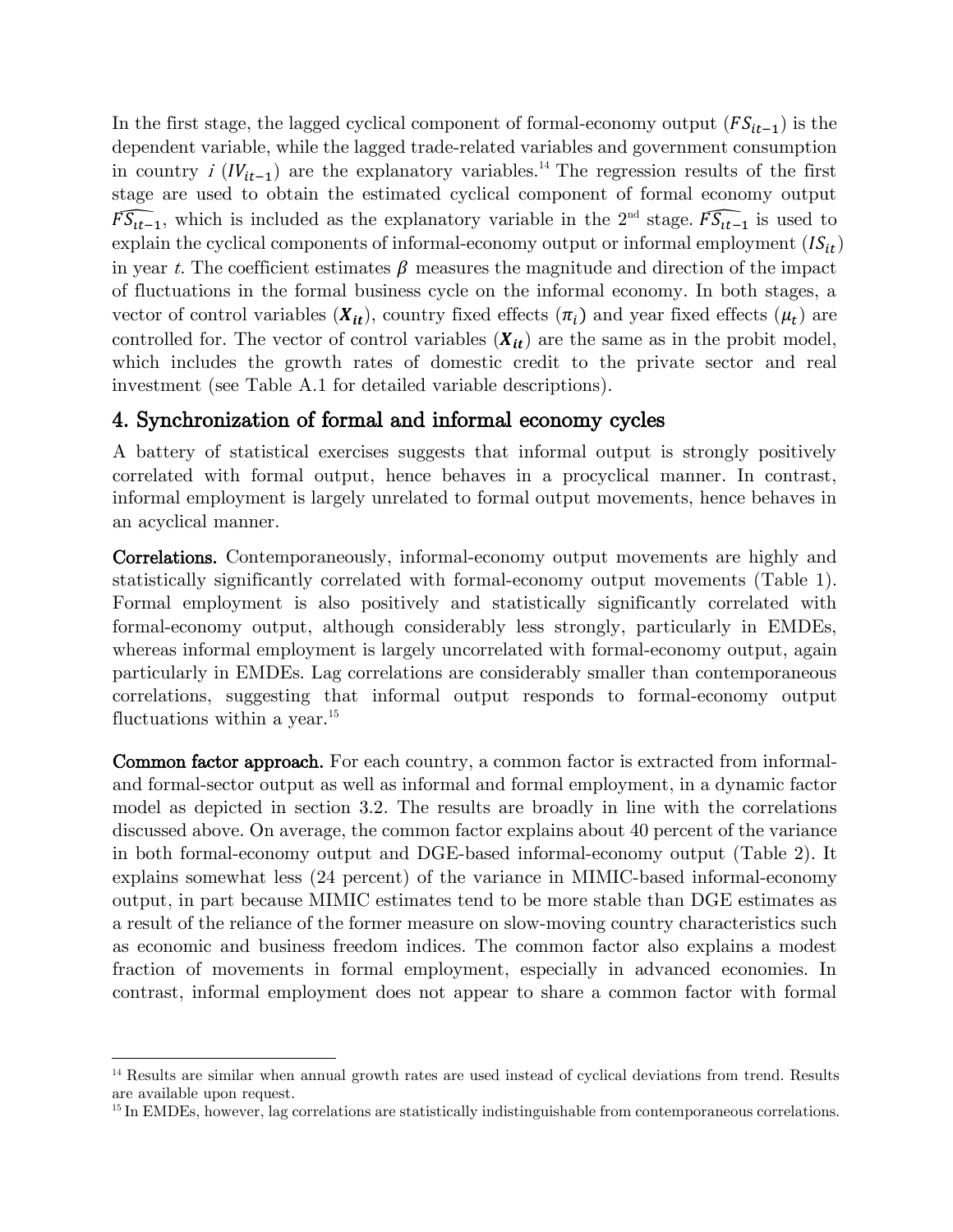employment or with informal or formal-economy output in either advanced economies or EMDEs.

Coherence in business cycle phases and turning points. Formal- and informal-sectors typically share the same business cycle phases (Table 3). In more than 90 percent of country-year pairs, formal and informal output are in the same business cycle phase. This coincidence of business cycle phases is considerably less pronounced for employment than for output. Formal employment and formal output share the same business cycle phases in 75 percent of all country-year pairs, while informal employment is in the same phase as formal output in 54 percent of country-year pairs. Similarly, between 30 and 70 percent (using MIMIC or DGE, respectively) of turning points (peak or trough) of formal output business cycles coincide with turning points of informal output business cycles, whereas informal employment turning points coincide about 10 percent of the time with formaleconomy output turning points (see Table A.2 for details).

Econometric approaches. A probit regression is used to estimate the probability of the informal economy being in recession at the same time as the formal economy is. Indeed, the probability of informal output being in recession is statistically significantly higher when formal output is in a recession, even after controlling for country and year fixed effects as well as investment and credit growth (Table A.3). On average, the probability of informal output being in recession is higher by about 25 percentage points when formal output is in recession than when formal output is not in recession.<sup>16</sup> Similar results pertain to the probability of a new recession starting in the informal sector when the formal economy is in recession (Table A.4). Again, this contrasts with the finding that the probability of informal employment declining is little affected by a formal-economy contraction.

# 5. Causal linkages between formal- and informal-economy cycles

The results described in the previous section suggest a strong correlation between formal and informal economies. Some previous studies reported strong evidence of Granger causality running from the formal economy to the informal economy in individual countries, and mild evidence of reverse causality in some cases (Bajada 2003; Giles 1997; Giles, Tedds, and Werkneh 2002). However, Granger causality does not establish "true" causality and ignoring reverse causality could lead to biased estimation results (Angrist and Pischke 2009). Hence, here we employ a novel approach with an instrumental variables estimation to test for the direction of causality. The results based on this approach suggest that formal economy output fluctuations "truly" cause informaleconomy output fluctuations.

 $16$  Probabilities for the global sample need not to be near the average of the advanced economy and EMDE sample because of different year fixed effects.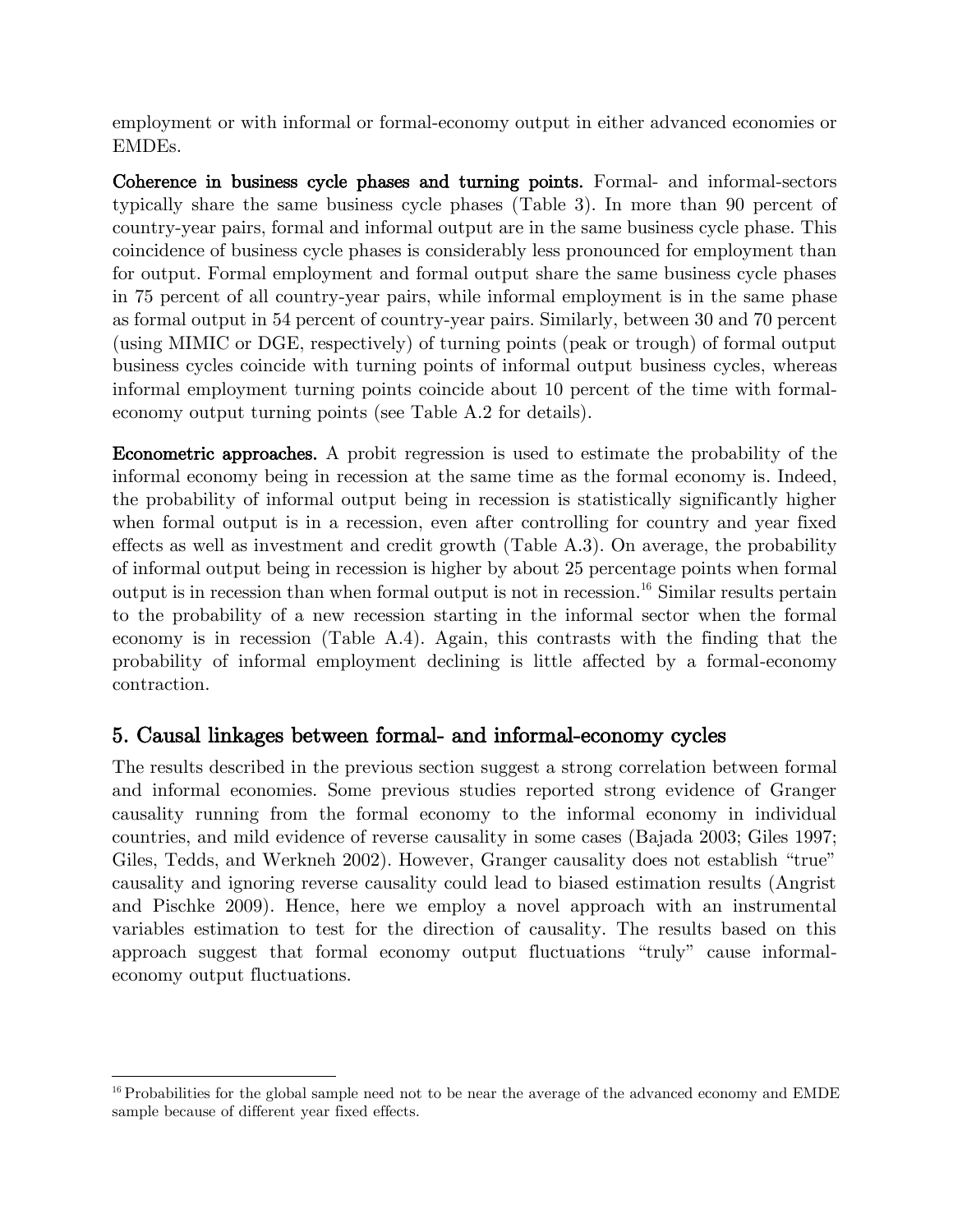#### 5.1 Baseline results

In the baseline model, formal-economy output is instrumented using government spending and two trade-related variables: the cyclical components of the terms of trade and real exports. Being largely concentrated in the non-tradable sector, the informal economy is unlikely to be highly influenced directly by movements in trade-related variables. In addition, government spending is typically restricted, by legislation and regulation, from purchasing goods and services from the informal economy. Therefore, movements in trade-related variables and changes in government consumption can be interpreted as exogenous instruments that directly affect the formal economy without directly influencing the informal economy.

The baseline results shown in Table 4 confirm that formal-economy output fluctuations in the previous year, as instrumented by lagged trade-related terms and government consumption, "cause" fluctuations in the informal economy in the following year. On average, a 1 percent increase in formal-economy output "causes" a 0.4-0.8 percent expansion in the following year in informal-economy output and formal employment. This impact does not differ materially between advanced economies and EMDEs. In contrast, such formal-economy output fluctuations do not cause significant fluctuations in informal employment, especially in EMDEs (Table 4).

#### 5.2. Robustness exercises

We conduct several robustness exercises. First, we check the robustness of the baseline results to alternative model specifications by instrumenting only with either trade-related variables or government consumption. Second, we use system GMM (Generalized Methods of Moments) to address potential endogeneity bias. Third, we use an alternative variant of the DGE measures to test for robustness to different modelling assumptions in the construction of the DGE estimates. Lastly, we repeat our exercise for shares of the informal economy in output and employment to ensure consistency with previous estimates in the literature.

Different sets of instrumental variables. To remove the potential endogeneity of government consumption in the case of MIMIC, we estimate results using trade-related instrumental variables (terms of trade and export growth) only (Table 5). The estimated impact of lagged formal-economy output fluctuations on informal-economy output and for formal employment is (statistically) in line with the estimated impact shown in Table 4. Specifically, a 1 percent increase in formal-economy output (statistically significantly) in year  $t-1$  again raises informal-economy output by 0.4-0.9 percent in year t, depending on the informal-economy output measure chosen. The effect is somewhat larger in advanced economies than in EMDEs. Again, there is no significant impact on informal employment, either in EMDEs or in advanced economies.<sup>17</sup> Similar results are found when using changes in government consumption alone as instruments (See Table A.5).

<sup>&</sup>lt;sup>17</sup> The Kleibergen-Paap rk LM statistic and the Cragg-Donald Wald F statistic suggest that the instruments are strong instruments.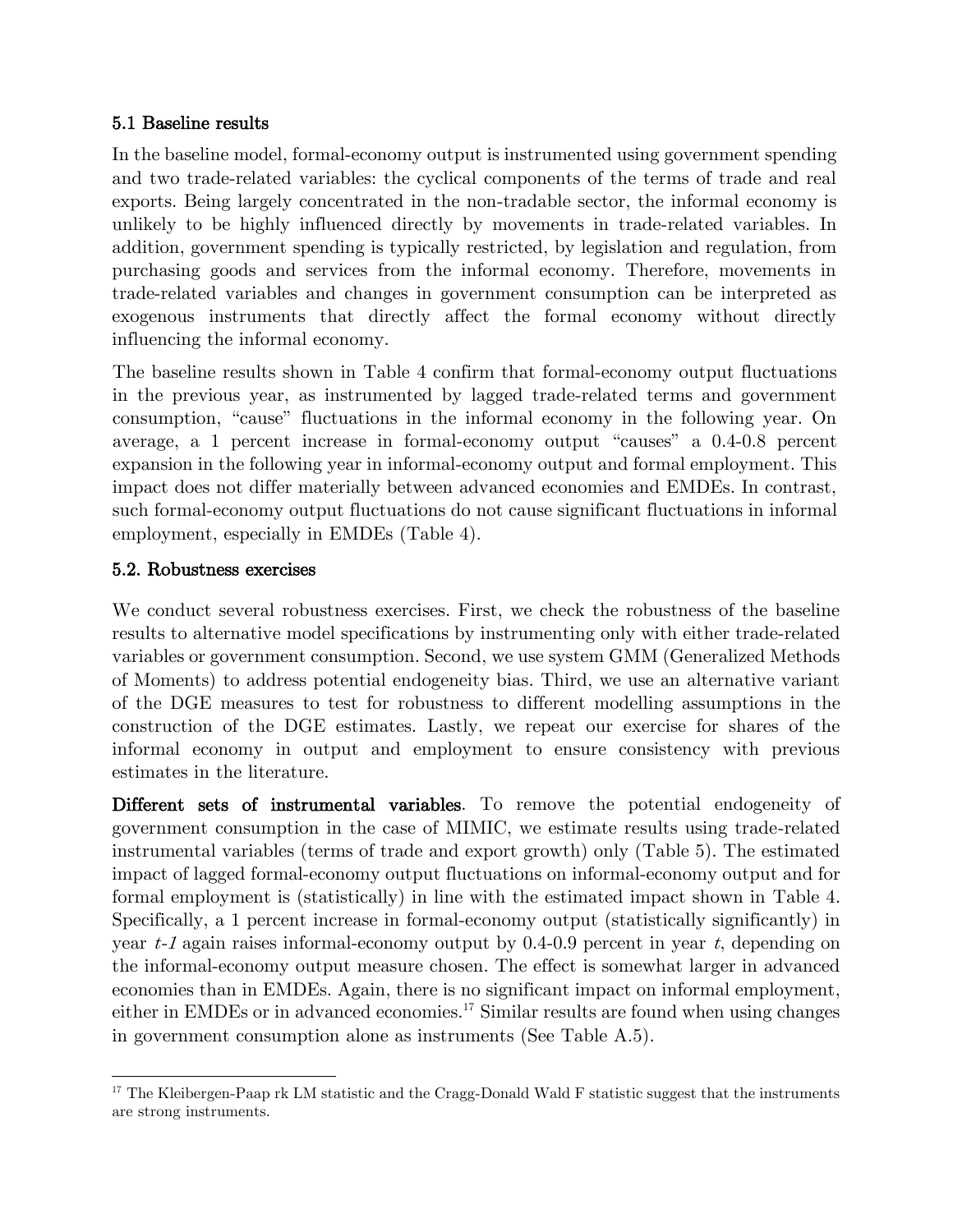Endogeneity bias (system GMM). As an alternative way to address endogeneity bias, we apply system GMM to estimate the impact of official GDP on informal output, formal employment and informal employment. The results are strongly in line with baseline findings. As shown in Table 6, a 1 percent rise in formal economy output significantly increases output in the informal sector in the following year by 0.4-0.8 percent but no significant response from informal employment (similar results were found in Table A.6 when using a fixed-effect model).

Alternative DGE estimates. DGE estimates of informal output in part depend on benchmark estimates and assumptions about productivity growth in the informal economy (Elgin et al., 2021). We test for the robustness of our results to these assumptions by using another set of DGE estimates that are calibrated using a series of survey-based selfemployment data (see Annex B for calibration details). This approach also avoids the assumption that informal productivity growth is the weighted average of formal-economy capital and productivity growth. Thus, this estimation approach weakens the link between informal and formal output due to the model assumptions in Elgin and Oztunali (2012). Table 7 confirms the baseline findings that fluctuations in formal-economy output cause informal output to move in the same direction and almost the same magnitude. On average, informal output expands significantly by 0.5-0.8 percent, especially in EMDEs, when formal-economy output rises by 1 percent in the previous year. While the results are less significant when government consumption is the only instrumental variable, the results are largely robust across different sets of instrumental variables.

Shares of the informal economy. Here we redo the exercises in Tables 1, 4 and 5 using the share of informal output (in percent of official GDP) and the share of formal and informal employment (in percent of total employment).<sup>18</sup> These robustness checks ensure the consistency between our findings and previous estimates in the literature (e.g. Loayza and Rigolini 2011). As expected, both shares of informal output and shares of informal employment are found to be significantly negatively correlated with formal-economy output (except in advanced economies when using DGE estimates), while shares of formal employment are positively correlated (Table A.7). The regression results show that the share of informal output contracts significantly by 0.1-0.4 percentage points of GDP, on average, when formal-economy output expands by 1 percent in the previous year (Tables A.8 and A.9).

## 5.3 Explaining the cyclicality of the informal sector

The previous sections have established that informal-economy output and formal employment behave "procyclically," in the sense of responding to formal-economy output fluctuations significantly and positively. Meanwhile, informal employment acts "acyclically" in the sense of not significantly and systematically responding to formaleconomy output fluctuations. This accounts for the rising share of informal employment

<sup>18</sup> All shares of informal output and shares of formal and informal employment are in logs and Hodrick-Prescott-filtered, as in Table 4. When shares are not logged but Hodrick-Prescott-filtered, the results remain the same and will be provided upon request.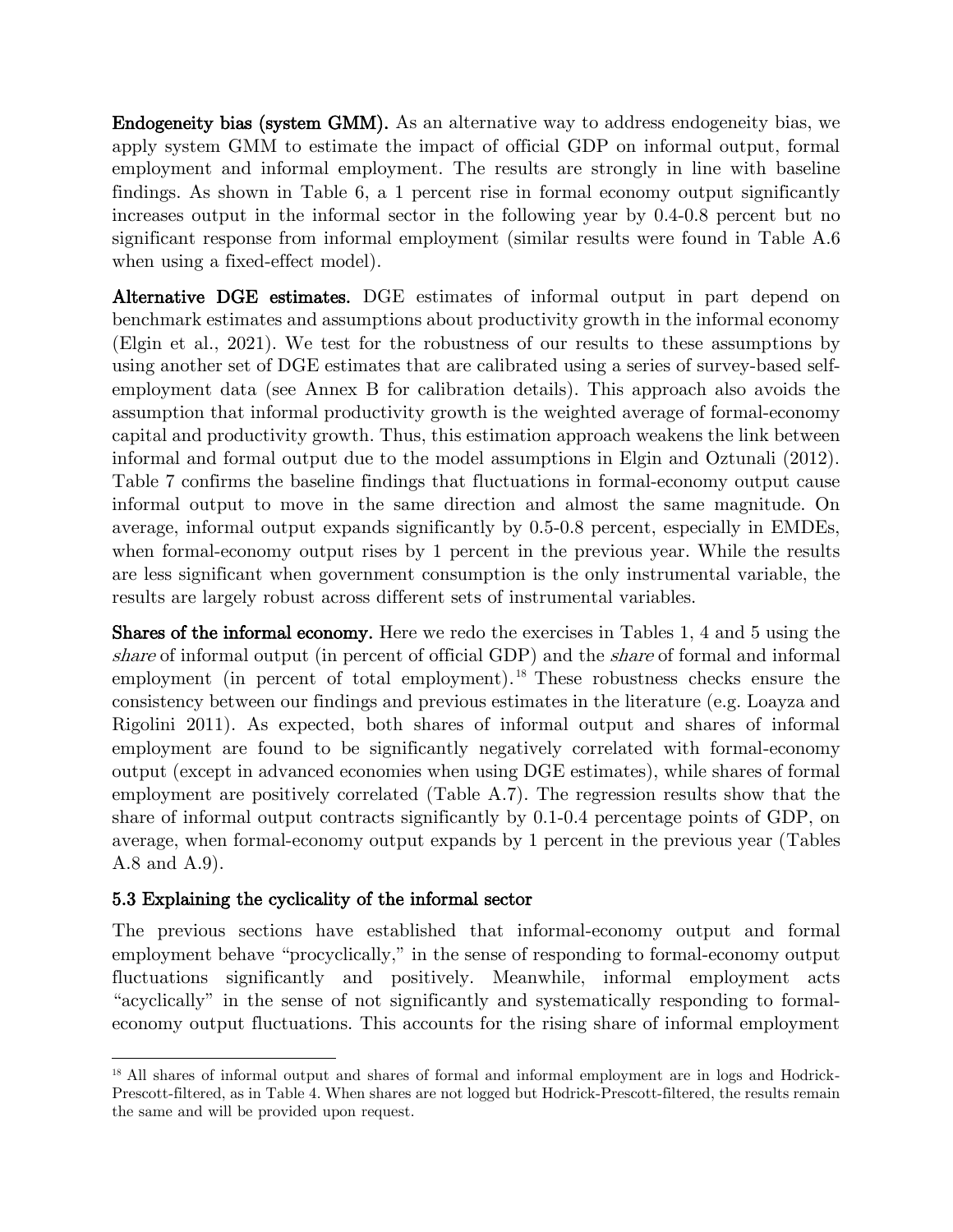during formal-economy recessions documented by studies like Loayza and Rigolini  $(2011).^{19}$ 

There are at least wo possible reasons explaining why informal employment behaves acyclically. First, informal employment may respond to different shocks from informal output and formal employment, or it may respond differently to the same shocks. As an example of the latter, the informal labor market, being more flexible than the formal sector, may respond by reducing hours worked per person or by lowering wages, rather than by reducing the number of employed.<sup>20</sup> A second possible reason is that while job separation rates rise during recessions in both formal and informal sectors, the rate at which workers find formal jobs plummets while that at which they find informal jobs remains broadly stable (Bosch and Esteban-Pretel 2012; Bosch, Goni, and Maloney 2007).

# 6. Conclusions

Our paper presents a wide variety of approaches that document the strong comovement of informal-economy output with formal-economy output, caused by movements in formal output, but the lack of such comovement for informal employment. This suggests that although output in the informal economy behaves procyclically and, therefore, may amplify aggregate output fluctuations, the unresponsiveness of informal employment to the business cycle may provide a buffer for household incomes by ensuring continuity of employment in the informal economy (Ferreira-Tiryaki 2008; Roca, Moreno, and Sánchez 2001).

The resilience of informal employment in the face of business cycle swings, juxtaposed with the weaker development levels associated with informality (Ohnsorge, Okawa, and Yu 2021), suggests a trade-off. In the short run, informal employment can provide a safety net during business cycles; in the long term, however, the informal sector can exacerbate poverty and stymie development (Docquier, Müller, and Naval 2017). Policy measures that—deliberately or inadvertently—reduce informality and thus benefit longer-term development and poverty reduction could, therefore, usefully be accompanied by a strengthening of official social safety nets to protect vulnerable population groups from the short-term costs of the loss of the unofficial safety net provided by the informal sector. The necessity of strengthening the resilience of the informal sector is particularly relevant in the context of the COVID-19-induced recession (Ohnsorge and Yu 2021). If comovement between formal and informal output reflects synergies, such as through subcontracting, policy measures aimed at curtailing informal activity could disrupt formal activity. These effects could be mitigated if measures that reduce informality were accompanied by greater labor and product market flexibility in the formal sector that facilitates the absorption of informal-sector participants (World Bank 2019).

<sup>19</sup> Similarly, it was shown that foreign interest rates are inversely and significantly related to formal job creation but insignificantly related to informal job creation and destruction, resulting in the countercyclicality of the share of informal employment (Leyva and Urrutia 2020).

 $20$  For discussions of these arguments, see Guriev, Speciale, and Tuccio (2016), Loayza and Rigolini (2011), Maloney (2004), and Meghir, Narita, and Robin (2015).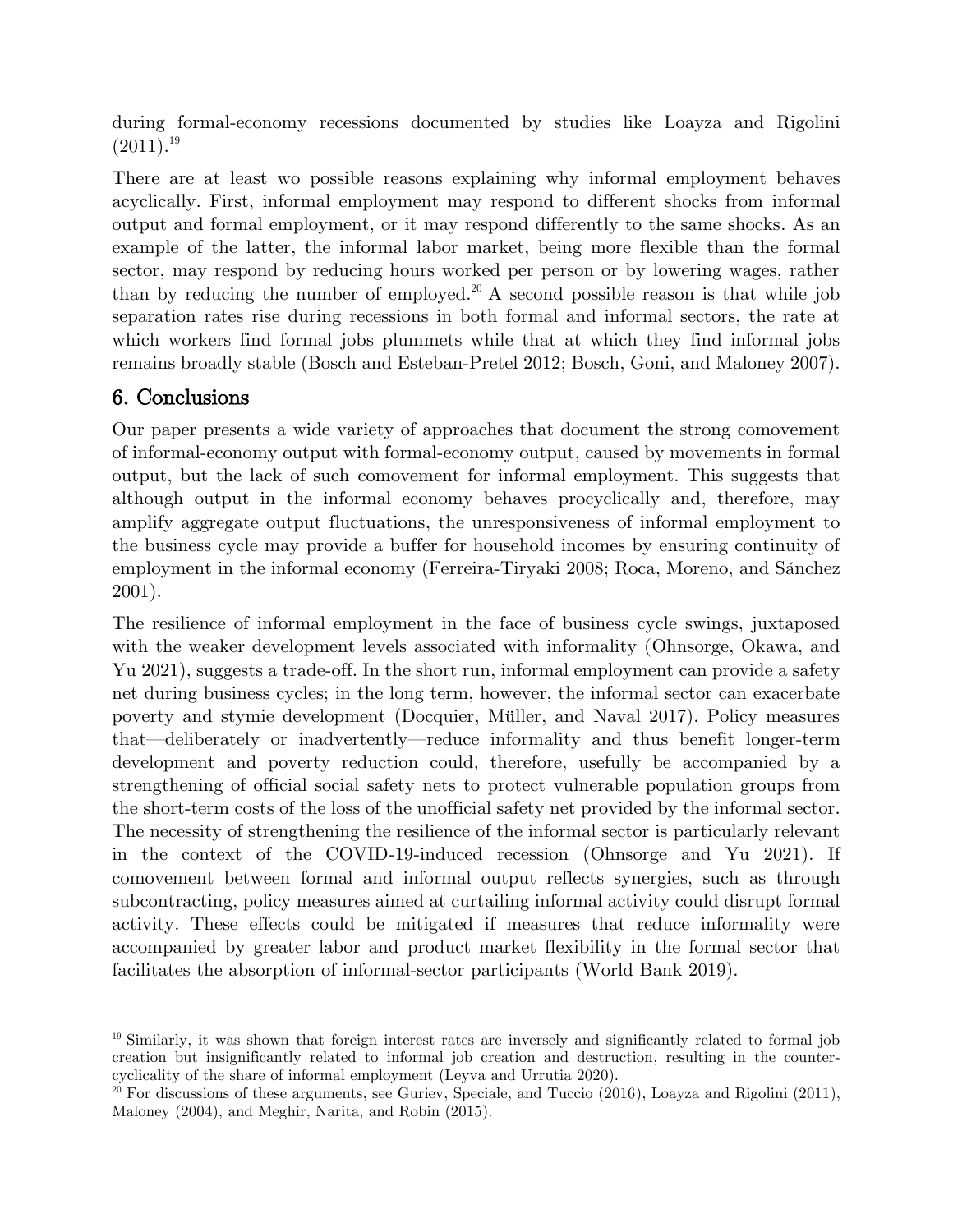The results reported in this paper point to several promising areas for future research. First, the cyclical behavior of other features of the informal economy could usefully be examined. For example, if greater flexibility of wages or hours worked is what ensures acyclical behavior of informal employment despite procyclical informal output, then informal wages or hours of employment should be particularly procyclical. It would be useful to establish whether this is the case. Second, the channels through which formaleconomy business cycles affect the informal economy could be further explored and quantified. This includes the degree of interconnectedness between formal and informal firms.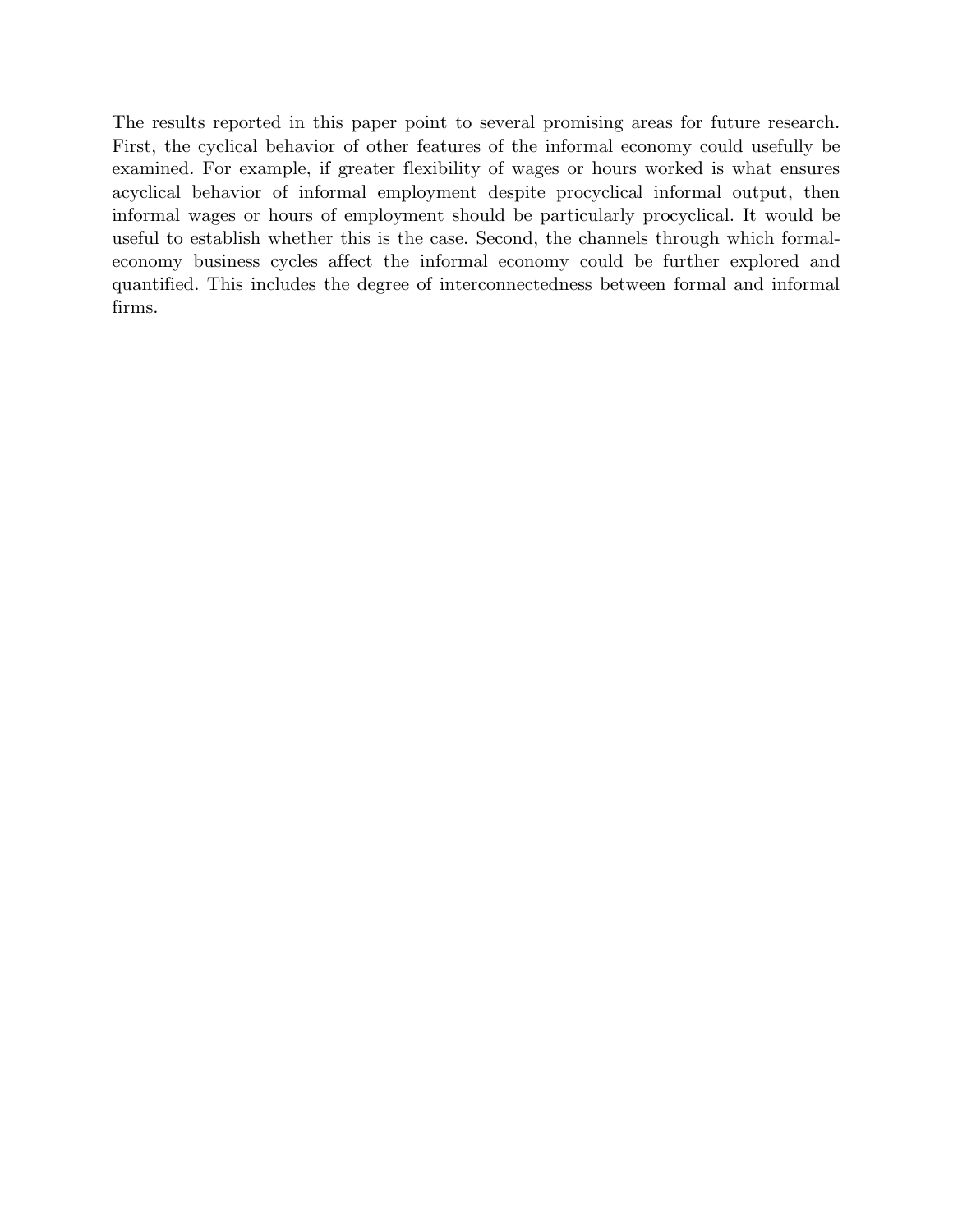#### References

- Angrist, J. D., and J.-S. Pischke. 2009. *Mostly Harmless Econometrics: An Empiricist's* Companion. Princeton University Press: Princeton, NJ.
- Arvin-Rad, H., A. K. Basu, and M. Willumsen. 2010. "Economic Reform, Informal— Formal Sector Linkages and Intervention in the Informal Sector in Developing Countries: A Paradox." International Review of Economics & Finance 19 (4): 662-70.
- Bajada, C. 2003. "Business Cycle Properties of the Legitimate and Underground Economy in Australia." Economic Record 79 (247): 397-411.
- Beladi, H., M. Dutta, and S. Kar. 2016. "FDI and Business Internationalization of the Unorganized Sector: Evidence from Indian Manufacturing." World Development 83: 340-49.
- Berge, T., and O. Jordà. 2011. "Evaluating the Classification of Economic Activity into Recessions and Expansions." American Economic Journal: Macroeconomics 3 (2): 246- 277.
- Bosch, M., and J. Esteban-Pretel. 2012. "Job Creation and Job Destruction in the Presence of Informal Markets." *Journal of Development Economics* 98 (2): 270-86.
- Bosch, M., E. Goni, and W. Maloney. 2007. "The Determinants of Rising Informality in Brazil: Evidence from Gross Worker Flows." Policy Research Working Paper 4347, World Bank, Washington, DC.
- Bosch, M., and W. F. Maloney. 2008. "Cyclical Movements in Unemployment and Informality in Developing Countries." Policy Research Working Paper 4648, World Bank, Washington, DC.
- Bry, G., and C. Boschan. 1971. Cyclical Analysis of Time Series: Selected Procedures and Computer Programs. New York: National Bureau of Economic Research.
- Busato, F., and B. Chiarini. 2004. "Market and Underground Activities in a Two-Sector Dynamic Equilibrium Model." Economic Theory 23 (4): 831-61.
- Chen, M. 2005. "Rethinking the Informal Economy: Linkages with the Formal Economy and the Formal Regulatory Environment." UNU-WIDER Working Paper 2005/10, United Nations University (UNU).
- Çiçek, D., and C. Elgin. 2011. "Cyclicality of Fiscal Policy and the Shadow Economy." Empirical Economics 41 (3): 725-37.
- Claessens, S., A. Kose, and M. Terrones. 2012. "How Do Business and Financial Cycles Interact?" Journal of International Economics 87 (1): 178-90.
- Colombo, E., L. Onnis, and P. Tirelli. 2016. "Shadow Economies at Times of Banking Crises: Empirics and Theory." *Journal of Banking & Finance* 62 (C): 180-90.
- Dell'Anno, R. 2008. "What Is the Relationship between Unofficial and Official Economy? An Analysis in Latin American Countries." European Journal of Economics, Finance and Administrative Sciences 12: 185-203.
- Dix-Carneiro, R., P. Goldberg, C. Meghir, and G. Ulyssea. 2021. "Trade and Informality in the Presence of Labor Market Frictions and Regulations." NBER Working Paper 28391, National Bureau of Economic Research, Cambridge, MA.
- Docquier, F., T. Müller, and J. Naval. 2017. "Informality and Long-Run Growth." The Scandinavian Journal of Economics 119 (4): 1040-85.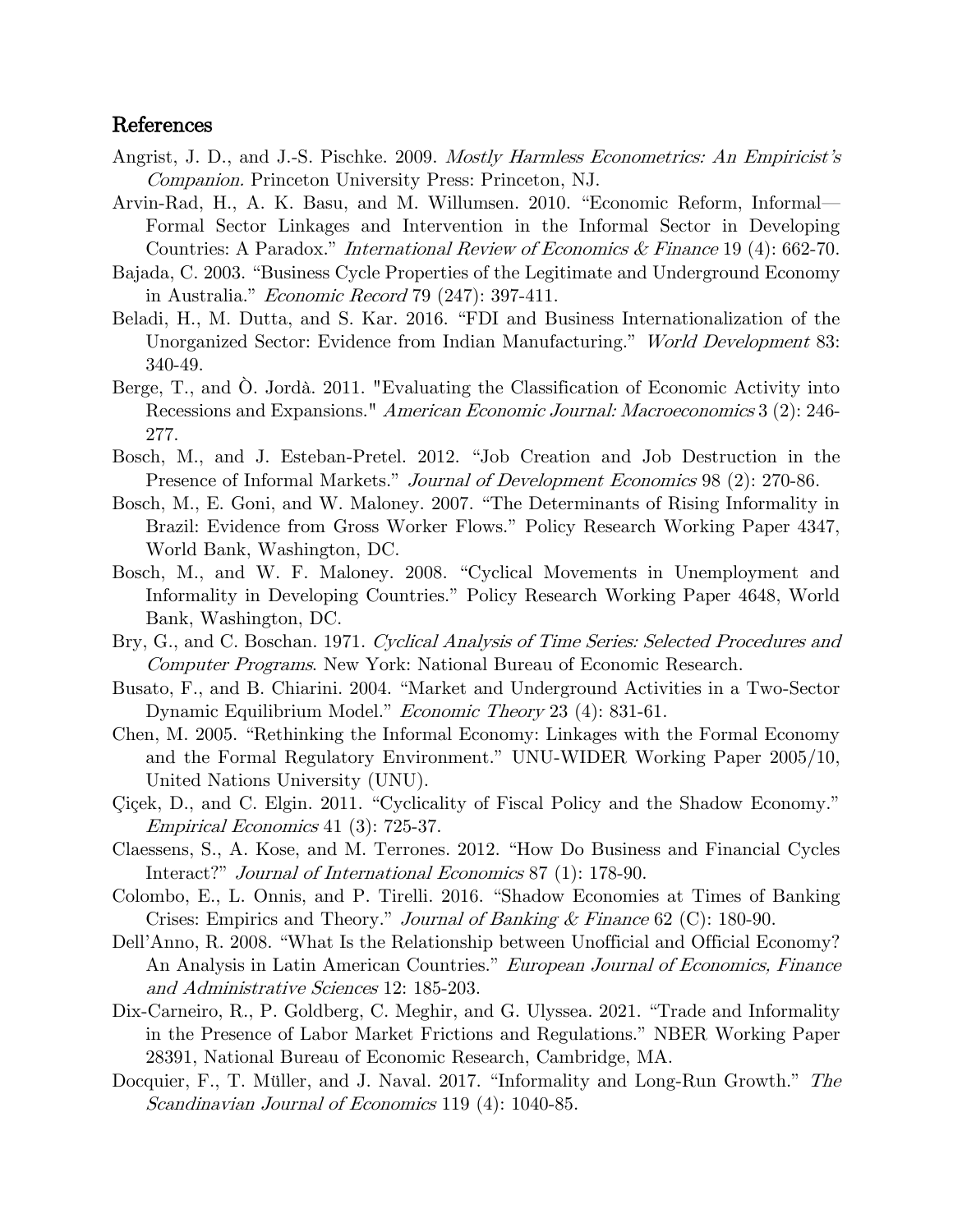- Eichler, M. 2009. "Causal Inference from Multivariate Time Series: What Can Be Learned from Granger Causality." In Logic, Methodology and Philosophy of Science: Proceedings of the 13th International Congress, edited by C. Glymour, W. Wang, and D. Westerstahl. London: College Publications.
- Eilat, Y., and C. Zinnes. 2002. "The Shadow Economy in Transition Countries: Friend or Foe? A Policy Perspective." World Development 30 (7): 1233-54.
- Elgin, C. 2012. "Cyclicality of Shadow Economy." Economic Papers 31 (4): 478-90.
- Elgin, C., and O. Oztunali. 2012. "Shadow Economies around the World: Model Based Estimates." Working Paper 2012/05, Department of Economics, Bogazici University.
- Elgin, C., and O. Oztunali. 2014. "Institutions, Informal Economy, and Economic Development." *Emerging Markets Finance and Trade* 50 (4): 117-34.
- Elgin, C., M. A. Kose, F. Ohnsorge, and S. Yu. 2021. "Understanding the Informal Economy: Concepts and Trends." In *The Long Shadow of Informality: Challenges* and Policies, edited by F. Ohnsorge and S. Yu. Washington, DC: World Bank.
- Fernández, A., and F. Meza, 2015. "Informal Employment and Business Cycles in Emerging Economies: The Case of Mexico." Review of Economic Dynamics 18 (2): 381-405.
- Ferreira-Tiryaki, G. 2008. "The Informal Economy and Business Cycles." Journal of Applied Economics 11 (1): 91-117.
- Fiess, N., M. Fugazza, and W. Maloney, 2010. "Informal Self-Employment and Macroeconomic Fluctuations." *Journal of Development Economics* 91 (2): 211-26.
- Gibson, B. 2005. "The Transition to a Globalized Economy: Poverty, Human Capital and the Informal Sector in a Structuralist CGE Model." Journal of Development Economics 78 (1): 60-94.
- Giles, D. 1997. "Causality between the Measured and Underground Economics in New Zealand." *Applied Economics Letters* 4 (1): 63-7.
- Giles, D., L. Tedds, and G. Werkneh. 2002. "The Canadian Underground and Measured Economies: Granger Causality Results." Applied Economics 34 (18): 2347-52.
- Guriev, S., B. Speciale, and M. Tuccio. 2016. "How Do Regulated and Unregulated Labor Markets Respond to Shocks? Evidence from Immigrants during the Great Recession." CEPR Working Paper DP11403, Centre for Economic Policy Research, Washington, DC.
- Harding, D., and A. Pagan. 2002. "Dissecting the Cycle: A Methodological Investigation." Journal of Monetary Economics 49(2): 365-381.
- Horvath, J. 2018. "Business Cycles, Informal Economy, and Interest Rates in Emerging Countries." Journal of Macroeconomics 55 (March): 96-116.
- Ihrig, J., and K. S. Moe. 2004. "Lurking in the Shadows: The Informal Sector and Government Policy." *Journal of Development Economics* 73 (2): 541-57.
- IMF (International Monetary Fund). 2017. Regional Economic Outlook (Sub-Saharan Africa): Restarting the Growth Engine. Washington, DC: International Monetary Fund.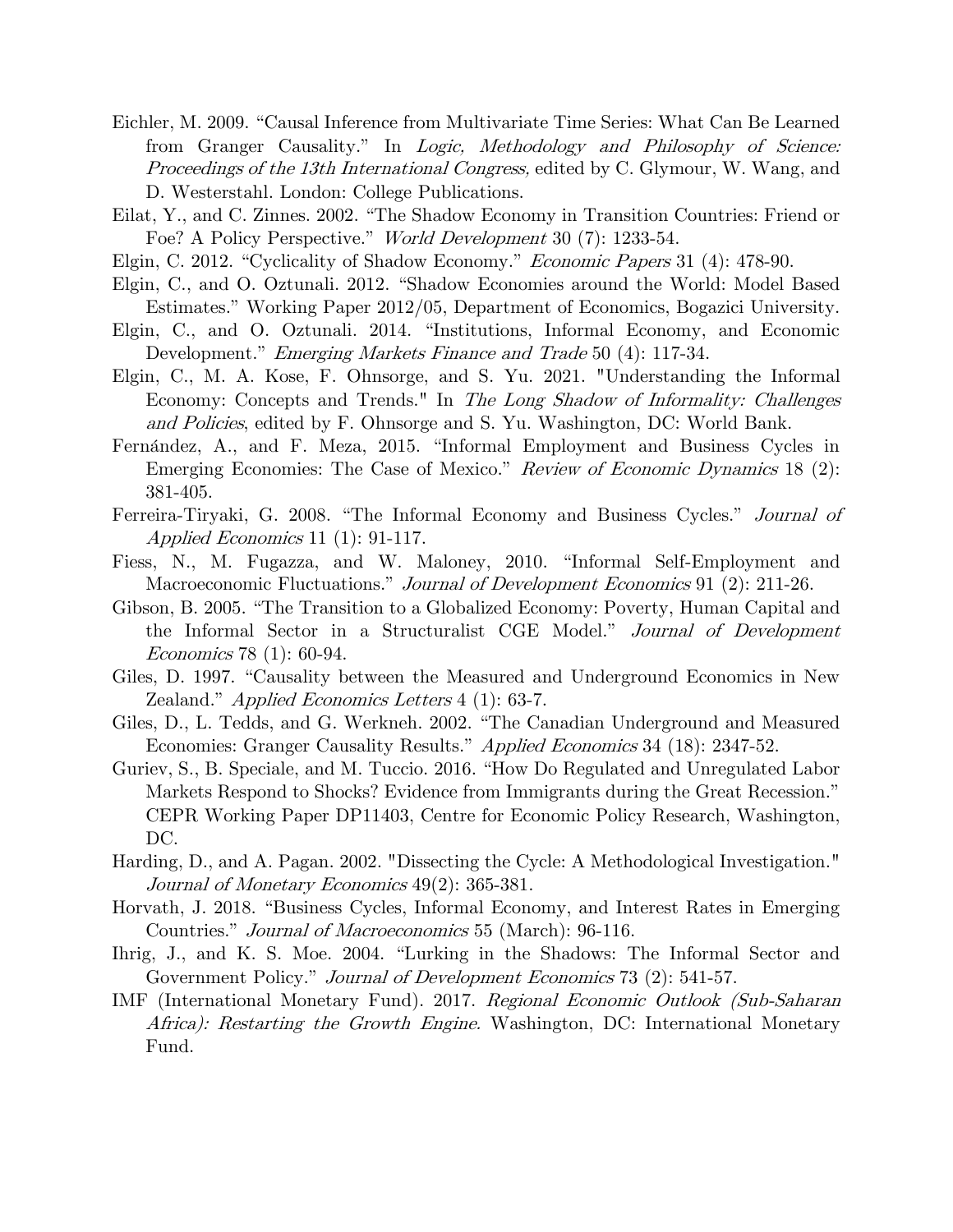- Kaufmann, D., and A. Kaliberda.1996. "Integrating the Unofficial Economy into the Dynamics of Post-Socialist Economies: A Framework of Analysis and Evidence." Policy Research Working Paper 1691, World Bank, Washington, DC.
- Kanbur, R. 2017. "Informality: Causes, Consequences and Policy Responses." Review of Development Economics 21 (4): 939-61.
- Kose, M. A., E. Prasad, and M. Terrones. 2003. "How does Globalization Affect the Synchronization of Business Cycles?" AEA Papers and Proceedings 93 (2): 57-62.
- La Porta, R., and A. Shleifer. 2014. "Informality and Development." Journal of Economic Perspectives 28 (3): 109-26.
- Leyva, G., and C. Urrutia. 2020. "Informality, Labor Regulation, and the Business Cycle." Journal of International Economics 126(C): 103340.
- Loayza, N., and J. Rigolini. 2011. "Informal Employment: Safety Net or Growth Engine?" World Development 39 (9): 1503-15.
- Lubell, H. 1991. The Informal Sector in the 1980s and 1990s. Paris: OECD.
- Maloney, W. 2004. "Informality Revisited." World Development 32 (7): 1159-78.
- Mbaye, A. A., N. Benjamin, and F. Gueye. 2017. "The Interplay between Formal and Informal Firms and Its Implications on Jobs in Francophone Africa: Case Studies of Senegal and Benin." In The Informal Economy in Global Perspective: Varieties of Governance, edited by A. Polese, C. C. Williams, I. A. Horodnic, and P. Bejakovic. London: Palgrave Macmillan.
- Meagher, K. 2013. "Unlocking the Informal Economy: A Literature Review on Linkages between Formal and Informal Economies in Developing Countries." WIEGO Working Paper 27, Women in Informal Employment: Globalization and Organization, Manchester, England.
- Meghir, C., R. Narita, and J.-M. Robin. 2015. "Wages and Informality in Developing Countries." American Economic Review 105 (4): 1509-46.
- Moreno-Monroy, A., J. Pieters, and A. Erumban. 2014. "Formal Sector Subcontracting and Informal Sector Employment in Indian Manufacturing." IZA Journal of Labor & Development 3 (22).
- Ohnsorge, F., and S. Yu. 2021. The Long Shadow of Informality: Challenges and Policies. Washington, DC: World Bank.
- Ohnsorge, F., Y., Okawa, and S. Yu. 2021. "Lagging Behind: Informality and Development." In The Long Shadow of Informality: Challenges and Policies, edited by F. Ohnsorge and S. Yu. Washington, DC: World Bank.
- Restrepo-Echavarria, P. 2014. "Macroeconomic Volatility: The Role of the Informal Economy." *European Economic Review* 70 (August): 454-69.
- Roca, J., C. Moreno, and J. Sánchez. 2001. "Underground Economy and Aggregate Fluctuations." Spanish Economic Review 3 (1): 41-53.
- Schneider, F. 1998. "Further Empirical Results of the Size of the Shadow Economy of 17 OECD Countries over Time." Discussion Paper. Linz, Austria: Department of Economics, University of Linz.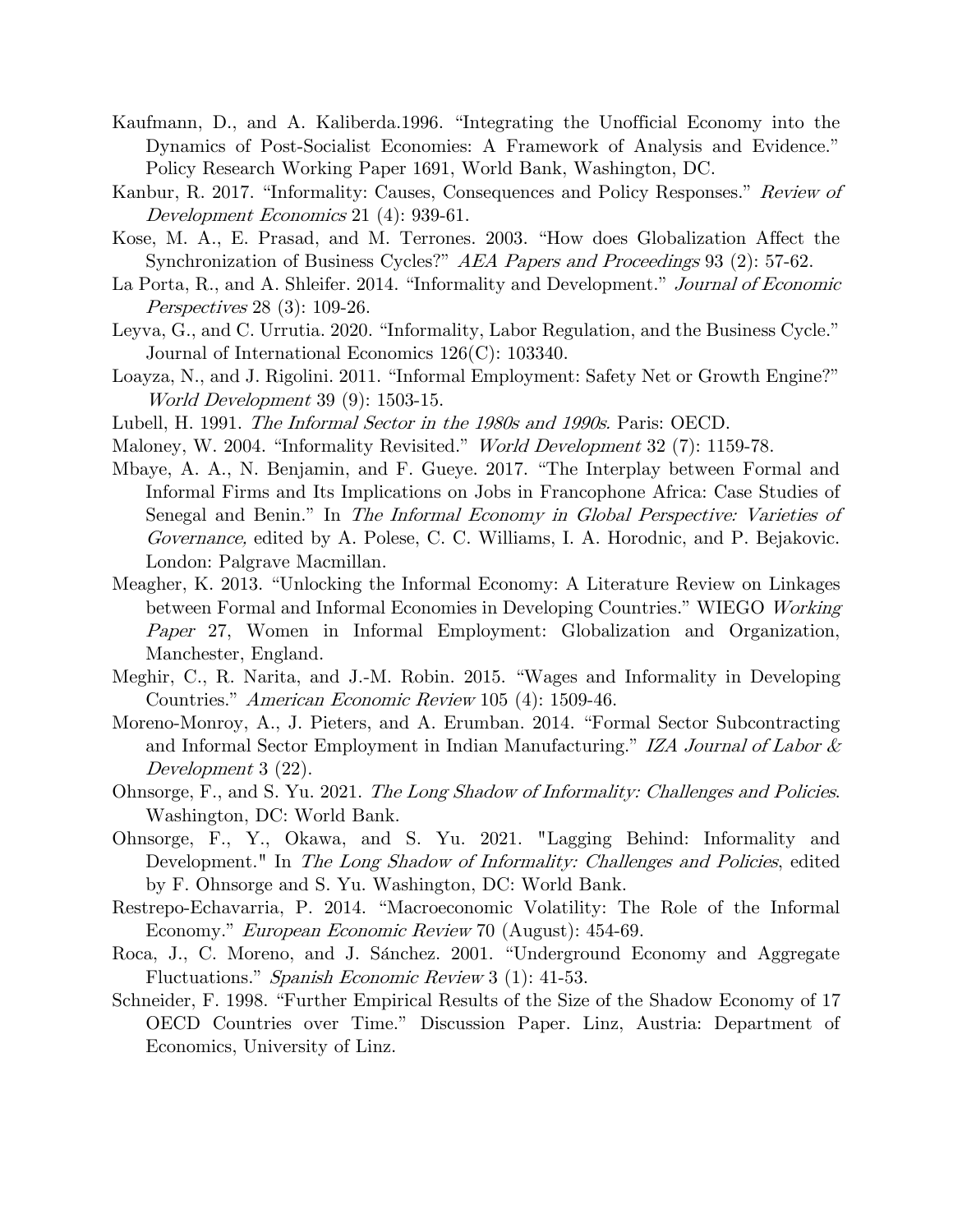- Shapiro, A. F. 2014. "Self-employment and Business Cycle Persistence: Does the Composition of Employment Matter for Economic Recoveries?" Journal of Economic Dynamics and Control 46 (September): 200-18.
- Stock, J. H., and M. Watson. 2011. "Dynamic Factor Models." In *Oxford Handbook of* Economic Forecasting, edited by M. P. Clements and D. F. Hendry. Oxford, UK: Oxford University Press.
- Tedds, L., and D. Giles, 2000. "Modelling the Underground Economies in Canada and New Zealand: A Comparative Analysis." Econometrics Working Papers 0003, Department of Economics, University of Victoria.
- World Bank. 2014. World Development Report 2014: Risks and Opportunities. Washington, DC: World Bank.
- World Bank. 2019. Global Economic Prospects: Darkening Skies. January. Washington, DC: World Bank.
- World Bank. 2020. Global Economic Prospects. January. Washington, DC: World Bank.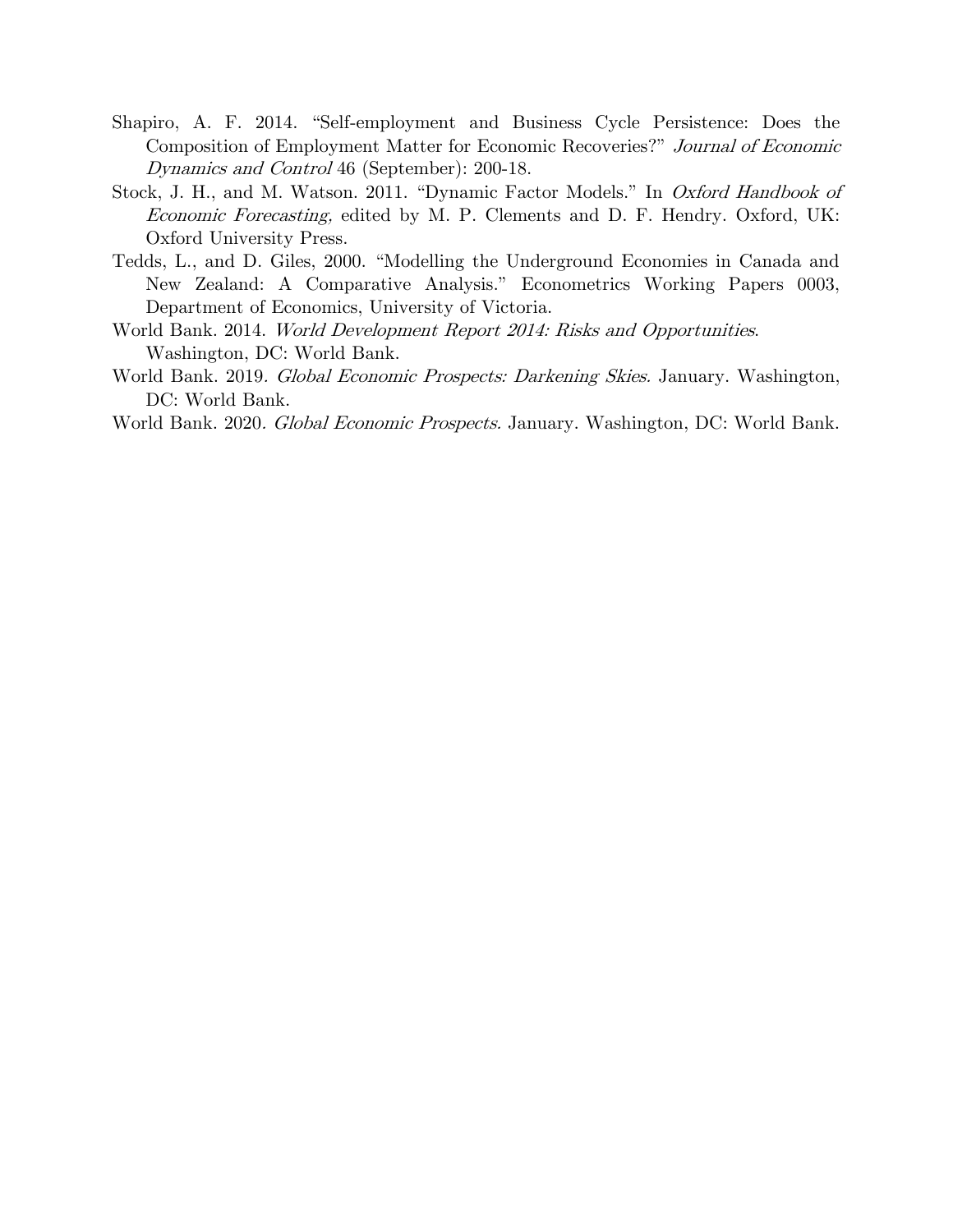#### Annex A. Theoretical proof for whether the procyclicality of the DGE estimates is by construction

The official GDP has the following form:

$$
Y_{Ft} = A_{Ft} K_t^{\alpha} N_{Ft}^{1-\alpha}
$$

where  $Y_{Ft}$  is the output in the formal sector in year t,  $A_{Ft}$  is the productivity in the formal sector,  $K_t$  is the capital stock available in year t, and  $N_{Ft}$  is the employment in the formal sector in year t.

The production function for informal output is assumed to have the following form:

$$
Y_{It} = A_{It} N_{It}^{\gamma}.
$$

where  $Y_{lt}$  is the output in the informal sector in year t,  $A_{lt}$  is the productivity in the informal sector, and  $N_{lt}$  is the employment in the informal sector. As assumed in Elgin and Oztunali (2012).  $\dot{A_{It}} = \frac{1}{2}$  $\frac{1}{2}(\dot{K}_t + A_{Ft})$  and  $N_{lt}$  is a function of  $A_{Ft}$  and  $K_t$ . To simplify the discussion, it is assumed that  $A_{It} = \frac{1}{2}$  $\frac{1}{2}(A_{Ft} + K_t) + c$ , where c is a constant.  $N_{lt}$  has the following form: <sup>21</sup>

$$
N_{It} = \left\{ \frac{\gamma A_{It}}{(1-\tau_t)(1-\alpha)A_{Ft}} \left[ \frac{\frac{1}{\beta}-1+\delta}{\alpha(1-\tau_t)A_{Ft}} \right]^{\frac{\alpha}{1-\alpha}} \right\}^{\frac{1}{1-\gamma}}.
$$

Since  $A_{lt}$  and  $N_{lt}$  are functions of  $A_{rt}$  and  $K_t$ ,  $Y_{lt}$  can be expressed as a function of  $A_{rt}$ and  $K_t$  we know that the comovement between  $Y_{lt}$  and  $Y_{rt}$  can be only driven by shocks in  $A_{Ft}$  and  $K_t$ .<sup>22</sup> Since  $\frac{\partial Y_{Ft}}{\partial K_t}$  $\frac{\partial Y_{Ft}}{\partial K_t} > 0$  and  $\frac{\partial Y_{Ft}}{\partial A_{Ft}} > 0$ , the positive correlation between  $Y_{Ft}$  and  $Y_{It}$ could be driven by construction if  $\frac{\partial Y_{It}}{\partial x}$  $\frac{\partial Y_{It}}{\partial A_{Ft}} > 0$  and  $\frac{\partial Y_{It}}{\partial K_t} > 0$ . Therefore, the values of  $\frac{\partial Y_{It}}{\partial A_{Ft}}$  and  $dY_{It}$  $\partial K_t$ will be discussed below.

First, 
$$
\frac{\partial Y_{lt}}{\partial K_t} = N_{lt}^{\gamma} \frac{\partial A_{lt}}{\partial K_t} + A_{lt} * \gamma N_{it}^{\gamma - 1} * \frac{\partial N_{lt}}{\partial K_t}
$$
, where  $\frac{\partial N_{lt}}{\partial K_t} > 0$  and  $\frac{\partial A_{lt}}{\partial K_t} = \frac{1}{2} > 0$ .  
Hence,  $\frac{\partial Y_{lt}}{\partial K_t} > 0$ .

Second, it is easy to derive that

$$
\frac{\partial Y_{lt}}{\partial A_{Ft}} = N_{lt}^{\gamma} \frac{\partial A_{lt}}{\partial A_{Ft}} + A_{lt} * \gamma N_{lt}^{\gamma-1} * \frac{\partial N_{lt}}{\partial A_{Ft}}
$$

$$
= N_{lt}^{\gamma} (\frac{1}{2} + \gamma * \frac{A_{lt}}{N_{lt}} * \frac{\partial N_{lt}}{\partial A_{Ft}})
$$

where

<sup>&</sup>lt;sup>21</sup> See Elgin and Oztunali (2012) for the definitions of the parameters used here.

<sup>&</sup>lt;sup>22</sup> Assume that shocks in  $N_{Ft}$  are not related to shocks in  $K_t$  nor in  $A_{Ft}$ .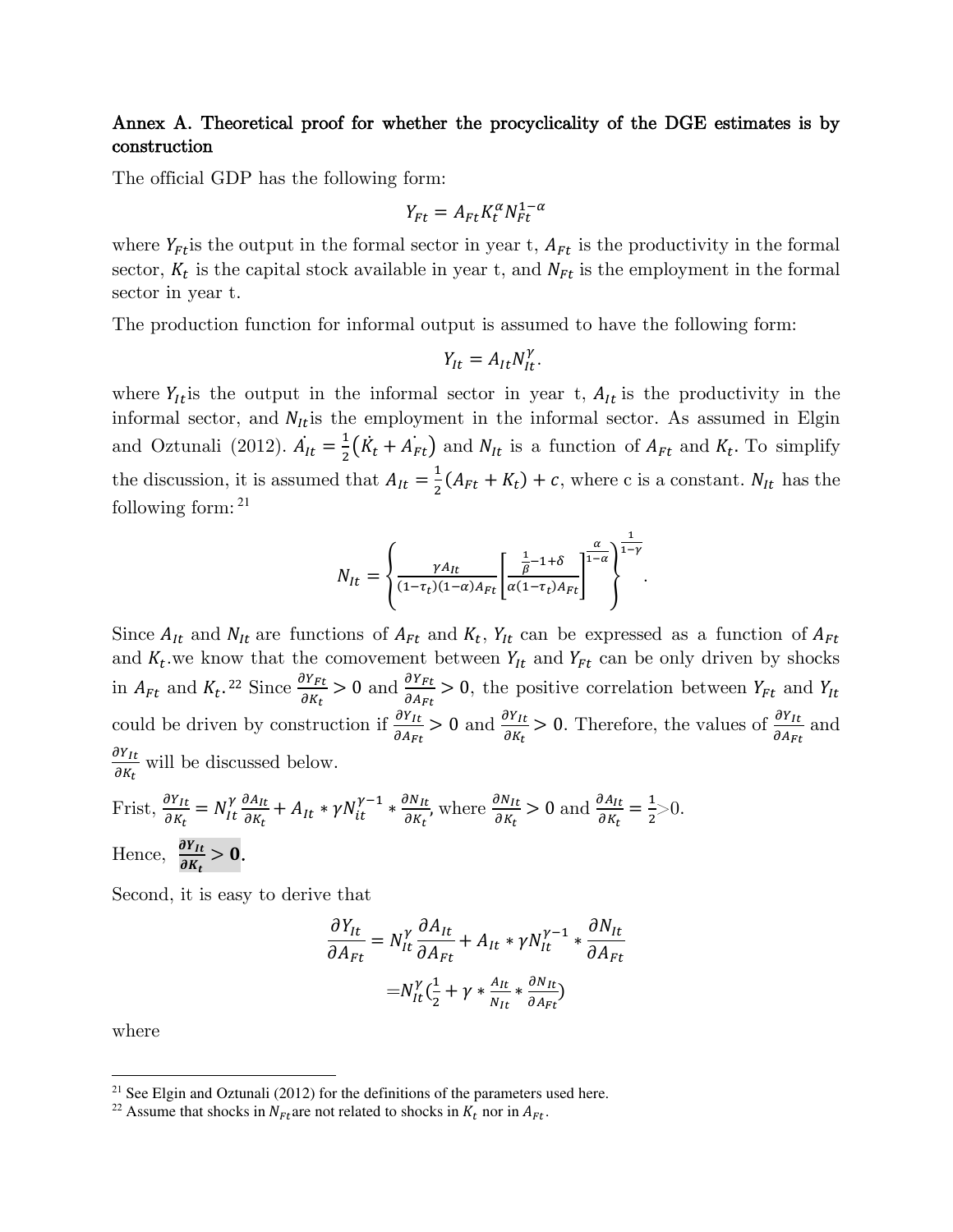$$
\frac{\partial N_{lt}}{\partial A_{Ft}} = \Omega * A_{lt}^{\frac{\gamma}{1-\gamma}} (A_{Ft})^{-\frac{1}{(1-\alpha)(1-\gamma)}} * \frac{1}{1-\gamma} * \left[\frac{1}{2} - \frac{1}{(1-\alpha)} * \frac{A_{lt}}{A_{Ft}}\right]
$$
  
and 
$$
\Omega = \left\{\frac{\gamma}{(1-\tau_t)(1-\alpha)} \left[\frac{\frac{1}{\beta}-1+\delta}{\alpha(1-\tau_t)}\right]^{\frac{\alpha}{1-\alpha}}\right\}^{\frac{1}{1-\gamma}}.
$$

Since  $\alpha = 0.36$  and  $A_{It} = \frac{1}{2}$  $\frac{1}{2}(A_{Ft}+K_t)+c$ , we know that  $\left|\frac{1}{2}\right|$  $\frac{1}{2} - \frac{1}{(1-1)}$  $\frac{1}{(1-\alpha)} * \frac{A_{It}}{A_{Ft}}$  $\left| \frac{A_{It}}{A_{Ft}} \right|$  < 0 and  $\left| \frac{\partial N_{It}}{\partial A_{Ft}} \right|$  < 0. This gives us  $\frac{\partial Y_{It}}{\partial A_{Ft}} = N_{It}^{\gamma} * \left[\frac{1}{2} + \frac{\gamma}{1 - \gamma}\right]$  $\frac{\gamma}{1-\gamma} * (\frac{1}{2} - \frac{1}{(1-\gamma)^2})$  $\frac{1}{(1-\alpha)} * \frac{A_{It}}{A_{Ft}}$  $\frac{A_{It}}{A_{Ft}}$ ]. Hence, if  $\frac{A_{It}}{A_{Ft}}$ falls below  $\frac{(1-\alpha)}{2\gamma} \approx$ 0.75,  $\frac{\partial Y_{It}}{\partial A_{Et}}$  $\sigma A_{Ft}$ turns from positive to negative.

Since the comovement between  $Y_{lt}$  and  $Y_{rt}$  are largely driven by the assumption that  $\dot{A_{It}} = \frac{1}{2}$  $\frac{1}{2}(\dot{K}_t + \dot{A}_{Ft})$ , the DGE model is re-estimated by benchmarking  $N_{it}$  to survey-based self-employment. This gives the estimates of  $A_{It}$  and subsequently  $Y_{It}$  The regression results for IV-2SLS models using DGE estimates benchmarked to self-employment are largely in line with those shown in the main text (Table 7).

#### Annex B. Calibrating DGE estimates using survey-based self-employment data

As shown in annex A and Elgin and Oztunali (2012), the employment in the informal sector,  $N_{It}$  has the following form:

$$
N_{It} = \left\{ \frac{\gamma A_{It}}{(1-\tau_t)(1-\alpha)A_{Ft}} \left[ \frac{\frac{1}{\beta}-1+\delta}{\alpha(1-\tau_t)A_{Ft}} \right]^{\frac{\alpha}{1-\alpha}} \right\}^{\frac{1}{1-\gamma}} \quad \text{Eq(1)}.
$$

After transforming Eq  $(1)$ ,  $A_{It}$  can be expressed as follows:

$$
A_{It} = \frac{N_{It}^{1-\gamma}(1-\tau_t)(1-\alpha)A_{Ft}}{\gamma \left[\frac{\frac{1}{\beta}-1+\delta}{\alpha(1-\tau_t)A_{Ft}}\right]^{1-\alpha}}
$$
 Eq(2).

Following Loayza and Rigolini (2011) and Fiess et al. (2010), data on self-employment provided by Elgin et al. (2021) is used as estimates for  $N_{It}$  and calculate  $A_{It}$  using Eq (2). Following the earlier literature,  $\alpha$  is assumed to be equal to 0.36 while  $\delta$  takes the country average of the depreciation rates reported in Penn World Tables 9.1 (PWT, expanded using World Bank 2020 and WDI). Following Ihrig and Moe  $(2004)$ ,  $\gamma$  takes 0.425. Capital stock  $(K_t)$  and formal employment  $(N_{Ft})$  are obtained from PWT 9.1. Assuming a balanced budget for the government,  $\tau_t$  is obtained as the share of government spending in GDP reported in PWT 9.1.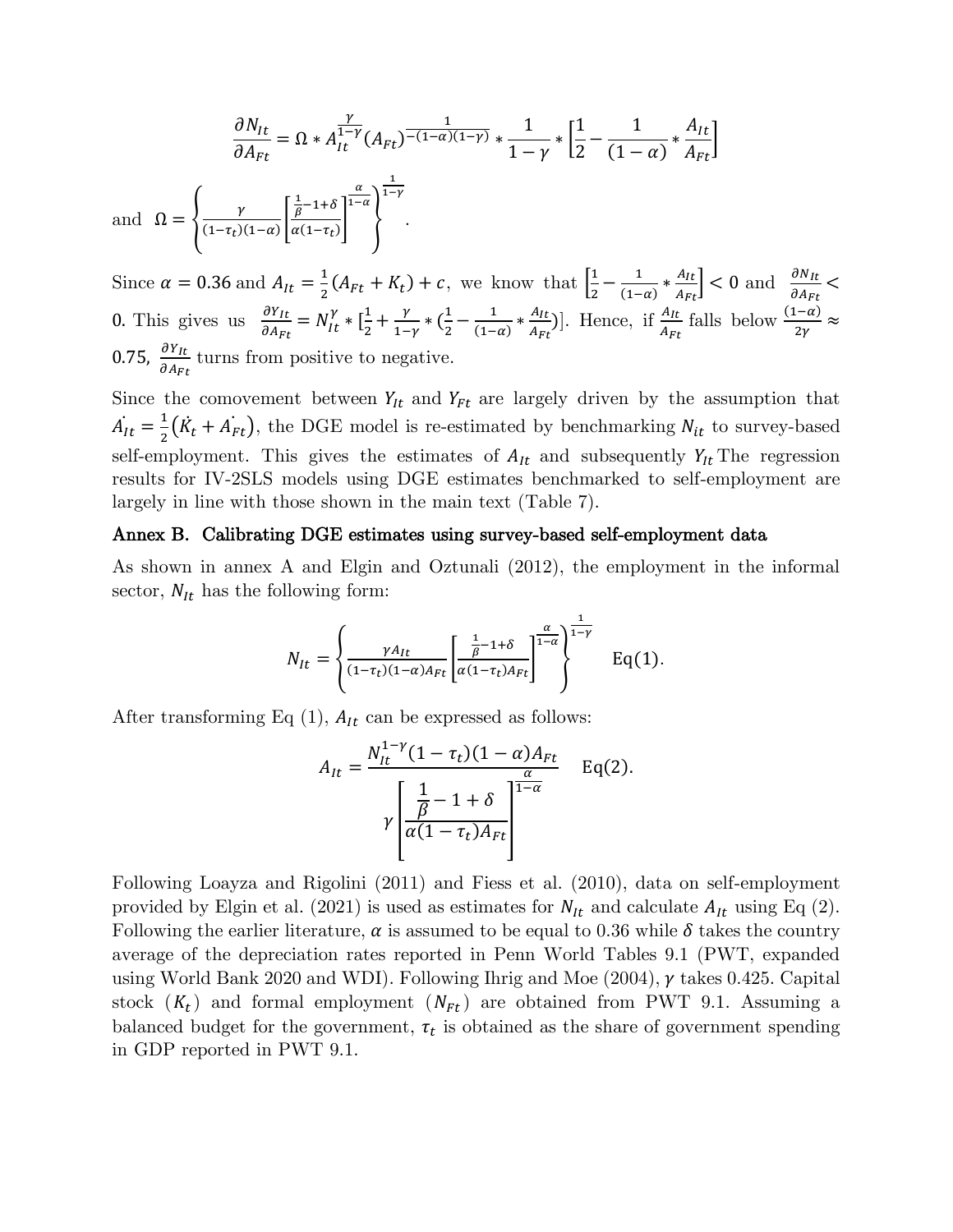Rewriting the production function of the informal sector  $(Y_{lt})$  using Eq(2), we find  $Y_{lt}$  to be a function of  $A_{Ft}$  and  $N_{lt}$ :

$$
Y_{It} = N_{It} * \frac{(1 - \tau_t)(1 - \alpha)}{\gamma \left[\frac{1}{\beta} - 1 + \delta\right]^{\frac{\alpha}{1 - \alpha}}} * (A_{Ft})^{\frac{1}{1 - \alpha}}
$$

Which gives  $\frac{\partial Y_{lt}}{\partial A}$  $\sigma A_{Ft}$  $>0$ . Since  $\frac{\partial Y_{Ft}}{\partial A}$  $\frac{\partial T_{Ft}}{\partial A_{Ft}} > 0$ , it is possible that the DGE estimates will move procyclically in the presence of large shocks in formal productivity while other type of shocks is absent. However, when other type of shocks also occurs at the same time,  $Y_{lt}$ may not move procyclically. For instance, if  $N_{It}$  and  $N_{Ft}$  experienced shocks in different directions in the same time,  $Y_{lt}$  might move countercyclically in the absence of other types of shocks.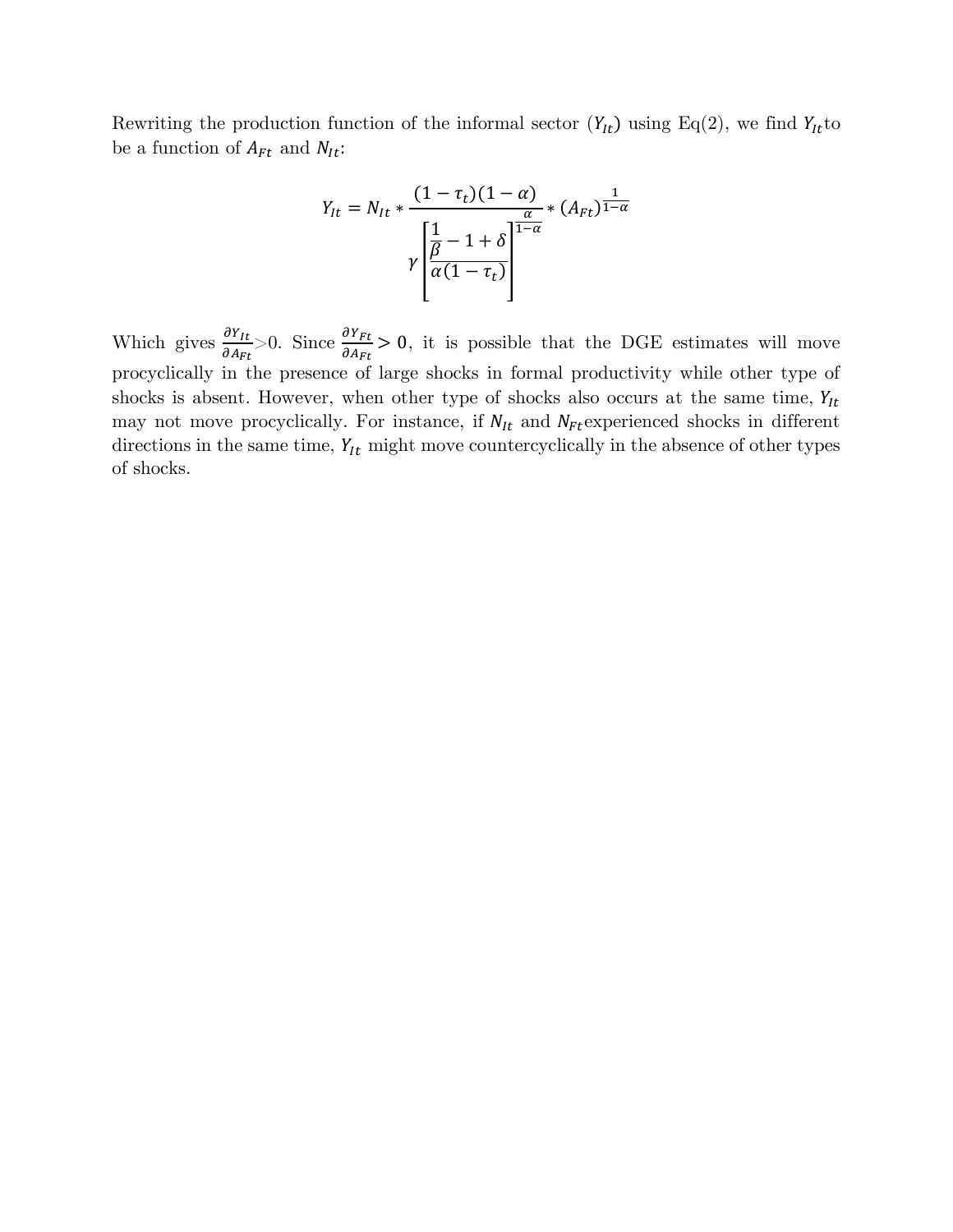

C. Output growth during formal economy upturns and downturns in EMDEs



# Figure 1 Formal and informal economy business cycles





D. Employment growth during formal economy upturns and downturns in EMDEs



Note: Data are for 1990-2018. AEs = advanced economies; DGE = dynamic general equilibrium model estimates;  $EMDEs$  = emerging market and developing economies;  $FEMP$  = formal employment (proxied by total employment excluding self-employment); LICs = low-income countries; MIMIC = multiple indicators and multiple causes model estimates; SEMP = self-employment. "Downturn" refers to growth rates of official GDP below zero, while "upturn" refers to growth rates of official GDP equal to or above zero. In B-D, \*\*\* indicates that the group average is significantly different from zero at the 10 percent level.

A. Bars show unweighted group averages for the latest year available, with the whiskers showing +/-1 standard deviation.

B. Shares of informal output (in percent of official GDP) and informal employment (in percent of total employment) are first-differenced and demeaned to capture detrended annual changes. Bars show unweighted group averages of detrended annual changes in shares of informal output/informal employment. Results for DGE-based estimates are shown in tenths.

C.D. Levels of output and employment in both formal and informal economies are logged, first-differenced and demeaned to capture detrended annual growth rates. Bars show unweighted group averages of detrended annual growth rates of output/employment levels.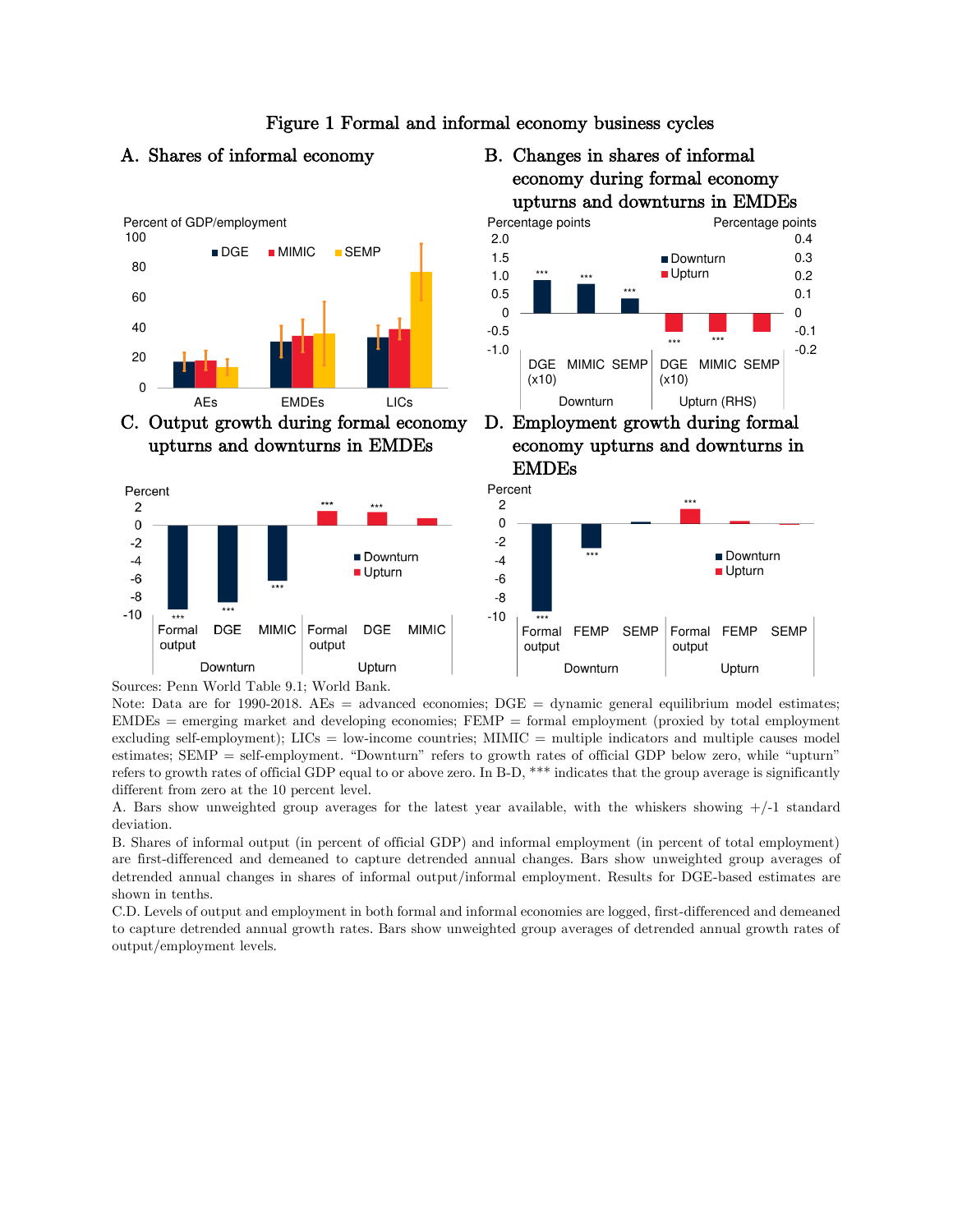|                         | Cyclical components |           |           |           |
|-------------------------|---------------------|-----------|-----------|-----------|
|                         | Formal output       | $t(-2)$   | $t(-1)$   | t(0)      |
| Informal output         | Full sample         | $0.19***$ | $0.63***$ | $0.98***$ |
| (DGE-based estimates)   | AEs                 | $0.11***$ | $0.65***$ | $0.99***$ |
|                         | <b>EMDEs</b>        | $0.20***$ | $0.63***$ | $0.98***$ |
| Informal output         | Full sample         | $0.28***$ | $0.55***$ | $0.78***$ |
| (MIMIC-based estimates) | AEs                 | $0.29***$ | $0.52***$ | $0.69***$ |
|                         | <b>EMDEs</b>        | $0.28***$ | $0.55***$ | $0.79***$ |
| Formal employment       | Full sample         | $0.07***$ | $0.14***$ | $0.17***$ |
|                         | AEs                 | $0.30***$ | $0.63***$ | $0.69***$ |
|                         | <b>EMDEs</b>        | $0.05***$ | $0.11***$ | $0.13***$ |
| Informal employment     | Full sample         | $-0.01$   | 0.01      | $0.03*$   |
|                         | AEs                 | 0.01      | $0.14***$ | $0.21***$ |
|                         | <b>EMDEs</b>        | $-0.02$   | $-0.01$   | 0.01      |

Table 1 Lag and contemporaneous correlations

Notes: AEs = advanced economies; DGE = dynamic general equilibrium model estimates; EMDEs = emerging market and developing economies; MIMIC = multiple indicators and multiple causes model estimates. Significant levels are \* p<0.10, \*\* p<0.05, \*\*\* p<0.01. Each cells shows the correlation between the cyclical components of formal-economy output (in logs, of year  $t(-2)$ ,  $t(-1)$  and  $t(0)$ ) and the cyclical components of informal-economy output, formal employment (i.e. total employment excl. self-employment) and informal employment proxied by self-employment (in logs, of year t(0)) listed in the first column. Data are for 1990-2018.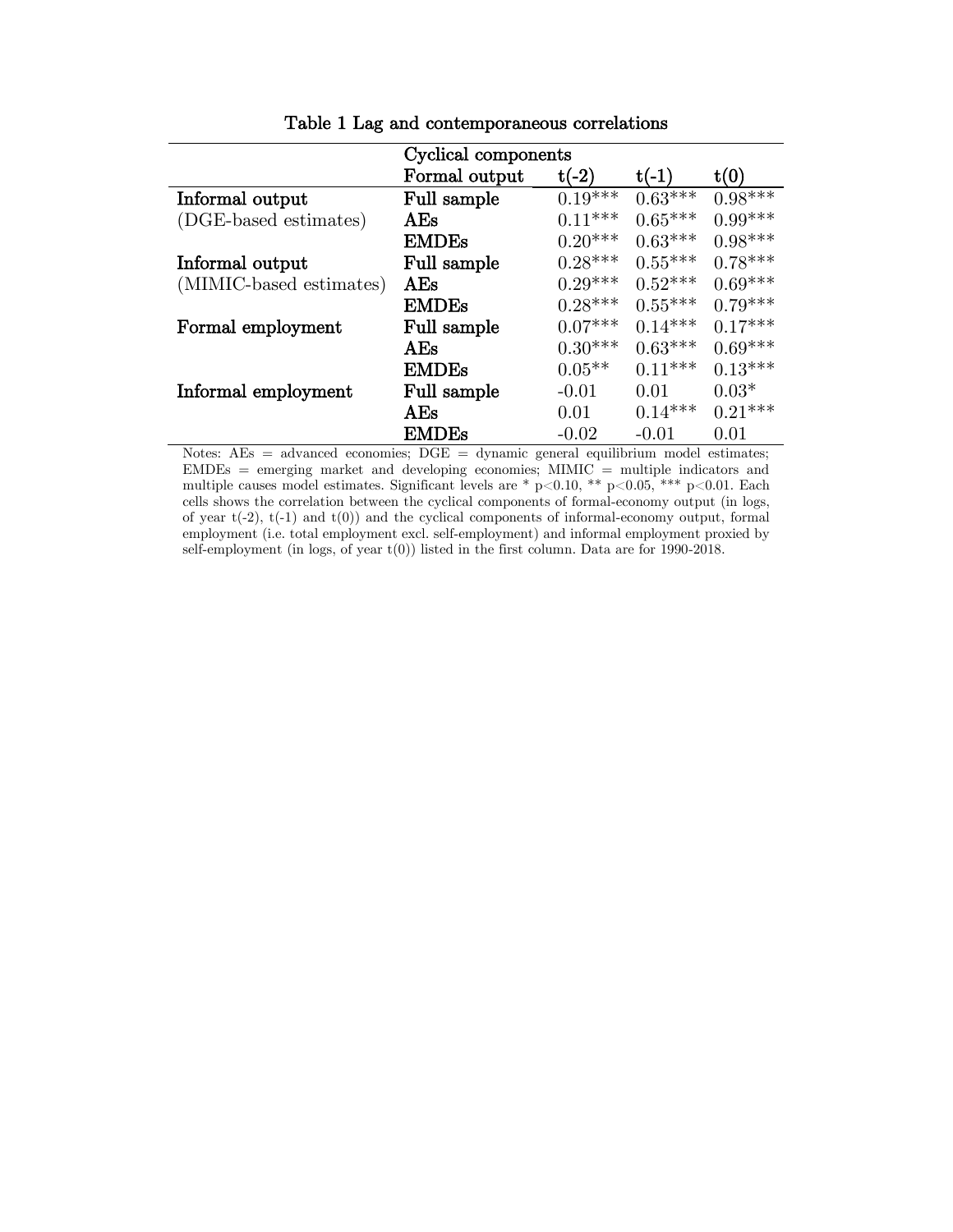|                         |              | Median | Mean  | S.E. |
|-------------------------|--------------|--------|-------|------|
| Formal output           | Full sample  | 40.49  | 40.37 | 1.71 |
|                         | AEs          | 39.73  | 37.75 | 2.70 |
|                         | <b>EMDEs</b> | 41.32  | 41.41 | 2.13 |
| Informal output         | Full sample  | 40.18  | 39.25 | 1.75 |
| (DGE-based estimates)   | AEs          | 39.78  | 37.61 | 2.68 |
|                         | <b>EMDEs</b> | 40.18  | 39.89 | 2.21 |
| Informal output         | Full sample  | 22.38  | 24.10 | 1.69 |
| (MIMIC-based estimates) | AEs          | 12.22  | 18.43 | 2.86 |
|                         | <b>EMDEs</b> | 23.47  | 26.35 | 2.02 |
| Formal employment       | Full sample  | 9.11   | 14.40 | 1.36 |
|                         | AEs          | 20.21  | 22.11 | 2.71 |
|                         | <b>EMDEs</b> | 5.61   | 11.35 | 1.45 |
| Informal employment     | Full sample  | 2.56   | 5.75  | 0.78 |
|                         | AEs          | 3.35   | 5.12  | 1.09 |
|                         | <b>EMDEs</b> | 2.36   | 5.99  | 1.00 |

# Table 2 Dynamic factor model: variance explained by the common factor

(In percent of total variance)

Notes: AEs = advanced economies; DGE = dynamic general equilibrium model estimates; EMDEs = emerging market and developing economies; MIMIC = multiple indicators and multiple causes model estimates. All data series are transformed into cyclical components and standardized before the estimations. In the first two columns, the median (mean) fraction of variance explained by the common dynamic factor in each group is reported. We assume that in each country, official GDP, DGE, MIMIC, formal employment (i.e. total employment excl. Selfemployment) and informal employment (i.e. self-employment) share one common dynamic factor with  $AR(1)$  process (suggested by the estimation results). The sample standard errors are shown in the last column. Data are for 1990-2018.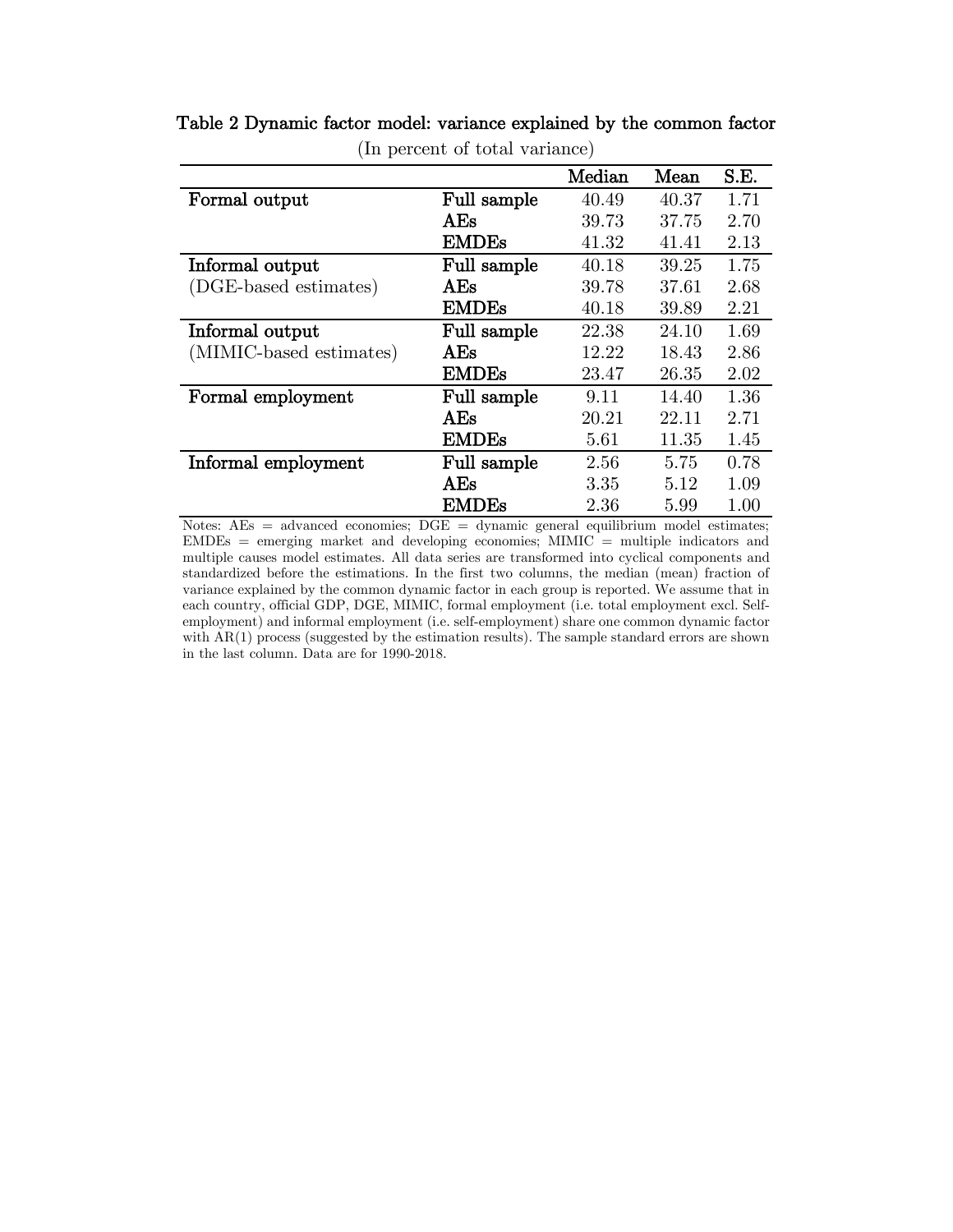|                              | (In percent of total country-year pairs) |                                      |       |                                        |                                      |       |  |  |  |  |  |  |  |
|------------------------------|------------------------------------------|--------------------------------------|-------|----------------------------------------|--------------------------------------|-------|--|--|--|--|--|--|--|
|                              |                                          | Phase of the informal business cycle |       |                                        | Phase of the informal business cycle |       |  |  |  |  |  |  |  |
|                              |                                          | (DGE-based estimates)                |       | (MIMIC-based estimates)                |                                      |       |  |  |  |  |  |  |  |
|                              | Recession                                | Expansion                            | Total | Recession                              | Expansion                            | Total |  |  |  |  |  |  |  |
| Phase of the formal business |                                          |                                      |       |                                        |                                      |       |  |  |  |  |  |  |  |
| cycle                        |                                          |                                      |       |                                        |                                      |       |  |  |  |  |  |  |  |
| Recession                    | 99                                       |                                      | 100   | 83                                     | 17                                   | 100   |  |  |  |  |  |  |  |
| Expansion                    | 5                                        | 95                                   | 100   | 6                                      | 94                                   | 100   |  |  |  |  |  |  |  |
| In same phase                | 96                                       |                                      |       | 91                                     |                                      |       |  |  |  |  |  |  |  |
|                              |                                          | Phase of the formal employment cycle |       | Phase of the informal employment cycle |                                      |       |  |  |  |  |  |  |  |
|                              | Recession                                | Expansion                            | Total | Recession                              | Expansion                            | Total |  |  |  |  |  |  |  |
| Phase of the formal business |                                          |                                      |       |                                        |                                      |       |  |  |  |  |  |  |  |
| cycle                        |                                          |                                      |       |                                        |                                      |       |  |  |  |  |  |  |  |
| Recession                    | 72                                       | 28                                   | 100   | 46                                     | 54                                   | 100   |  |  |  |  |  |  |  |
| Expansion                    | 24                                       | 76                                   | 100   | 44                                     | 56                                   | 100   |  |  |  |  |  |  |  |
| In same phase                | 75                                       |                                      |       |                                        | 54                                   |       |  |  |  |  |  |  |  |

### Table 3 Coincidence of formal and informal business cycle phases

Note: Data are for 1990-2018. DGE = dynamic general equilibrium model estimates; MIMIC = multiple indicators and multiple causes model estimates. Business phases and turning points are identified as in Elgin et al. (forthcoming). Recessions are the periods from peak to trough while expansions are the periods from trough to peak (Claessens et al. 2012). The cells show the percentage of formal "recession" ("expansion") phases that are accompanied with informal "recession" ("expansion") phases. "In same state" show the percentage of cases where formal and informal business cycles are in the same phase. Formal employment is total employment excluding self-employment, while informal employment is proxied by self-employment.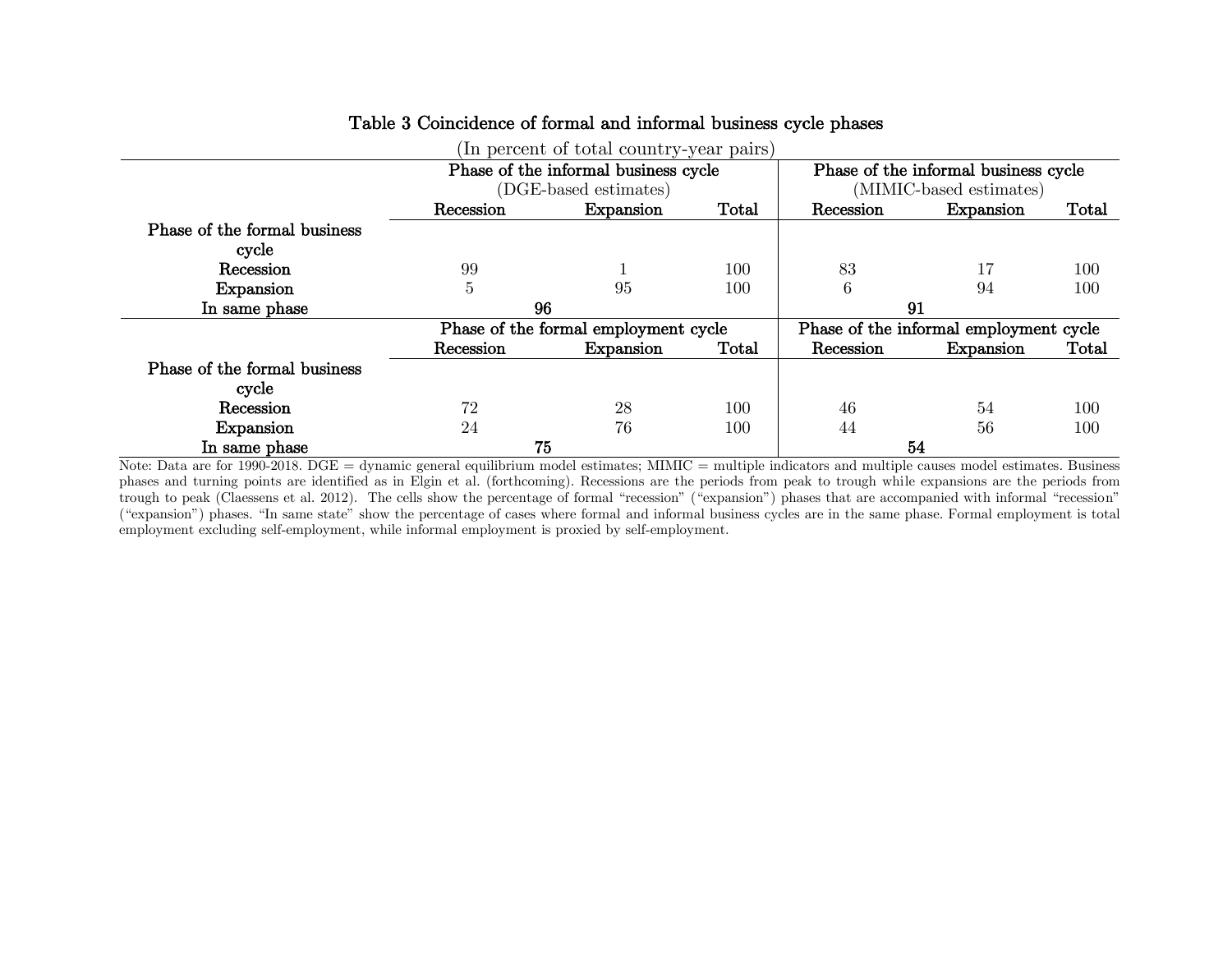|                            |                                                                                                                                                                                    | DGE        |              |                 | <b>MIMIC</b>                    |              |                                               | Formal employment      |                   | Informal employment    |               |              |
|----------------------------|------------------------------------------------------------------------------------------------------------------------------------------------------------------------------------|------------|--------------|-----------------|---------------------------------|--------------|-----------------------------------------------|------------------------|-------------------|------------------------|---------------|--------------|
|                            | $[1] % \centering \includegraphics[width=0.9\columnwidth]{figures/fig_10.pdf} \caption{The graph of the top of the top of the top of the top of the right.} \label{fig:fig_10}} %$ | $[2]$      | 3            | $\vert 4 \vert$ | 5                               | 6            | 17                                            | $\lceil 8 \rceil$      | $\lceil 9 \rceil$ | [10]                   | [11           | $[12]$       |
|                            |                                                                                                                                                                                    |            |              |                 |                                 |              | 2nd stage Dep Var: Informal Output/Employment |                        |                   |                        |               |              |
|                            | Full                                                                                                                                                                               | AEs        | <b>EMDEs</b> | Full            | AEs                             | <b>EMDEs</b> | Full                                          | AEs                    | <b>EMDEs</b>      | Full                   | AEs           | <b>EMDEs</b> |
| Official GDP               | $0.55***$                                                                                                                                                                          | $0.75***$  | $0.51***$    | $0.42***$       | $0.65***$                       | $0.40***$    | $0.56**$                                      | $0.49***$              | $0.54*$           | $-0.06$                | 0.11          | $-0.09$      |
|                            | (0.05)                                                                                                                                                                             | (0.07)     | (0.05)       | (0.04)          | (0.05)                          | (0.05)       | (0.25)                                        | (0.09)                 | (0.30)            | (0.16)                 | (0.14)        | (0.20)       |
| With controls              | Yes                                                                                                                                                                                | Yes        | Yes          | Yes             | Yes                             | Yes          | Yes                                           | Yes                    | Yes               | Yes                    | Yes           | Yes          |
| Country dummy              | Yes                                                                                                                                                                                | Yes        | Yes          | Yes             | Yes                             | Yes          | Yes                                           | Yes                    | Yes               | Yes                    | Yes           | Yes          |
| Year dummy                 | Yes                                                                                                                                                                                | Yes        | Yes          | Yes             | Yes                             | Yes          | Yes                                           | Yes                    | Yes               | Yes                    | Yes           | Yes          |
| Kleibergen-Paap rk LM stat | $29.81^{\ast\ast\ast}$                                                                                                                                                             | $14.10***$ | $24.44***$   | $30.58***$      | $13.99^{\ast\ast\ast}$          | $25.00***$   | $36.25***$                                    | $14.01^{***}$          | $29.10***$        | $36.25***$             | $14.01^{***}$ | $29.10***$   |
| Cragg-Donald Wald F stat   | 192.96                                                                                                                                                                             | 100.52     | 141.77       | 203.31          | 102.65                          | 148.74       | 228.24                                        | 99.56                  | 155.95            | 228.24                 | 99.56         | 155.95       |
| Obs                        | 2,947                                                                                                                                                                              | 637        | 2,310        | 2,847           | 629                             | 2,218        | 2,263                                         | 626                    | 1,635             | 2,263                  | 626           | 1,635        |
| R-squared                  | 0.50                                                                                                                                                                               | 0.79       | 0.47         | 0.37            | 0.62                            | 0.35         | 0.05                                          | 0.60                   | 0.04              | 0.03                   | 0.10          | 0.04         |
|                            |                                                                                                                                                                                    |            |              |                 | 1st stage Dep Var: Official GDP |              |                                               |                        |                   |                        |               |              |
| Terms of trade             | $0.09***$                                                                                                                                                                          | $0.45***$  | $0.08***$    | $0.09***$       | $0.46***$                       | $0.09***$    | $0.13***$                                     | $0.46***$              | $0.11***$         | $0.13***$              | $0.46***$     | $0.11***$    |
|                            | (0.03)                                                                                                                                                                             | (0.11)     | (0.03)       | (0.03)          | (0.11)                          | (0.03)       | (0.03)                                        | (0.11)                 | (0.03)            | (0.03)                 | (0.11)        | (0.03)       |
| Export                     | $0.13**$                                                                                                                                                                           | 0.07       | $0.12*$      | $0.15**$        | 0.07                            | $0.13*$      | $0.23***$                                     | 0.06                   | $0.22***$         | $0.23***$              | 0.06          | $0.22***$    |
|                            | (0.07)                                                                                                                                                                             | (0.15)     | (0.07)       | (0.07)          | (0.15)                          | (0.07)       | (0.07)                                        | (0.15)                 | (0.08)            | (0.07)                 | (0.15)        | (0.08)       |
| Gov consumption            | $0.14***$                                                                                                                                                                          | $0.24***$  | $0.13***$    | $0.14***$       | $0.24***$                       | $0.14***$    | $0.16***$                                     | $0.23***$              | $0.15***$         | $0.16***$              | $0.23***$     | $0.15***$    |
|                            | (0.02)                                                                                                                                                                             | (0.04)     | (0.03)       | (0.02)          | (0.04)                          | (0.03)       | (0.02)                                        | (0.04)                 | (0.02)            | (0.02)                 | (0.04)        | (0.02)       |
| With controls              | Yes                                                                                                                                                                                | Yes        | Yes          | Yes             | Yes                             | Yes          | Yes                                           | Yes                    | Yes               | Yes                    | Yes           | Yes          |
| Country dummy              | Yes                                                                                                                                                                                | Yes        | Yes          | Yes             | Yes                             | Yes          | Yes                                           | Yes                    | Yes               | Yes                    | Yes           | Yes          |
| Year dummy                 | Yes                                                                                                                                                                                | Yes        | Yes          | Yes             | Yes                             | Yes          | Yes                                           | Yes                    | Yes               | Yes                    | Yes           | Yes          |
| F-stats                    | $17.06^{***}\,$                                                                                                                                                                    | $26.57***$ | 13.78***     | $16.84***$      | $26.89***$                      | $13.53***$   | $24.39^{\ast\ast\ast}$                        | $26.36^{\ast\ast\ast}$ | $19.01***$        | $24.39^{\ast\ast\ast}$ | $26.36***$    | $19.01***$   |
| Obs                        | 2,947                                                                                                                                                                              | 637        | 2,310        | 2,847           | 629                             | 2,218        | 2,263                                         | 626                    | 1,635             | 2,263                  | 626           | 1,635        |

#### Table 4 IV-2SLS regression: Baseline model

Notes: Robust standard errors in parentheses, \*\*\* p<0.01, \*\* p<0.05, \* p<0.1. AEs = advanced economies; DGE = dynamic general equilibrium model estimates; EMDEs = emerging market and developing economies; MIMIC = multiple indicators and multiple causes model estimates. First-stage F-stat show whether the concerning variable is a weak instrumental variable (IV), with a higher value suggesting a stronger IV. The equation is exactly identified. Kleibergen-Paap rk LM statistic shows the results for under-identification test, where a rejection shows the instrument is relevant. Significant Cragg-Donald Wald F statistic also shows that the used instrument is strong. Formal employment is total employment (excl. self-employment). Informal employment is proxied by self-employment. All dependent variables, official GDP, export and government consumption are cyclical components (in logs) obtained using HP-filter. Terms of trade is cyclical component (in percent of trend) obtained using HP-filter. Official GDP, government consumption, terms of trade and export are lagged to deal with the endogeneity issue. The control variables include the growth rates of domestic credit to private sector and real investment. Constant term is included in all regression models. See Section 3.2 for detailed model specifications Full sample with period over 1990-2018 is used here.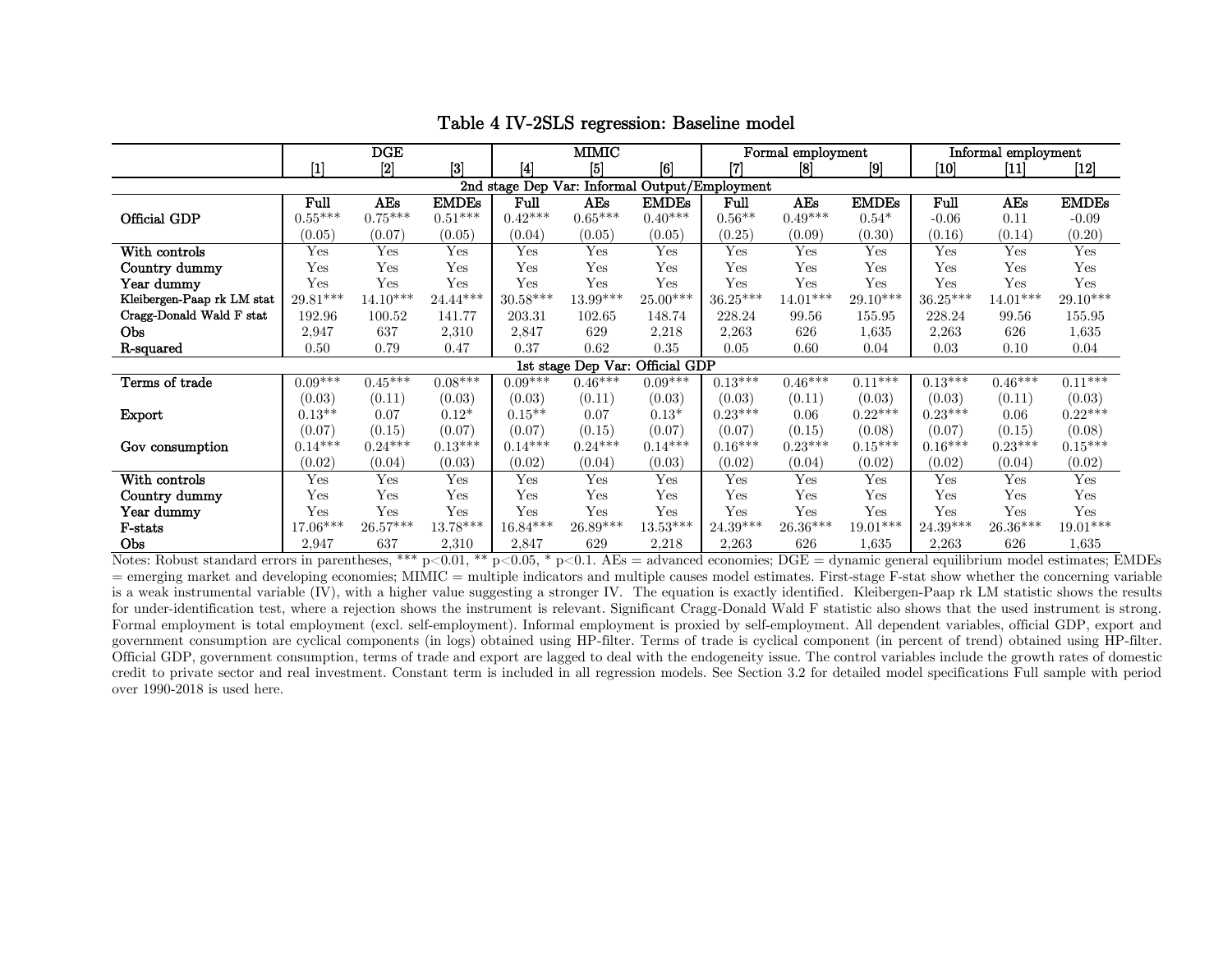|                            |                                                                                                                                                                                                                                                                                                                                                                                                                                                                                                                                                                                                                                                                                                                                                                                                                                                                                                                                                                                  | DGE       |              |                                               | MIMIC                           |              |                        | Formal employment |                  |            | Informal employment |              |
|----------------------------|----------------------------------------------------------------------------------------------------------------------------------------------------------------------------------------------------------------------------------------------------------------------------------------------------------------------------------------------------------------------------------------------------------------------------------------------------------------------------------------------------------------------------------------------------------------------------------------------------------------------------------------------------------------------------------------------------------------------------------------------------------------------------------------------------------------------------------------------------------------------------------------------------------------------------------------------------------------------------------|-----------|--------------|-----------------------------------------------|---------------------------------|--------------|------------------------|-------------------|------------------|------------|---------------------|--------------|
|                            | $[1] % \includegraphics[width=0.9\columnwidth]{figures/fig_10.pdf} \caption{The graph $\mathcal{N}_1$ is a function of the number of times, and the number of times, and the number of times, are indicated with the number of times, and the number of times, are indicated with the number of times, and the number of times, are indicated with the number of times, and the number of times, are indicated with the number of times, and the number of times, are indicated with the number of times, and the number of times, are indicated with the number of times, and the number of times, are indicated with the number of times, and the number of times, are indicated with the number of times, and the number of times, are indicated with the number of times, and the number of times, are indicated with the number of times, and the number of times, are indicated with the number of times, and the number of times, are indicated with the number of times$ | [2]       | $[3]$        | 4                                             | [5]                             | [6]          | 17                     | [8]               | $\left[9\right]$ | [10]       | [11]                | $[12]$       |
|                            |                                                                                                                                                                                                                                                                                                                                                                                                                                                                                                                                                                                                                                                                                                                                                                                                                                                                                                                                                                                  |           |              | 2nd stage Dep Var: Informal Output/Employment |                                 |              |                        |                   |                  |            |                     |              |
|                            | Full                                                                                                                                                                                                                                                                                                                                                                                                                                                                                                                                                                                                                                                                                                                                                                                                                                                                                                                                                                             | AEs       | <b>EMDEs</b> | Full                                          | AEs                             | <b>EMDEs</b> | Full                   | AEs               | <b>EMDEs</b>     | Full       | AEs                 | <b>EMDEs</b> |
| Official GDP               | $0.59***$                                                                                                                                                                                                                                                                                                                                                                                                                                                                                                                                                                                                                                                                                                                                                                                                                                                                                                                                                                        | $0.85***$ | $0.55***$    | $0.37***$                                     | $0.47***$                       | $0.36***$    | $0.41*$                | $0.45***$         | 0.37             | 0.02       | 0.06                | $-0.00$      |
|                            | (0.06)                                                                                                                                                                                                                                                                                                                                                                                                                                                                                                                                                                                                                                                                                                                                                                                                                                                                                                                                                                           | (0.08)    | (0.06)       | (0.04)                                        | (0.08)                          | (0.05)       | (0.21)                 | (0.12)            | (0.25)           | (0.18)     | (0.18)              | (0.21)       |
| With controls              | Yes                                                                                                                                                                                                                                                                                                                                                                                                                                                                                                                                                                                                                                                                                                                                                                                                                                                                                                                                                                              | Yes       | Yes          | Yes                                           | Yes                             | Yes          | Yes                    | Yes               | Yes              | Yes        | Yes                 | Yes          |
| Country dummy              | Yes                                                                                                                                                                                                                                                                                                                                                                                                                                                                                                                                                                                                                                                                                                                                                                                                                                                                                                                                                                              | Yes       | Yes          | Yes                                           | Yes                             | Yes          | Yes                    | Yes               | Yes              | Yes        | Yes                 | Yes          |
| Year dummy                 | Yes                                                                                                                                                                                                                                                                                                                                                                                                                                                                                                                                                                                                                                                                                                                                                                                                                                                                                                                                                                              | Yes       | Yes          | Yes                                           | Yes                             | Yes          | Yes                    | Yes               | Yes              | Yes        | Yes                 | Yes          |
| Kleibergen-Paap rk LM stat | 30.04***                                                                                                                                                                                                                                                                                                                                                                                                                                                                                                                                                                                                                                                                                                                                                                                                                                                                                                                                                                         | 12.68***  | $24.80***$   | $29.98^{\ast\ast\ast}$                        | $12.59***$                      | $24.47***$   | $36.83^{\ast\ast\ast}$ | $12.70***$        | $29.80***$       | $36.83***$ | $12.70***$          | $29.80***$   |
| Cragg-Donald Wald F stat   | 219.91                                                                                                                                                                                                                                                                                                                                                                                                                                                                                                                                                                                                                                                                                                                                                                                                                                                                                                                                                                           | 68.93     | 165.86       | 228.36                                        | 68.25                           | 171.71       | 233.65                 | 65.81             | 166.72           | 233.65     | 65.81               | 166.72       |
| <b>Obs</b>                 | 3,009                                                                                                                                                                                                                                                                                                                                                                                                                                                                                                                                                                                                                                                                                                                                                                                                                                                                                                                                                                            | 637       | 2,372        | 2,918                                         | 629                             | 2,289        | 2,329                  | 626               | 1,701            | 2,329      | 626                 | 1,701        |
| R-squared                  | 0.50                                                                                                                                                                                                                                                                                                                                                                                                                                                                                                                                                                                                                                                                                                                                                                                                                                                                                                                                                                             | 0.79      | 0.47         | 0.36                                          | 0.62                            | 0.34         | 0.06                   | 0.60              | 0.05             | 0.03       | 0.09                | 0.04         |
|                            |                                                                                                                                                                                                                                                                                                                                                                                                                                                                                                                                                                                                                                                                                                                                                                                                                                                                                                                                                                                  |           |              |                                               | 1st stage Dep Var: Official GDP |              |                        |                   |                  |            |                     |              |
| Terms of trade             | $0.16***$                                                                                                                                                                                                                                                                                                                                                                                                                                                                                                                                                                                                                                                                                                                                                                                                                                                                                                                                                                        | 0.16      | $0.14**$     | $0.17***$                                     | 0.17                            | $0.15***$    | $0.25***$              | 0.15              | $0.22***$        | $0.25***$  | 0.15                | $0.22***$    |
|                            | (0.06)                                                                                                                                                                                                                                                                                                                                                                                                                                                                                                                                                                                                                                                                                                                                                                                                                                                                                                                                                                           | (0.15)    | (0.07)       | (0.07)                                        | (0.15)                          | (0.07)       | (0.07)                 | (0.15)            | (0.08)           | (0.07)     | (0.15)              | (0.08)       |
| Export                     | $0.15***$                                                                                                                                                                                                                                                                                                                                                                                                                                                                                                                                                                                                                                                                                                                                                                                                                                                                                                                                                                        | $0.24***$ | $0.14***$    | $0.16***$                                     | $0.25***$                       | $0.15***$    | $0.17***$              | $0.24***$         | $0.16***$        | $0.17***$  | $0.24***$           | $0.16***$    |
|                            | (0.03)                                                                                                                                                                                                                                                                                                                                                                                                                                                                                                                                                                                                                                                                                                                                                                                                                                                                                                                                                                           | (0.04)    | (0.03)       | (0.03)                                        | (0.04)                          | (0.03)       | (0.02)                 | (0.04)            | (0.02)           | (0.02)     | (0.04)              | (0.02)       |
| With controls              | Yes                                                                                                                                                                                                                                                                                                                                                                                                                                                                                                                                                                                                                                                                                                                                                                                                                                                                                                                                                                              | Yes       | Yes          | Yes                                           | Yes                             | Yes          | Yes                    | Yes               | Yes              | Yes        | Yes                 | Yes          |
| Country dummy              | Yes                                                                                                                                                                                                                                                                                                                                                                                                                                                                                                                                                                                                                                                                                                                                                                                                                                                                                                                                                                              | Yes       | Yes          | Yes                                           | Yes                             | Yes          | Yes                    | Yes               | Yes              | Yes        | Yes                 | Yes          |
| Year dummy                 | Yes                                                                                                                                                                                                                                                                                                                                                                                                                                                                                                                                                                                                                                                                                                                                                                                                                                                                                                                                                                              | Yes       | Yes          | Yes                                           | Yes                             | Yes          | Yes                    | Yes               | Yes              | Yes        | Yes                 | Yes          |
| F-stats                    | $22.75***$                                                                                                                                                                                                                                                                                                                                                                                                                                                                                                                                                                                                                                                                                                                                                                                                                                                                                                                                                                       | 23.46***  | $18.42***$   | $23.35***$                                    | 22.99***                        | 18.78***     | $31.23***$             | 23.08***          | $24.84***$       | $31.23***$ | 23.08***            | 24.84***     |
| Obs                        | 3,009                                                                                                                                                                                                                                                                                                                                                                                                                                                                                                                                                                                                                                                                                                                                                                                                                                                                                                                                                                            | 637       | 2,372        | 2,918                                         | 629                             | 2,289        | 2,329                  | 626               | 1,701            | 2,329      | 626                 | 1,701        |

Table 5 IV-2SLS: Trade-related instrumental variables

Notes: Robust standard errors in parentheses, \*\*\* p<0.01, \*\* p<0.05, \* p<0.1. AEs = advanced economies; DGE = dynamic general equilibrium model estimates; EMDEs = emerging market and developing economies; MIMIC = multiple indicators and multiple causes model estimates. First-stage F-stat show whether the concerning variable is a weak instrumental variable (IV), with a higher value suggesting a stronger IV. KP (Kleibergen-Paap) rk LM statistic shows the results for under-identification test, where a rejection shows the instrument is relevant. Significant CD (Cragg-Donald) Wald F statistic also shows that the used instrument is strong. Formal employment is total employment (excl. self-employment). Informal employment is proxied by self-employment. All dependent variables, official GDP, export and government consumption are cyclical components (in logs) obtained using HP-filter. Terms of trade is cyclical component (in percent of trend) obtained using HP-filter. Official GDP, government consumption, terms of trade and export are lagged to deal with the endogeneity issue. The control variables include the growth rates of domestic credit to private sector and real investment. Constant term, country and year dummies are included in all regression models and in both stages of regressions. See Section 3.2 for detailed model specifications. Full sample with period over 1990-2018 is used here.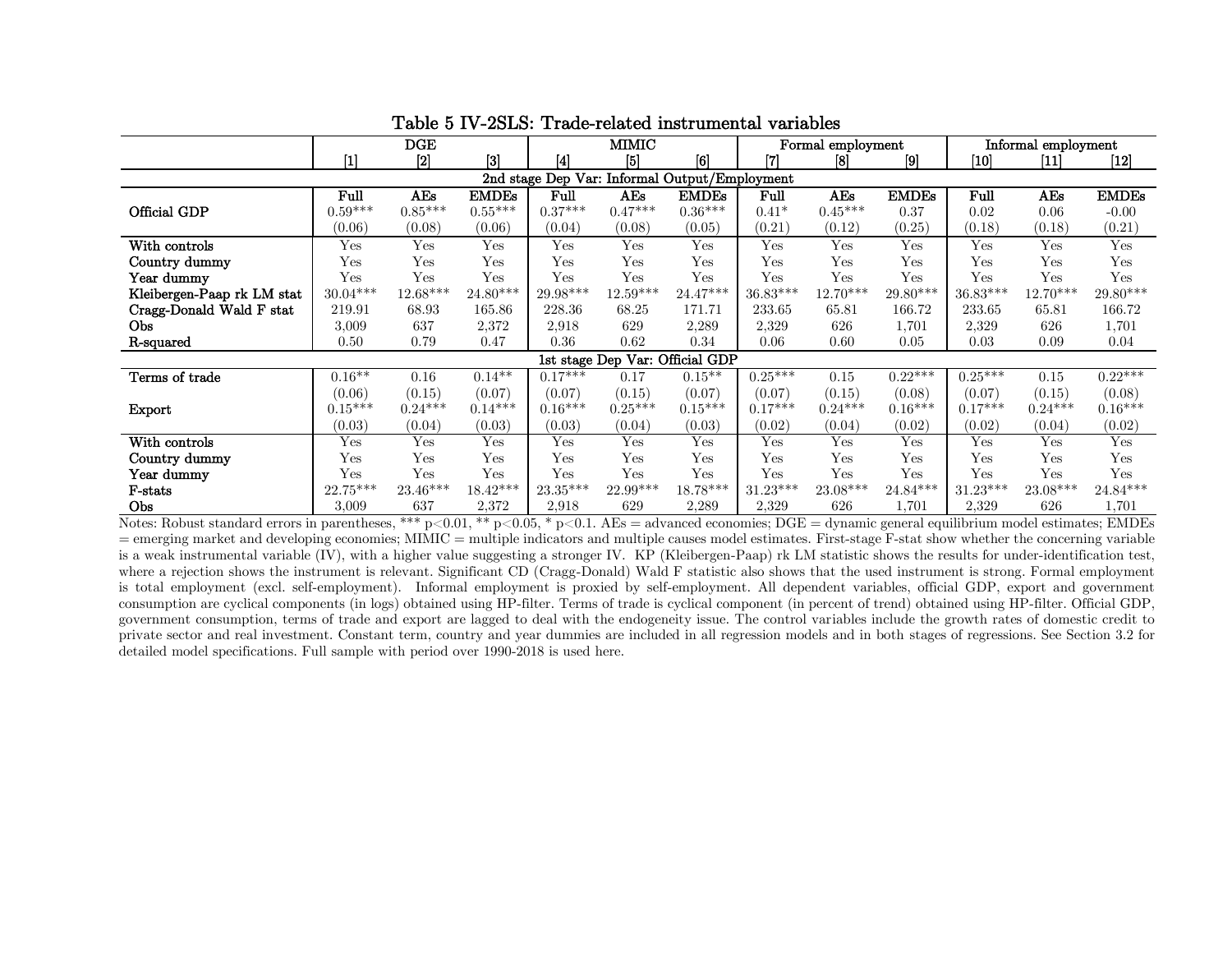|                       |                  | DGE               |              |                  | MIMIC                           |              |           | Formal employment |              |                   |         | Informal employment          |
|-----------------------|------------------|-------------------|--------------|------------------|---------------------------------|--------------|-----------|-------------------|--------------|-------------------|---------|------------------------------|
|                       | $\left[1\right]$ | $\left[ 2\right]$ | $[3]$        | $\left[4\right]$ | [5]                             | [6]          | [7]       | [8]               | $[9]$        | $\left[10\right]$ | 11      | $\left\lceil 12\right\rceil$ |
|                       | Full             | AEs               | <b>EMDEs</b> | Full             | $\mathbf A\mathbf {E}\mathbf s$ | <b>EMDEs</b> | Full      | AEs               | <b>EMDEs</b> | Full              | AEs     | <b>EMDEs</b>                 |
| Official GDP          | $0.68***$        | $0.75***$         | $0.72***$    | $0.49***$        | $0.51***$                       | $0.52***$    | $0.38***$ | $\rm 0.36$        | $0.36***$    | $0.06\,$          | $-0.10$ | $-0.07$                      |
|                       | (0.04)           | (0.34)            | (0.06)       | (0.03)           | (0.04)                          | (0.04)       | (0.08)    | (0.27)            | (0.11)       | (0.09)            | (0.30)  | (0.12)                       |
| Investment growth     | $0.03***$        | $0.09***$         | $0.03***$    | $0.03***$        | $0.05***$                       | $0.03***$    | 0.01      | 0.02              | 0.00         | $-0.00$           | $-0.01$ | $-0.00$                      |
|                       | (0.01)           | (0.03)            | (0.01)       | (0.00)           | (0.01)                          | (0.00)       | (0.01)    | (0.02)            | (0.01)       | (0.01)            | (0.02)  | (0.01)                       |
| Credit growth         | $0.02***$        | 0.01              | $0.02***$    | $0.01***$        | 0.00                            | $0.01***$    | $-0.00$   | 0.00              | $-0.01$      | 0.02              | $-0.01$ | $0.03*$                      |
|                       | (0.01)           | (0.01)            | (0.01)       | (0.00)           | (0.00)                          | (0.00)       | (0.01)    | (0.00)            | (0.01)       | (0.01)            | (0.01)  | (0.01)                       |
| Obs                   | 4,074            | 892               | 3,182        | 3.781            | 834                             | 2,947        | 3.070     | 858               | 2,190        | 3.070             | 858     | 2,190                        |
| Number of countries   | 157              | 35                | 122          | 154              | 35                              | 119          | 148       | 35                | 112          | 148               | 35      | 112                          |
| Number of instruments | 204.00           | 135.00            | 135.00       | 198.00           | 79.00                           | 153.00       | 110.00    | 84.00             | 110.00       | 110.00            | 84.00   | 110.00                       |
| AR(1)                 | 0.00             | 0.16              | 0.00         | 0.00             | 0.01                            | 0.00         | 0.27      | $\rm 0.41$        | 0.27         | 0.02              | 0.09    | 0.04                         |
| AR(2)                 | 0.51             | 0.33              | 0.70         | 0.51             | 0.11                            | 0.70         | 0.01      | 0.04              | 0.01         | $0.00\,$          | 0.00    | 0.01                         |

Table 6 System GMM regression

Notes: Robust standard errors in parentheses, \*\*\* p<0.01, \*\* p<0.05, \* p<0.1. AEs = advanced economies; DGE = dynamic general equilibrium model estimates; EMDEs = emerging market and developing economies; MIMIC = multiple indicators and multiple causes model estimates. Formal employment is total employment (excl. self-employment). Informal employment is proxied by self-employment. All dependent variables and official GDP are cyclical components (in logs) obtained using HP-filter. The control variables include the growth rates of domestic credit to private sector and real investment. Official GDP is lagged to deal with the endogeneity issue. Constant term is included in all regression models. Data are for 1990-2018 here.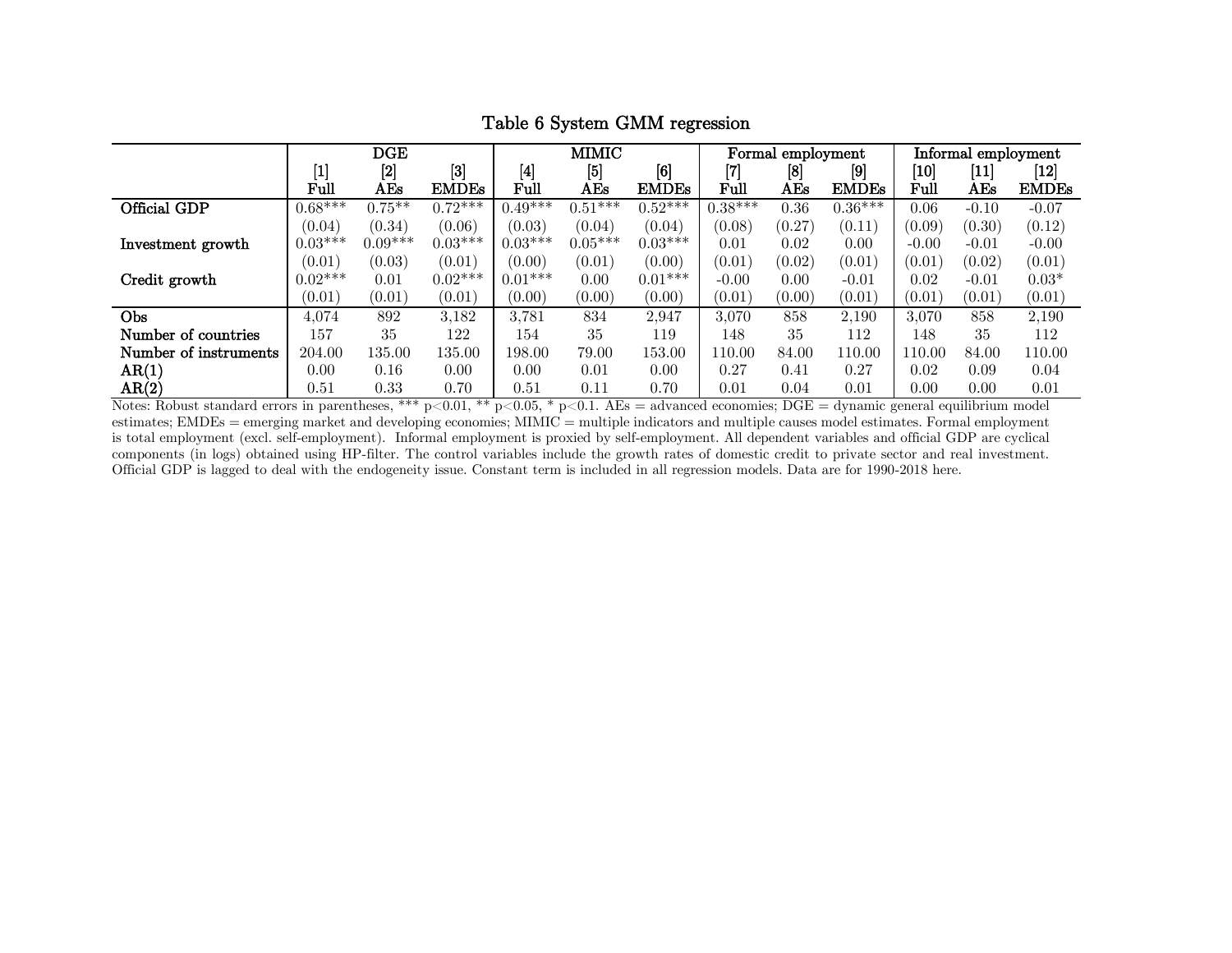|                                 | $[1] % \begin{center} % \includegraphics[width=\linewidth]{imagesSupplemental_3.png} % \end{center} % \caption { % Our method shows the proposed method. % Our method shows the proposed method. % } % \label{fig:example} %$ | $[2]$                  | $[3]$                                                                             | $[4]$                  | [5]         | [6]          | [7]        | [8]        | [9]          |  |  |  |
|---------------------------------|-------------------------------------------------------------------------------------------------------------------------------------------------------------------------------------------------------------------------------|------------------------|-----------------------------------------------------------------------------------|------------------------|-------------|--------------|------------|------------|--------------|--|--|--|
|                                 |                                                                                                                                                                                                                               |                        | 2nd stage Dep Var: Informal Output (DGE estimates benchmarked to self-employment) |                        |             |              |            |            |              |  |  |  |
|                                 | Full                                                                                                                                                                                                                          | AEs                    | <b>EMDEs</b>                                                                      | Full                   | AEs         | <b>EMDEs</b> | Full       | AEs        | <b>EMDEs</b> |  |  |  |
| Official GDP                    | $0.56**$                                                                                                                                                                                                                      | $0.46***$              | $0.62**$                                                                          | $0.77**$               | $0.62***$   | $0.83**$     | 0.43       | 0.02       | $0.55*$      |  |  |  |
|                                 | (0.24)                                                                                                                                                                                                                        | (0.16)                 | (0.30)                                                                            | (0.31)                 | (0.23)      | (0.39)       | (0.27)     | (0.27)     | (0.31)       |  |  |  |
| With controls                   | Yes                                                                                                                                                                                                                           | Yes                    | Yes                                                                               | Yes                    | Yes         | Yes          | Yes        | Yes        | Yes          |  |  |  |
| Country dummy                   | Yes                                                                                                                                                                                                                           | Yes                    | Yes                                                                               | Yes                    | Yes         | Yes          | Yes        | Yes        | Yes          |  |  |  |
| Year dummy                      | Yes                                                                                                                                                                                                                           | Yes                    | Yes                                                                               | Yes                    | Yes         | Yes          | Yes        | Yes        | Yes          |  |  |  |
| Kleibergen-Paap rk LM stat      | $32.97***$                                                                                                                                                                                                                    | $14.01^{***}$          | $25.59^{\ast\ast\ast}$                                                            | $31.74^{\ast\ast\ast}$ | $12.70***$  | $24.42***$   | $27.10***$ | $7.51***$  | 20.99***     |  |  |  |
| Cragg-Donald Wald F stat        | 239.49                                                                                                                                                                                                                        | 99.56                  | 155.36                                                                            | 201.97                 | 65.81       | 135.58       | 338.75     | 73.41      | 219.28       |  |  |  |
| Obs                             | 2,054                                                                                                                                                                                                                         | 626                    | 1,427                                                                             | 2,090                  | 626         | 1,463        | 2,381      | 857        | 1,523        |  |  |  |
| R-squared                       | 0.08                                                                                                                                                                                                                          | 0.40                   | 0.07                                                                              | 0.08                   | 0.40        | 0.06         | 0.09       | 0.26       | $0.08\,$     |  |  |  |
| 1st stage Dep Var: Official GDP |                                                                                                                                                                                                                               |                        |                                                                                   |                        |             |              |            |            |              |  |  |  |
| Terms of trade                  | $0.25***$                                                                                                                                                                                                                     | $0.06\,$               | $0.24***$                                                                         | $0.29***$              | $0.15\,$    | $0.25***$    |            |            |              |  |  |  |
|                                 | (0.07)                                                                                                                                                                                                                        | (0.15)                 | (0.08)                                                                            | (0.08)                 | (0.15)      | (0.09)       |            |            |              |  |  |  |
| Export                          | $0.17***$                                                                                                                                                                                                                     | $0.23***$              | $0.16***$                                                                         | $0.19***$              | $0.24***$   | $0.18***$    |            |            |              |  |  |  |
|                                 | (0.02)                                                                                                                                                                                                                        | (0.04)                 | (0.03)                                                                            | (0.03)                 | (0.04)      | (0.03)       |            |            |              |  |  |  |
| Government consumption          | $0.19***$                                                                                                                                                                                                                     | $0.46***$              | $0.16***$                                                                         |                        |             |              | $0.26***$  | $0.35***$  | $0.23***$    |  |  |  |
|                                 | (0.03)                                                                                                                                                                                                                        | (0.11)                 | (0.03)                                                                            |                        |             |              | (0.03)     | (0.10)     | (0.03)       |  |  |  |
| With controls                   | Yes                                                                                                                                                                                                                           | Yes                    | Yes                                                                               | Yes                    | Yes         | Yes          | Yes        | Yes        | Yes          |  |  |  |
| Country dummy                   | Yes                                                                                                                                                                                                                           | Yes                    | Yes                                                                               | Yes                    | ${\rm Yes}$ | Yes          | Yes        | Yes        | Yes          |  |  |  |
| Year dummy                      | Yes                                                                                                                                                                                                                           | Yes                    | Yes                                                                               | Yes                    | Yes         | Yes          | Yes        | Yes        | Yes          |  |  |  |
| F-stats                         | $38.24***$                                                                                                                                                                                                                    | $26.36^{\ast\ast\ast}$ | $28.32***$                                                                        | $29.13^{\ast\ast\ast}$ | 23.08***    | $21.61***$   | $61.43***$ | $12.74***$ | $45.60***$   |  |  |  |
| Obs                             | 2,054                                                                                                                                                                                                                         | 626                    | 1,427                                                                             | 2,090                  | 626         | 1,463        | 2,381      | 857        | 1,523        |  |  |  |

Table 7 IV-2SLS: DGE estimates benchmarked to self-employment

Notes: Robust standard errors in parentheses, \*\*\* p<0.01, \*\* p<0.05, \* p<0.1. AEs = advanced economies; DGE = dynamic general equilibrium model estimates; EMDEs = emerging market and developing economies; MIMIC = multiple indicators and multiple causes model estimates. First-stage F-stat show whether the concerning variable is a weak instrumental variable (IV), with a higher value suggesting a stronger IV. The equation is exactly identified. Kleibergen-Paap rk LM statistic shows the results for under-identification test, where a rejection shows the instrument is relevant. Significant Cragg-Donald Wald F statistic also shows that the used instrument is strong. The dependent variable (DGE estimates benchmarked to self-employment), official GDP, export and government consumption are cyclical components (in logs) obtained using HP-filter. Terms of trade is cyclical component (in percent of trend) obtained using HP-filter. Official GDP, government consumption, terms of trade and export are lagged to deal with the endogeneity issue. The control variables include the growth rates of domestic credit to private sector and real investment. Constant term is included in all regression models. See Section 3.2 for detailed model specifications. Full sample with period over 1990-2018 is used here.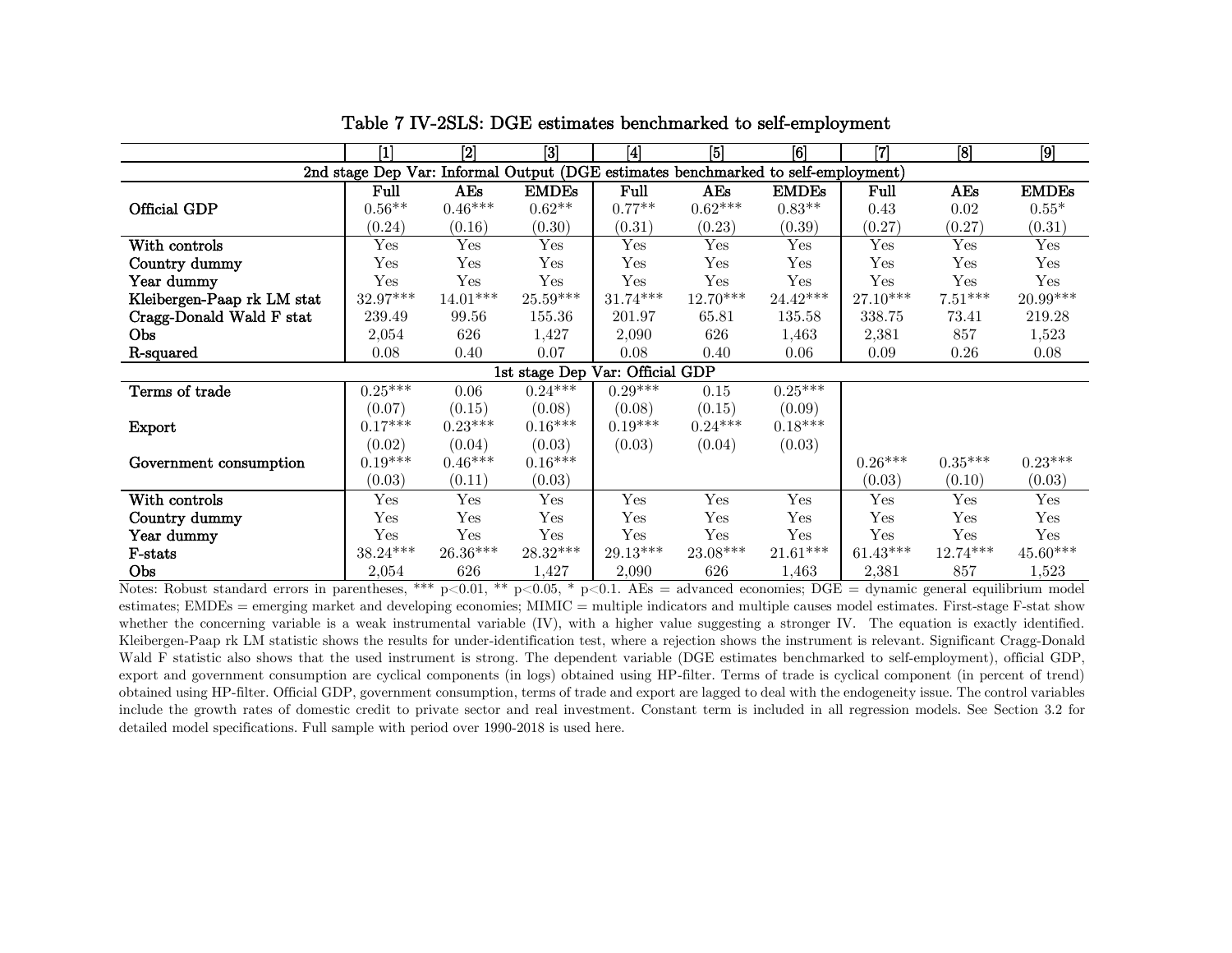# Annex Tables.

|  | Table A.1 Table of Descriptive Statistics |
|--|-------------------------------------------|
|--|-------------------------------------------|

| Variables             | Definition                                                                                                      | Source                                                                                   | Number of<br>countries | <b>Time</b> | Mean     | Median   |
|-----------------------|-----------------------------------------------------------------------------------------------------------------|------------------------------------------------------------------------------------------|------------------------|-------------|----------|----------|
| DGE-based estimates   | DGE model-based<br>estimates<br>for<br>informal output (in percent of<br>official GDP)                          | Elgin et al. $(2021)$                                                                    | 158                    | 1990-2018   | 31.8     | $31.6\,$ |
| MIMIC-based estimates | MIMIC model-based estimates for Elgin et al. (2021)<br>informal output (in percent of<br>official GDP)          |                                                                                          | 160                    | 1993-2018   | 33.3     | 33.5     |
| Informal employment   | Self-employment (in percent of Elgin et al. (2021)<br>total employment).                                        |                                                                                          | 179                    | 1990-2018   | 31.0     | 25.8     |
| Official GDP          | Real GDP at constant 2011<br>national prices (in mil. 2011 US\$)                                                | PWT 9.1, expanded using World<br>Bank $(2020)$ and WDI.                                  | 181                    | 1990-2018   | 425948.4 | 44369.0  |
| Terms of trade        | Net barter terms of trade index<br>$(2000=100)$                                                                 | World Development Indicators<br>(WDI)                                                    | 196                    | 1990-2018   | 112.4    | 100.9    |
| Export                | Exports of goods and services (in<br>constant mil. 2010 US\$)                                                   | World Development Indicators                                                             | 184                    | 1990-2018   | 94734.4  | 12200.3  |
| Gov consumption       | General<br>final<br>government<br>expenditure<br>(i <sub>n</sub> ]<br>consumption<br>$constant$ mil. 2010 US\$) | World Development Indicators                                                             | 173                    | 1990-2018   | 66502.8  | 5114.0   |
| Investment growth     | Gross fixed capital<br>(annual growth rates, $\%$ )                                                             | formation PWT 9.1, expanded using WDI.                                                   | 190                    | 1990-2018   | 0.07     | 0.04     |
| Credit growth         | Credit growth rates                                                                                             | World Development Indicators                                                             | 171                    | 1990-2018   | 0.08     | 0.06     |
| Total employment      | Number of persons engaged (in<br>millions)                                                                      | PWT 9.1, expanded using World<br>Bank (2020), ILO, Haver<br>Analytics and other sources. | 178                    | 1990-2018   | 16.2     | $3.2\,$  |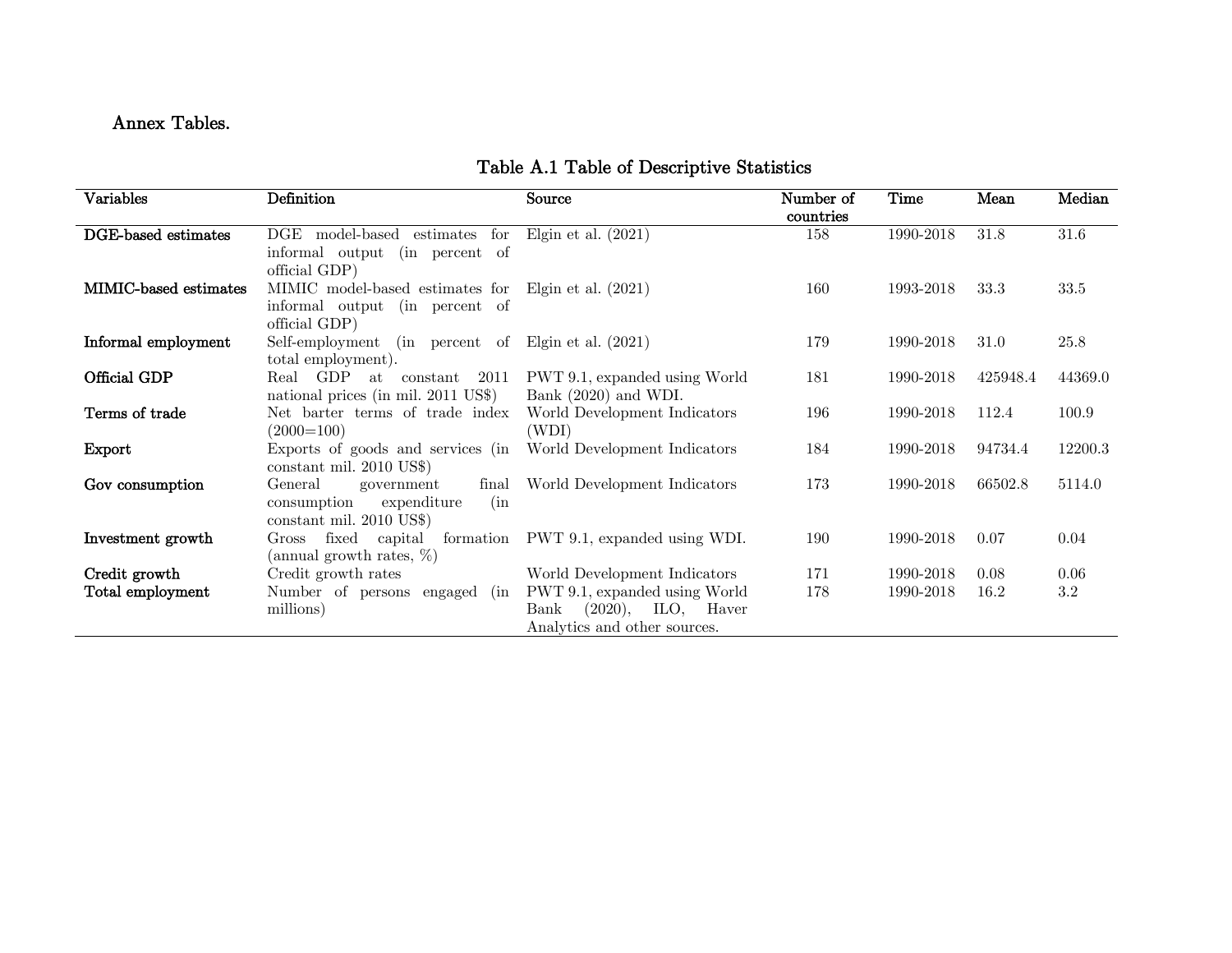#### Table A.2 Synchronization of turning points in formal and informal business cycles

(In percent of country-year pairs with turning points)

|                                             | Turning points of informal output business cycle |      | Turning points of informal output business cycle |      |  |  |  |
|---------------------------------------------|--------------------------------------------------|------|--------------------------------------------------|------|--|--|--|
| Turning points of formal                    | (DGE-based estimates)                            |      | (MIMIC-based estimates)                          |      |  |  |  |
| business cycles                             | Trough                                           | Peak | Trough                                           | Peak |  |  |  |
| Trough                                      |                                                  |      |                                                  |      |  |  |  |
| Peak                                        |                                                  |      |                                                  | 36   |  |  |  |
|                                             | Turning points of the formal employment cycle    |      | Turning points of the informal employment cycle  |      |  |  |  |
| Turning points of formal<br>business cycles | Trough                                           | Peak | Trough                                           | Peak |  |  |  |
| Trough                                      |                                                  |      |                                                  |      |  |  |  |
| Peak                                        |                                                  |      |                                                  |      |  |  |  |

Notes: Data are for 1990-2018. Trough and peaks are identified as in Elgin et al. (2021) where the BBQ method is used to identify those turning points. The cells show the share of formal peaks (or troughs) that happen to be informal peaks (or troughs).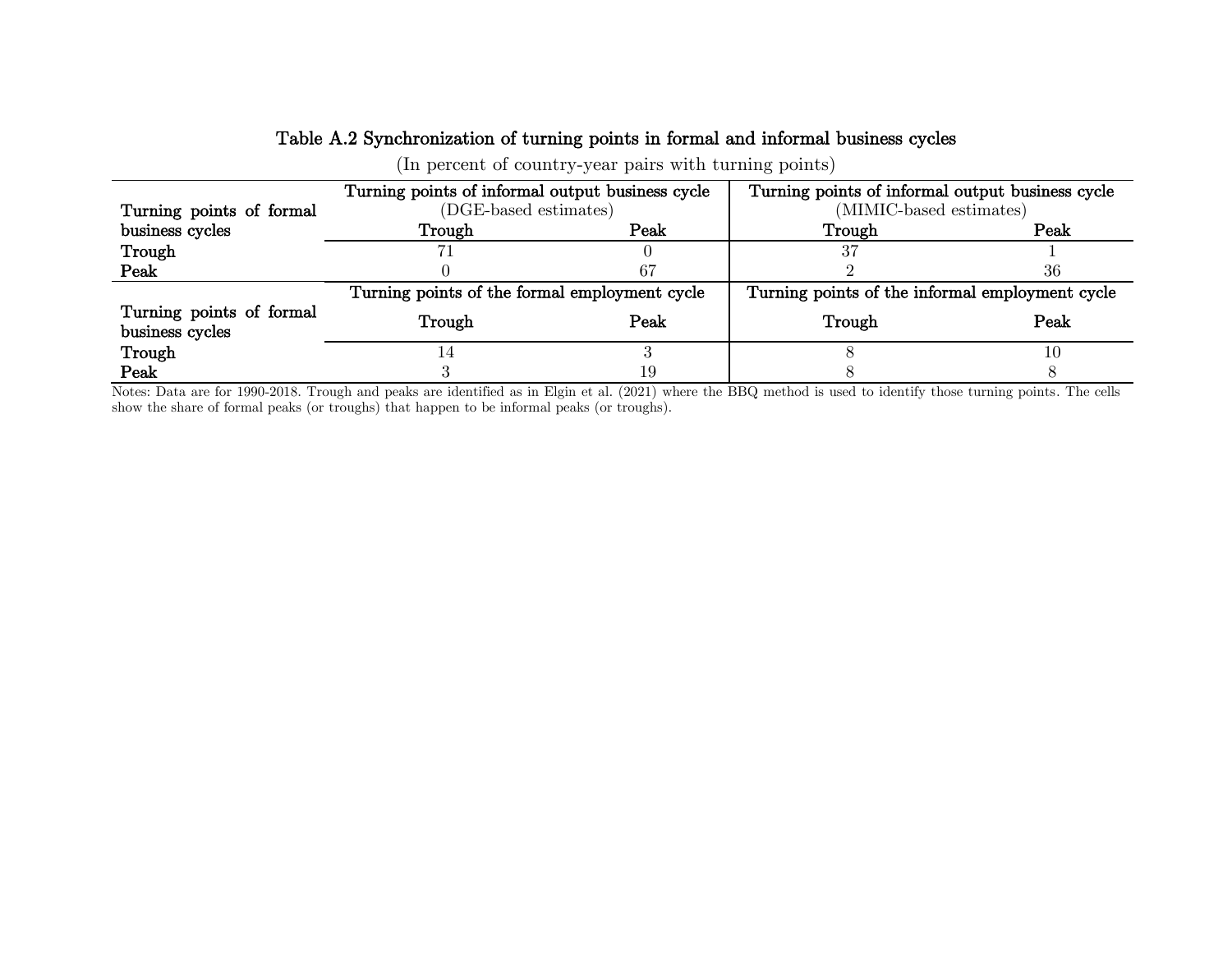| Dependent variable:      |                    | $\overline{\text{DGE}}$ |              |                  | MIMIC                                                                                                                                                           |              |                   | Formal employment                 |              | Informal employment |               |                    |
|--------------------------|--------------------|-------------------------|--------------|------------------|-----------------------------------------------------------------------------------------------------------------------------------------------------------------|--------------|-------------------|-----------------------------------|--------------|---------------------|---------------|--------------------|
| In an informal recession | $\left[ 1 \right]$ | $[2]$                   | $[3]$        | $\left[4\right]$ | $[5] % \includegraphics[width=1\textwidth]{images/TrDiM-Architecture.png} \caption{The image shows the image shows a single image.} \label{TrDiM-Architecture}$ | [6]          | $\left[ 7\right]$ | [8]                               | $[9]$        | [10]                | $\mathbf{11}$ | $\left[ 12\right]$ |
|                          | $_{\rm{Full}}$     | AEs                     | <b>EMDEs</b> | $_{\rm{Full}}$   | AEs                                                                                                                                                             | <b>EMDEs</b> | $_{\rm Full}$     | $\mathbf A\mathbf {E}\mathbf {s}$ | <b>EMDEs</b> | $_{\rm Full}$       | AEs           | <b>EMDEs</b>       |
| In a formal recession    | $0.32***$          | $0.41***$               | $0.32***$    | $0.25***$        | $0.35***$                                                                                                                                                       | $0.23***$    | $0.16***$         | $0.22***$                         | $0.12***$    | 0.01                | 0.05          | $-0.00$            |
|                          | (0.01)             | (0.05)                  | (0.01)       | (0.01)           | (0.05)                                                                                                                                                          | (0.01)       | (0.02)            | (0.05)                            | (0.03)       | (0.03)              | (0.07)        | (0.03)             |
| Investment growth        | $-0.01$            | $-0.03$                 | $-0.00$      | $-0.03$          | $-0.30*$                                                                                                                                                        | $-0.03$      | $-0.11***$        | $-0.89***$                        | $-0.04*$     | $-0.14***$          | $-0.48***$    | $-0.10***$         |
|                          | (0.02)             | (0.14)                  | (0.01)       | (0.02)           | (0.16)                                                                                                                                                          | (0.02)       | (0.03)            | (0.16)                            | (0.02)       | (0.04)              | (0.15)        | (0.03)             |
| Credit growth            | $-0.01$            | $-0.19**$               | $-0.01$      | $-0.00$          | $-0.44*$                                                                                                                                                        | 0.01         | $-0.07**$         | $-0.20$                           | $-0.06*$     | $0.06*$             | $-0.02$       | $0.07**$           |
|                          | (0.02)             | (0.09)                  | (0.02)       | (0.02)           | (0.25)                                                                                                                                                          | (0.02)       | (0.03)            | (0.16)                            | (0.03)       | (0.03)              | (0.11)        | (0.03)             |
| Observations             | 3.495              | 632                     | 2,640        | 2,381            | 372                                                                                                                                                             | 1,872        | 3,196             | 728                               | 2,341        | 3.185               | 855           | 2,330              |
| Pseudo R-sq              | 0.62               | 0.71                    | 0.60         | 0.43             | 0.40                                                                                                                                                            | 0.46         | 0.18              | 0.37                              | 0.15         | 0.17                | 0.17          | 0.15               |

Table A.3 Probit: formal and informal recessions

Notes: Standard errors clustered at the country level in parentheses, \*\*\* p<0.01, \*\* p<0.05, \* p<0.1. Data are for 1990-2018. AEs = advanced economies; DGE = dynamic general equilibrium model estimates; EMDEs = emerging market and developing economies; MIMIC = multiple indicators and multiple causes model estimates. Average marginal effects are reported in the cells with corresponding standard errors reported in brackets. Country and year dummies are included. Recessions are identified as in Elgin et al. (forthcoming), where BBQ method is used to identify peaks and troughs of business cycles and recessions are defined as the period from peak to trough (Claessens et al. 2012). Formal employment shows "total employment (excl. self-employment)". Informal employment is proxied by "self-employment". The control variables include the growth rates of domestic credit to private sector and real investment. The probit model has the following form:  $Pr(ISREC_{it} = 1) = \Phi(\alpha + \beta FS_{it} + \theta X_{it} + \pi_i + \mu_t + \epsilon_{it})$ , where ISREC<sub>it</sub> is a dummy variable that equals one when the informal sector in country i and year t is in recession, and zero otherwise.  $FS_{it}$  is a dummy representing recession in the formal economy, and  $X_{it}$  is a vector of control variables. Following Elgin and Oztunali (2012 and 2014),  $X_{it}$  includes the annual growth rates of real investment and domestic credit to the private sector. All regressions include country dummies  $(\pi_i)$  and year dummies  $(\mu_t)$  to control for macro trends across countries in a certain year and factors that are country specific.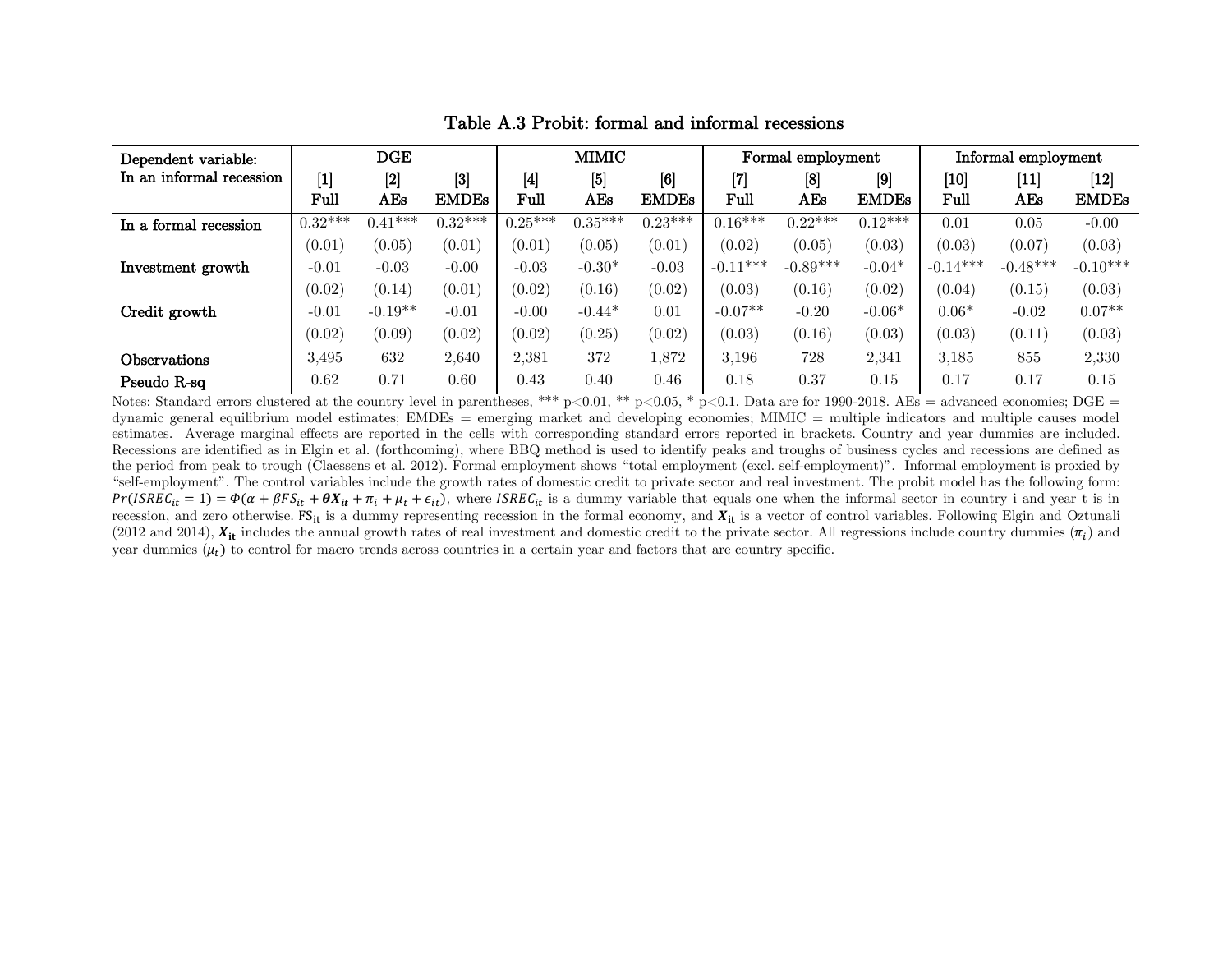| Dependent variable:         |                  | <b>DGE</b> |                                                                                                                                                                                                                                                                         |                  | MIMIC                                                                                                                                                                |                   |                   | Formal employment                 |              |            | Informal employment |              |  |
|-----------------------------|------------------|------------|-------------------------------------------------------------------------------------------------------------------------------------------------------------------------------------------------------------------------------------------------------------------------|------------------|----------------------------------------------------------------------------------------------------------------------------------------------------------------------|-------------------|-------------------|-----------------------------------|--------------|------------|---------------------|--------------|--|
| Start an informal recession | $\left[1\right]$ | $[2]$      | $[3] % \includegraphics[width=1\textwidth]{images/Trrangle1.png} \caption{The figure shows the number of parameters. The left side is the number of the two different times, and the right side is the number of the two different times, respectively.} \label{Trho2}$ | $\left[4\right]$ | $[5] % \includegraphics[width=1\textwidth]{images/TrDiM-Architecture.png} \caption{The figure shows the number of three different ways.} \label{TrDiM-Architecture}$ | $\left[ 6\right]$ | $\left[ 7\right]$ | [8]                               | $[9]$        | [10]       | $ 11\rangle$        | [12]         |  |
|                             | Full             | AEs        | <b>EMDEs</b>                                                                                                                                                                                                                                                            | $_{\rm{Full}}$   | AEs                                                                                                                                                                  | <b>EMDEs</b>      | Full              | $\mathbf A\mathbf {E}\mathbf {s}$ | <b>EMDEs</b> | Full       | AEs                 | <b>EMDEs</b> |  |
| In a formal recession       | $0.27***$        | $0.39***$  | $0.28***$                                                                                                                                                                                                                                                               | $0.21***$        | $0.37***$                                                                                                                                                            | $0.20***$         | $0.11***$         | $0.17***$                         | $0.08***$    | $-0.01$    | 0.02                | $-0.01$      |  |
|                             | (0.01)           | (0.03)     | (0.01)                                                                                                                                                                                                                                                                  | (0.01)           | (0.06)                                                                                                                                                               | (0.01)            | (0.02)            | (0.05)                            | (0.02)       | (0.03)     | (0.07)              | (0.03)       |  |
| Investment growth           | $0.02*$          | $0.35***$  | 0.01                                                                                                                                                                                                                                                                    | 0.00             | $-0.07$                                                                                                                                                              | $-0.00$           | $-0.09**$         | $-0.54***$                        | $-0.06*$     | $-0.11***$ | $-0.17$             | $-0.10***$   |  |
|                             | (0.01)           | (0.09)     | (0.01)                                                                                                                                                                                                                                                                  | (0.02)           | (0.13)                                                                                                                                                               | (0.02)            | (0.04)            | (0.15)                            | (0.03)       | (0.03)     | (0.18)              | (0.03)       |  |
| Credit growth               | $-0.01$          | $-0.19*$   | $-0.00$                                                                                                                                                                                                                                                                 | 0.00             | $-0.29*$                                                                                                                                                             | 0.01              | $-0.01$           | $-0.01$                           | $-0.01$      | $0.06**$   | 0.07                | $0.06**$     |  |
|                             | (0.02)           | (0.10)     | (0.02)                                                                                                                                                                                                                                                                  | (0.02)           | (0.18)                                                                                                                                                               | (0.02)            | (0.02)            | (0.12)                            | (0.03)       | (0.03)     | (0.08)              | (0.03)       |  |
| Observations                | 3.096            | 409        | 2,354                                                                                                                                                                                                                                                                   | 2,307            | 281                                                                                                                                                                  | 1,823             | 2,902             | 482                               | 2,153        | 2.749      | 637                 | 2,027        |  |
| Pseudo R-sq                 | 0.61             | 0.74       | 0.59                                                                                                                                                                                                                                                                    | 0.40             | 0.32                                                                                                                                                                 | 0.45              | 0.13              | 0.34                              | 0.10         | 0.10       | 0.10                | 0.10         |  |

Table A.4 Probit: formal recession and the start of informal recessions

Notes: Standard errors clustered at the country level in parentheses, \*\*\* p<0.01, \*\* p<0.05, \* p<0.1. Data are for 1990-2018. AEs = advanced economies; DGE = dynamic general equilibrium model estimates; EMDEs = emerging market and developing economies; MIMIC = multiple indicators and multiple causes model estimates. Average marginal effects are reported in the cells with corresponding standard errors reported in brackets. Country and year dummies are included. Recessions are identified as in Elgin et al. (forthcoming), where BBQ method is used to identify peaks and troughs of business cycles and recessions are defined as the period from peak to trough (Claessens et al. 2012). Formal employment shows "total employment (excl. self-employment)". Informal employment is proxied by "self-employment". The control variables include the growth rates of domestic credit to private sector and real investment. The probit model has the same form as in table A.3 but differs in the definition of  $ISREC_{it}$ . Here  $ISREC_{it}$  is a dummy variable that equals one when the informal sector in country i and year t is in the start of a recession, and zero otherwise.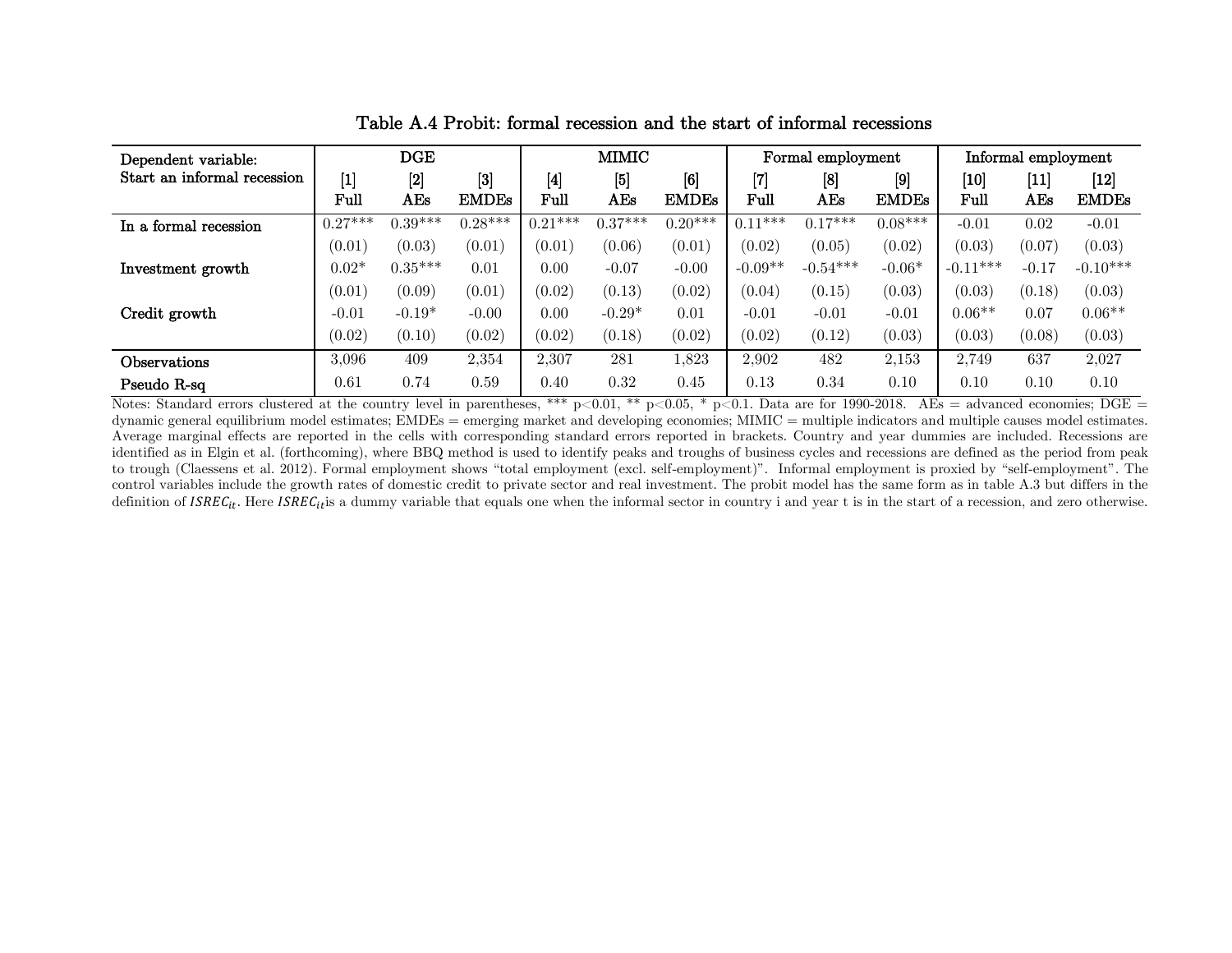|                                               | $\overline{\text{DGE}}$                                                                                                                                                             |           |                  | MIMIC             |           |                                 |            | Formal employment |                   | Self-employment |            |              |
|-----------------------------------------------|-------------------------------------------------------------------------------------------------------------------------------------------------------------------------------------|-----------|------------------|-------------------|-----------|---------------------------------|------------|-------------------|-------------------|-----------------|------------|--------------|
|                                               | $[1] % \includegraphics[width=0.9\columnwidth]{figures/fig_2b.pdf} \caption{The graph $\mathcal{N}_1$ is a function of the input and the number of input regions.} \label{fig:1d}%$ | [2]       | $\left 3\right $ | $\lceil 4 \rceil$ | 51        | $\lceil 6 \rceil$               | Γ7         | [8]               | $\lceil 9 \rceil$ | $[10]$          | [11]       | $[12]$       |
| 2nd stage Dep Var: Informal Output/Employment |                                                                                                                                                                                     |           |                  |                   |           |                                 |            |                   |                   |                 |            |              |
|                                               | Full                                                                                                                                                                                | AEs       | <b>EMDEs</b>     | Full              | AEs       | <b>EMDEs</b>                    | Full       | AEs               | <b>EMDEs</b>      | Full            | AEs        | <b>EMDEs</b> |
| Official GDP                                  | $0.54***$                                                                                                                                                                           | $0.63***$ | $0.52***$        | $0.56***$         | $0.98***$ | $0.54***$                       | $0.71**$   | $0.64***$         | $0.71*$           | $-0.17$         | $-0.08$    | $-0.17$      |
|                                               | (0.10)                                                                                                                                                                              | (0.14)    | (0.11)           | (0.09)            | (0.15)    | (0.10)                          | (0.33)     | (0.11)            | (0.38)            | (0.23)          | (0.22)     | (0.26)       |
| With controls                                 | Yes                                                                                                                                                                                 | Yes       | Yes              | Yes               | Yes       | Yes                             | Yes        | Yes               | Yes               | Yes             | Yes        | Yes          |
| Country dummy                                 | Yes                                                                                                                                                                                 | Yes       | Yes              | Yes               | Yes       | Yes                             | Yes        | Yes               | Yes               | Yes             | Yes        | Yes          |
| Year dummv                                    | Yes                                                                                                                                                                                 | Yes       | Yes              | Yes               | Yes       | Yes                             | Yes        | Yes               | Yes               | Yes             | Yes        | Yes          |
| Kleibergen-Paap rk LM stat                    | $12.03***$                                                                                                                                                                          | $7.43***$ | $10.53***$       | $12.35***$        | $7.29***$ | 10.80***                        | $29.03***$ | $7.51***$         | $22.94***$        | $29.03***$      | $7.51***$  | 22.94***     |
| Cragg-Donald Wald F stat                      | 239.14                                                                                                                                                                              | 57.29     | 173.92           | 255.07            | 57.63     | 186.54                          | 304.48     | 73.41             | 205.80            | 304.48          | 73.41      | 205.80       |
| Obs                                           | 3,357                                                                                                                                                                               | 882       | 2,475            | 3.197             | 826       | 2,371                           | 2,596      | 857               | 1,737             | 2,596           | 857        | 1,737        |
| R-squared                                     | 0.52                                                                                                                                                                                | 0.75      | 0.50             | 0.45              | 0.12      | 0.46                            | 0.01       | 0.53              | 0.00              | 0.02            | 0.04       | 0.03         |
|                                               |                                                                                                                                                                                     |           |                  |                   |           | 1st stage Dep Var: Official GDP |            |                   |                   |                 |            |              |
|                                               | $0.13***$                                                                                                                                                                           | $0.29***$ | $0.12***$        | $0.13***$         | $0.30***$ | $0.12***$                       | $0.19***$  | $0.35***$         | $0.18***$         | $0.19***$       | $0.35***$  | $0.18***$    |
| Government consumption                        | (0.04)                                                                                                                                                                              | (0.09)    | (0.04)           | (0.04)            | (0.10)    | (0.04)                          | (0.03)     | (0.10)            | (0.03)            | (0.03)          | (0.10)     | (0.03)       |
| With controls                                 | Yes                                                                                                                                                                                 | Yes       | Yes              | Yes               | Yes       | Yes                             | Yes        | Yes               | Yes               | Yes             | Yes        | Yes          |
| Country dummy                                 | Yes                                                                                                                                                                                 | Yes       | Yes              | Yes               | Yes       | Yes                             | Yes        | Yes               | Yes               | Yes             | Yes        | Yes          |
| Year dummy                                    | Yes                                                                                                                                                                                 | Yes       | Yes              | Yes               | Yes       | Yes                             | Yes        | Yes               | Yes               | Yes             | Yes        | Yes          |
| F-stats                                       | $11.50***$                                                                                                                                                                          | $9.74***$ | $10.24***$       | $11.55***$        | $9.16***$ | $10.30***$                      | 38.07***   | $12.74***$        | $30.18***$        | 38.07***        | $12.74***$ | $30.18***$   |
| Obs                                           | 3,357                                                                                                                                                                               | 882       | 2,475            | 3,197             | 826       | 2,371                           | 2,596      | 857               | 1.737             | 2,596           | 857        | 1,737        |

Table A.5 IV-2SLS regression: Fiscal actions in the formal economy

Notes: Robust standard errors in parentheses, \*\*\* p<0.01, \*\* p<0.05, \* p<0.1. AEs = advanced economies; DGE = dynamic general equilibrium model estimates;  $EMDEs$  = emerging market and developing economies; MIMIC = multiple indicators and multiple causes model estimates. First-stage F-stat show whether the concerning variable is a weak instrumental variable (IV), with a higher value suggesting a stronger IV. The Kleibergen-Paap rk LM statistic indicates that the test for under-identification is rejected and, hence, the instrumental variable is relevant. The significant Cragg-Donald Wald F statistic also suggests that the used instrument is strong. Formal employment shows "total employment (excl. self-employment)". Informal employment is proxied by "self-employment". All dependent variables, official GDP and government consumptions are cyclical components (in logs) obtained using the Hodrick-Prescott-filter. Official GDP and government consumptions are lagged to deal with the endogeneity issue. The control variables include the growth rates of domestic credit to private sector and real investment. Data are for 1990-2018.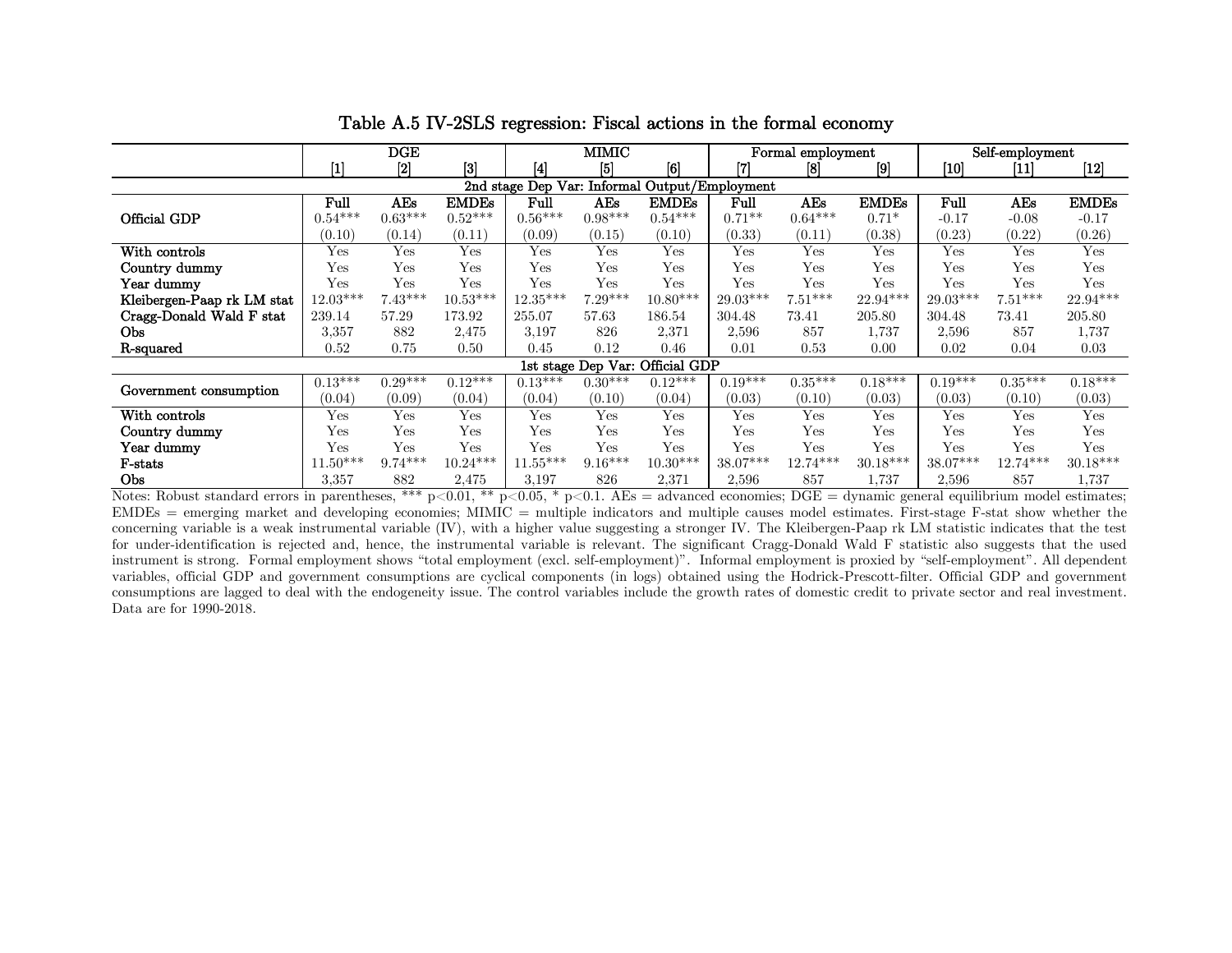|                     | $\overline{\text{DGE}}$                                                                                                                                                                   |                                   |              |                                                                                                                                                                                       | <b>MIMIC</b> |              |           | Formal employment |              | Informal employment |           |                    |  |
|---------------------|-------------------------------------------------------------------------------------------------------------------------------------------------------------------------------------------|-----------------------------------|--------------|---------------------------------------------------------------------------------------------------------------------------------------------------------------------------------------|--------------|--------------|-----------|-------------------|--------------|---------------------|-----------|--------------------|--|
|                     | $[1] % \includegraphics[width=1\textwidth]{images/TrDiM-Architecture.png} \caption{The image shows the image shows a different image with a different image.} \label{TrDiM-Architecture}$ | $[2]$                             | 3            | $[4] % \includegraphics[width=1\textwidth]{images/TrDiM-Architecture.png} \caption{The figure shows the results of the estimators in the left hand side.} \label{TrDiM-Architecture}$ | [5]          | [6]          | [7]       | [8]               | [9]          | $\left[10\right]$   | 11        | $\left[ 12\right]$ |  |
|                     | Full                                                                                                                                                                                      | $\mathbf A\mathbf {E}\mathbf {s}$ | <b>EMDEs</b> | $_{\rm{Full}}$                                                                                                                                                                        | $\rm{AEs}$   | <b>EMDEs</b> | Full      | $\rm{AEs}$        | <b>EMDEs</b> | Full                | AEs       | <b>EMDEs</b>       |  |
| Official GDP        | $0.60***$                                                                                                                                                                                 | $0.83***$                         | $0.58***$    | $0.46***$                                                                                                                                                                             | $0.46***$    | $0.46***$    | $0.24***$ | $0.50***$         | $0.18***$    | 0.03                | $0.21***$ | $-0.03$            |  |
|                     | (0.03)                                                                                                                                                                                    | (0.03)                            | (0.04)       | (0.03)                                                                                                                                                                                | (0.04)       | (0.03)       | (0.06)    | (0.05)            | (0.07)       | (0.07)              | (0.07)    | (0.08)             |  |
| Investment growth   | $0.03***$                                                                                                                                                                                 | 1 ***<br>0.1                      | $0.03***$    | $0.02***$                                                                                                                                                                             | $0.04***$    | $0.02***$    | $-0.00$   | $0.04***$         | $-0.01$      | $-0.00$             | 0.02      | $-0.00$            |  |
|                     | (0.01)                                                                                                                                                                                    | (0.01)                            | (0.01)       | (0.00)                                                                                                                                                                                | (0.01)       | (0.00)       | (0.01)    | (0.01)            | (0.01)       | (0.01)              | (0.02)    | (0.01)             |  |
| Credit growth       | $0.03***$                                                                                                                                                                                 | $0.01*$                           | $0.03***$    | $0.01***$                                                                                                                                                                             | 0.00         | $0.01***$    | $-0.00$   | $0.01*$           | $-0.01$      | 0.02                | $-0.00$   | 0.03               |  |
|                     | (0.01)                                                                                                                                                                                    | (0.01)                            | (0.01)       | (0.00)                                                                                                                                                                                | (0.00)       | (0.00)       | (0.01)    | (0.00)            | (0.01)       | (0.01)              | (0.02)    | (0.02)             |  |
| $\rm Observations$  | 4.074                                                                                                                                                                                     | 892                               | 3,182        | 3.781                                                                                                                                                                                 | 834          | 2,947        | 3.070     | 858               | 2,190        | 3,070               | 858       | 2,190              |  |
| Number of countries | 157                                                                                                                                                                                       | 35                                | 122          | 154                                                                                                                                                                                   | 35           | 119          | 148       | 35                | 112          | 148                 | 35        | 112                |  |
| $R$ -sq             | 0.46                                                                                                                                                                                      | 0.77                              | 0.44         | 0.39                                                                                                                                                                                  | 0.52         | 0.39         | 0.03      | 0.55              | 0.02         | 0.01                | 0.07      | 0.01               |  |
| Adj. R-sq           | $\rm 0.45$                                                                                                                                                                                | 0.76                              | 0.43         | 0.39                                                                                                                                                                                  | 0.50         | 0.38         | 0.02      | 0.53              | 0.01         | 0.00                | 0.04      | 0.00               |  |

Table A.6 Fixed-effect estimator regressions

Notes: Robust standard errors in parentheses, \*\*\* p<0.01, \*\* p<0.05, \* p<0.1. AEs = advanced economies; DGE = dynamic general equilibrium model estimates; EMDEs = emerging market and developing economies; MIMIC = multiple indicators and multiple causes model estimates. All dependent variables and official (real) GDP are cyclical components (in logs) obtained using HP-filter. Formal employment shows "total employment (excl. self-employment)". Informal employment is proxied by "self-employment". Full sample with period over 1990-2018 is used here. The fixed-effect model estimated here has the following form:  $Y_{it} = \alpha + \beta GDP_{it-1} + \beta GDP_{it-1}$  $\theta X_{it} + \pi_i + \mu_t + \epsilon_{it}$ , where  $Y_{it}$  is the cyclical component of informal GDP or employment derived using the Hodrick-Prescott-filter, and  $GDP_{it-1}$  is the Hodrick-Prescott-filtered cyclical component of official GDP. The cyclical component of official GDP is lagged to deal with endogeneity.  $X_{it}$  is a vector of control variables, including the annual growth rates of real investment and domestic credit to the private sector. Data for investment is provided by PWT 9.1, spliced with data from World Development Indicators (WDI 2020), and credit data are obtained from WDI (2020). Country fixed effects  $(\pi_i)$  are used here with year dummies  $(\mu_t)$  included.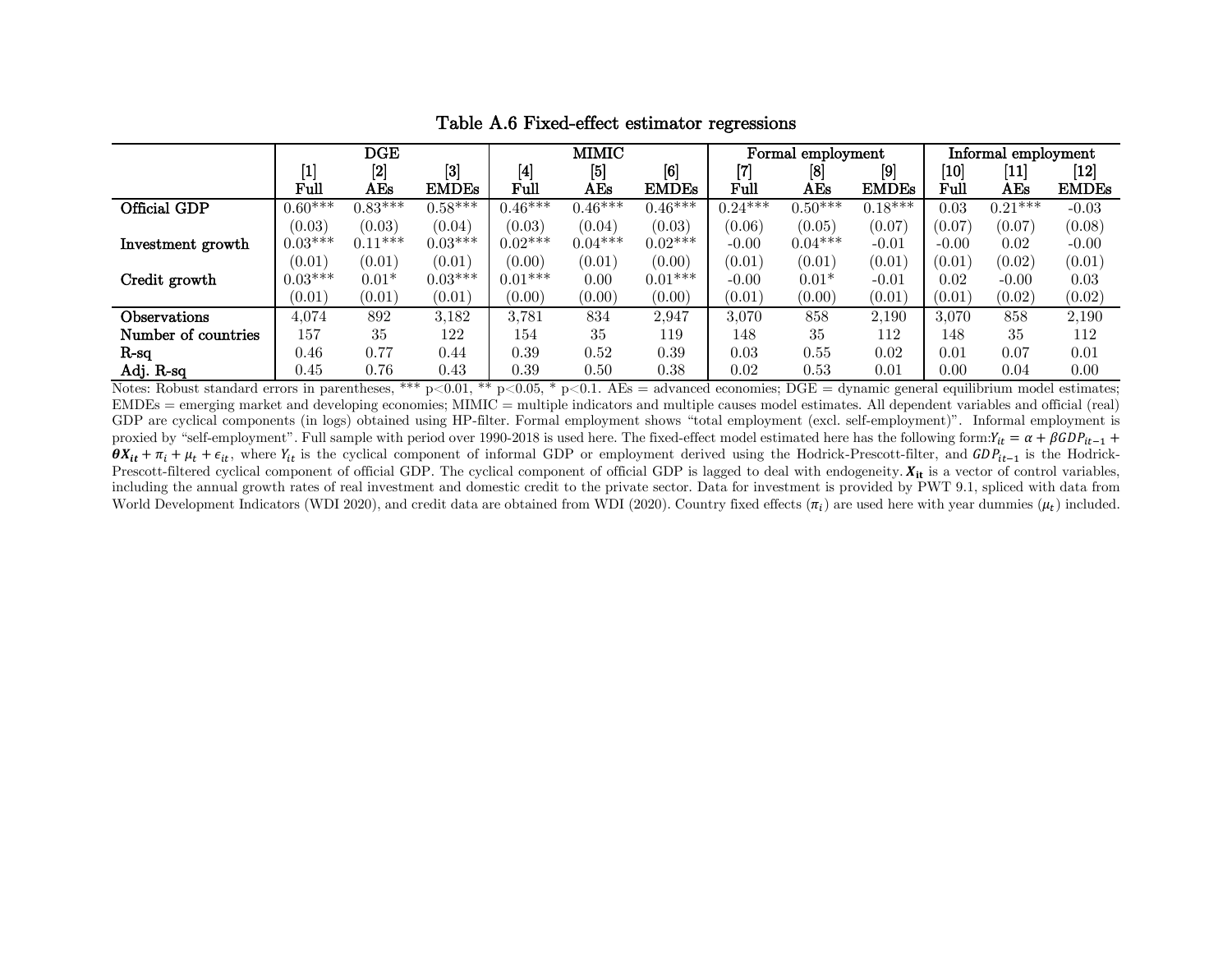|                                  | Cyclical components |            |            |            |  |  |  |  |  |
|----------------------------------|---------------------|------------|------------|------------|--|--|--|--|--|
|                                  | Formal output       | $t(-2)$    | $t(-1)$    | t(0)       |  |  |  |  |  |
| Informal output shares           | Full sample         | $-0.25***$ | $-0.21***$ | $-0.06***$ |  |  |  |  |  |
| (DGE-based estimates, in logs)   | AEs                 | $-0.18***$ | $0.22***$  | $0.49***$  |  |  |  |  |  |
|                                  | <b>EMDEs</b>        | $-0.26***$ | $-0.24***$ | $-0.10***$ |  |  |  |  |  |
| Informal output shares           | Full sample         | $-0.08***$ | $-0.25***$ | $-0.42***$ |  |  |  |  |  |
| (MIMIC-based estimates, in logs) | AEs                 | $-0.05*$   | $-0.36***$ | $-0.63***$ |  |  |  |  |  |
|                                  | <b>EMDEs</b>        | $-0.08***$ | $-0.23***$ | $-0.40***$ |  |  |  |  |  |
| Formal employment shares         | Full sample         | 0.02       | $0.04**$   | $0.05***$  |  |  |  |  |  |
| $(in \text{ logs})$              | AEs                 | $0.16***$  | $0.24***$  | $0.22***$  |  |  |  |  |  |
|                                  | <b>EMDEs</b>        | 0.02       | $0.04**$   | $0.05**$   |  |  |  |  |  |
| Informal employment shares       | Full sample         | $-0.05***$ | $-0.06***$ | $-0.06***$ |  |  |  |  |  |
| $(in \text{ logs})$              | AEs                 | $-0.15***$ | $-0.21***$ | $-0.17***$ |  |  |  |  |  |
|                                  | <b>EMDEs</b>        | $-0.05**$  | $-0.07***$ | $-0.07***$ |  |  |  |  |  |

#### Table A.7 Lag and contemporaneous correlations of shares

Notes: significant levels are \* p<0.10, \*\* p<0.05, \*\*\* p<0.01. AEs = advanced economies; DGE = dynamic general equilibrium model estimates; EMDEs = emerging market and developing economies; MIMIC = multiple indicators and multiple causes model estimates. Each cells shows the correlation between the cyclical components of formal-economy output (in logs, of year  $t(-2)$ ,  $t(-1)$  and  $t(0)$ ) and the cyclical components of informal output in percent of official GDP, formal employment (i.e. total employment excl. self-employment) in percent of total employment and informal employment proxied by self-employment in percent of total employment (of year  $t(0)$ ) listed in the first column. Data are for 1990-2018.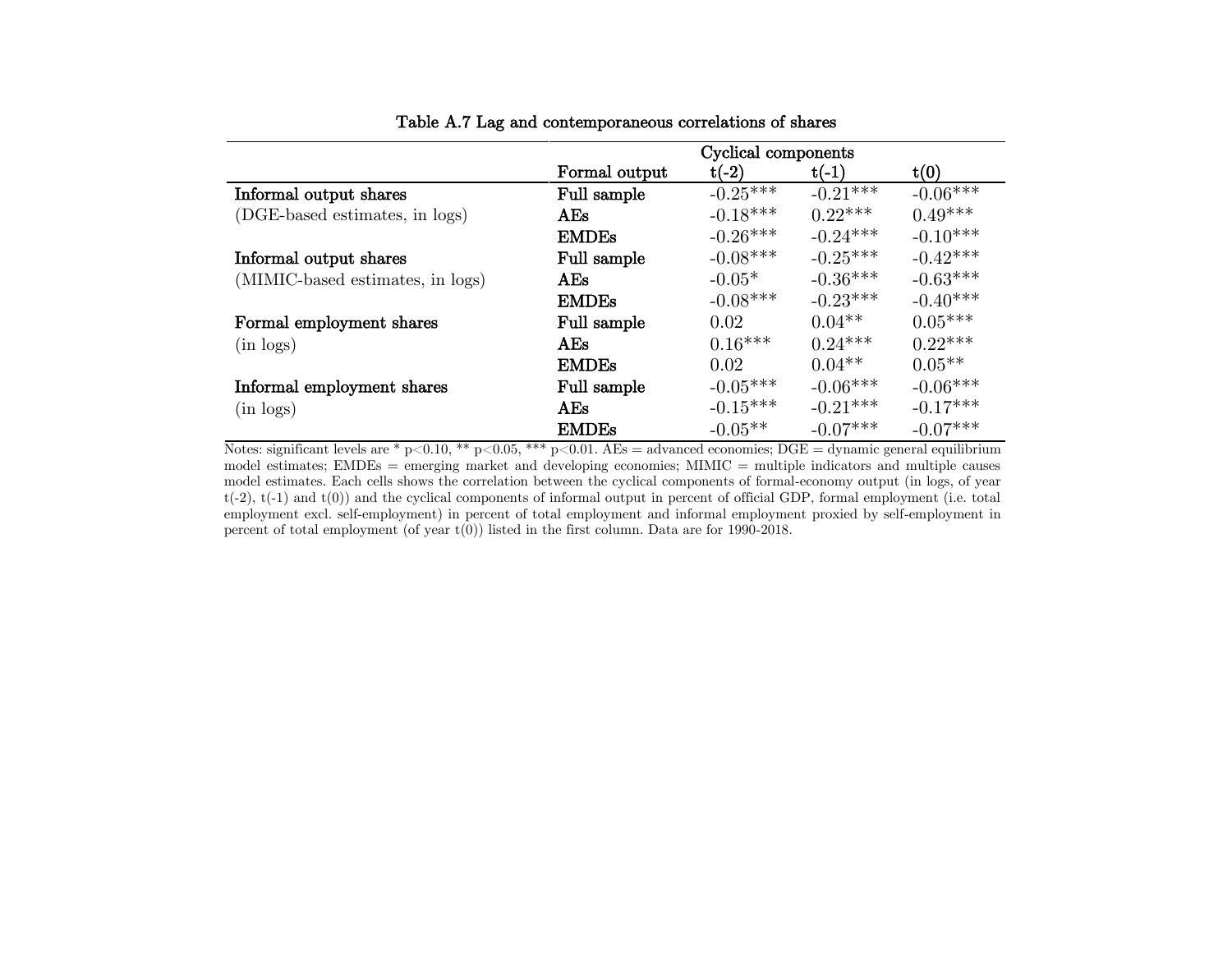|                                               |             | DGE        |              |            | <b>MIMIC</b>      |                 | Formal employment |            |                   | Informal employment |            |                                                                                                                                                     |
|-----------------------------------------------|-------------|------------|--------------|------------|-------------------|-----------------|-------------------|------------|-------------------|---------------------|------------|-----------------------------------------------------------------------------------------------------------------------------------------------------|
|                                               | $[1]$       | $[2]$      | $[3]$        | [4]        | $\left[ 5\right]$ | [6]             | l7                | [8]        | $\lceil 9 \rceil$ | [10]                | $[11]$     | $[12] % \includegraphics[width=0.9\columnwidth]{figures/fig_2.pdf} \caption{The 2D maps of the estimators in the left and right.} \label{fig:2}} %$ |
| 2nd stage Dep Var: Informal Output/Employment |             |            |              |            |                   |                 |                   |            |                   |                     |            |                                                                                                                                                     |
|                                               | Full        | AEs        | <b>EMDEs</b> | Full       | AEs               | <b>EMDEs</b>    | Full              | AEs        | <b>EMDEs</b>      | Full                | AEs        | <b>EMDEs</b>                                                                                                                                        |
| Official GDP                                  | $-0.04***$  | $-0.01$    | $-0.04***$   | $-0.13***$ | $-0.14***$        | $-0.11***$      | $0.43*$           | $0.07***$  | $0.48*$           | $-0.20$             | $-0.38***$ | $-0.16$                                                                                                                                             |
|                                               | (0.01)      | (0.02)     | (0.01)       | (0.03)     | (0.03)            | (0.03)          | (0.24)            | (0.03)     | (0.28)            | (0.17)              | (0.14)     | (0.20)                                                                                                                                              |
| With controls                                 | Yes         | Yes        | Yes          | Yes        | Yes               | Yes             | Yes               | Yes        | Yes               | Yes                 | Yes        | Yes                                                                                                                                                 |
| Country dummy                                 | Yes         | Yes        | Yes          | Yes        | Yes               | Yes             | Yes               | Yes        | Yes               | Yes                 | Yes        | Yes                                                                                                                                                 |
| Year dummy                                    | Yes         | Yes        | Yes          | Yes        | Yes               | Yes             | Yes               | Yes        | Yes               | Yes                 | Yes        | Yes                                                                                                                                                 |
| KP rk LM stat                                 | $29.81***$  | $14.10***$ | $24.44***$   | $30.58***$ | 13.99***          | $25.00^{***}\,$ | $26.24***$        | $14.01***$ | 29.10***          | $36.25***$          | $14.01***$ | 29.01***                                                                                                                                            |
| CD Wald F stats                               | $192.81***$ | 100.52     | 141.77       | 203.31     | 102.65            | 148.74          | 228.24            | 99.56      | 155.95            | 228.24              | 99.56      | 155.95                                                                                                                                              |
| Obs                                           | 2,947       | 552        | 2,310        | 2,847      | 629               | 2,218           | 2,263             | 626        | 1,635             | 2,263               | 541        | 1,635                                                                                                                                               |
| R-squared                                     | 0.13        | 0.31       | 0.13         | 0.10       | 0.63              | 0.07            | 0.00              | 0.14       | 0.01              | 0.05                | 0.13       | 0.05                                                                                                                                                |
| 1st stage Dep Var: Official GDP               |             |            |              |            |                   |                 |                   |            |                   |                     |            |                                                                                                                                                     |
| Terms of trade                                | $0.09***$   | $0.34***$  | $0.08***$    | $0.09***$  | $0.46***$         | $0.09***$       | $0.13***$         | $0.46***$  | $0.11***$         | $0.13***$           | $0.35***$  | $0.11***$                                                                                                                                           |
|                                               | (0.03)      | (0.10)     | (0.03)       | (0.03)     | (0.11)            | (0.03)          | (0.03)            | (0.11)     | (0.03)            | (0.03)              | (0.10)     | (0.03)                                                                                                                                              |
| Export                                        | $0.13**$    | 0.09       | $0.12*$      | $0.15***$  | 0.07              | $0.13*$         | $0.23***$         | 0.06       | $0.22***$         | $0.23***$           | 0.08       | $0.22***$                                                                                                                                           |
|                                               | (0.07)      | (0.16)     | (0.07)       | (0.07)     | (0.15)            | (0.07)          | (0.07)            | (0.15)     | (0.08)            | (0.07)              | (0.16)     | (0.08)                                                                                                                                              |
| Gov consumption                               | $0.14***$   | $0.24***$  | $0.13***$    | $0.14***$  | $0.24***$         | $0.14***$       | $0.16***$         | $0.23***$  | $0.15***$         | $0.16***$           | $0.24***$  | $0.15***$                                                                                                                                           |
|                                               | (0.02)      | (0.05)     | (0.03)       | (0.02)     | (0.04)            | (0.03)          | (0.02)            | (0.04)     | (0.02)            | (0.02)              | (0.05)     | (0.02)                                                                                                                                              |
| With controls                                 | Yes         | Yes        | Yes          | Yes        | Yes               | Yes             | Yes               | Yes        | Yes               | Yes                 | Yes        | Yes                                                                                                                                                 |
| Country dummy                                 | Yes         | Yes        | Yes          | Yes        | Yes               | Yes             | Yes               | Yes        | Yes               | Yes                 | Yes        | Yes                                                                                                                                                 |
| Year dummy                                    | Yes         | Yes        | Yes          | Yes        | Yes               | Yes             | Yes               | Yes        | Yes               | Yes                 | Yes        | Yes                                                                                                                                                 |
| F-stats                                       | $17.06***$  | 13.91***   | 13.78***     | $16.84***$ | 26.89***          | $13.53***$      | $24.39***$        | $26.36***$ | 19.01***          | $24.39***$          | 26.36***   | $19.01***$                                                                                                                                          |
| Obs                                           | 2,947       | 552        | 2,310        | 2,847      | 629               | 2,218           | 2,263             | 626        | 1,635             | 2,263               | 541        | 1,635                                                                                                                                               |

Table A.8 IV-2SLS regression: Baseline model (shares of the informal economy)

Notes: Robust standard errors in parentheses, \*\*\* p<0.01, \*\* p<0.05, \* p<0.1. AEs = advanced economies; DGE = dynamic general equilibrium model estimates;  $EMDEs$  = emerging market and developing economies; MIMIC = multiple indicators and multiple causes model estimates. First-stage F-stat show whether the concerning variable is a weak instrumental variable (IV), with a higher value suggesting a stronger IV. The equation is exactly identified. Kleibergen-Paap (KP) rk LM statistic shows the results for under-identification test, where a rejection shows the instrument is relevant. Significant Cragg-Donald (CD) Wald F statistic also shows that the used instrument is strong. Formal employment is total employment (excl. self-employment). Informal employment is proxied by self-employment. All dependent variables (in shares of official GDP or in percent of total employment), official GDP, export and government consumption are cyclical components (in logs) obtained using HP-filter. Terms of trade is cyclical component (in percent of trend) obtained using HP-filter. Official GDP, government consumption, terms of trade and export are lagged to deal with the endogeneity issue. The control variables include the growth rates of domestic credit to private sector and real investment. See Section 3.2 for model specifications. Constant term is included in all regression models. Full sample with period over 1990-2018 is used here.